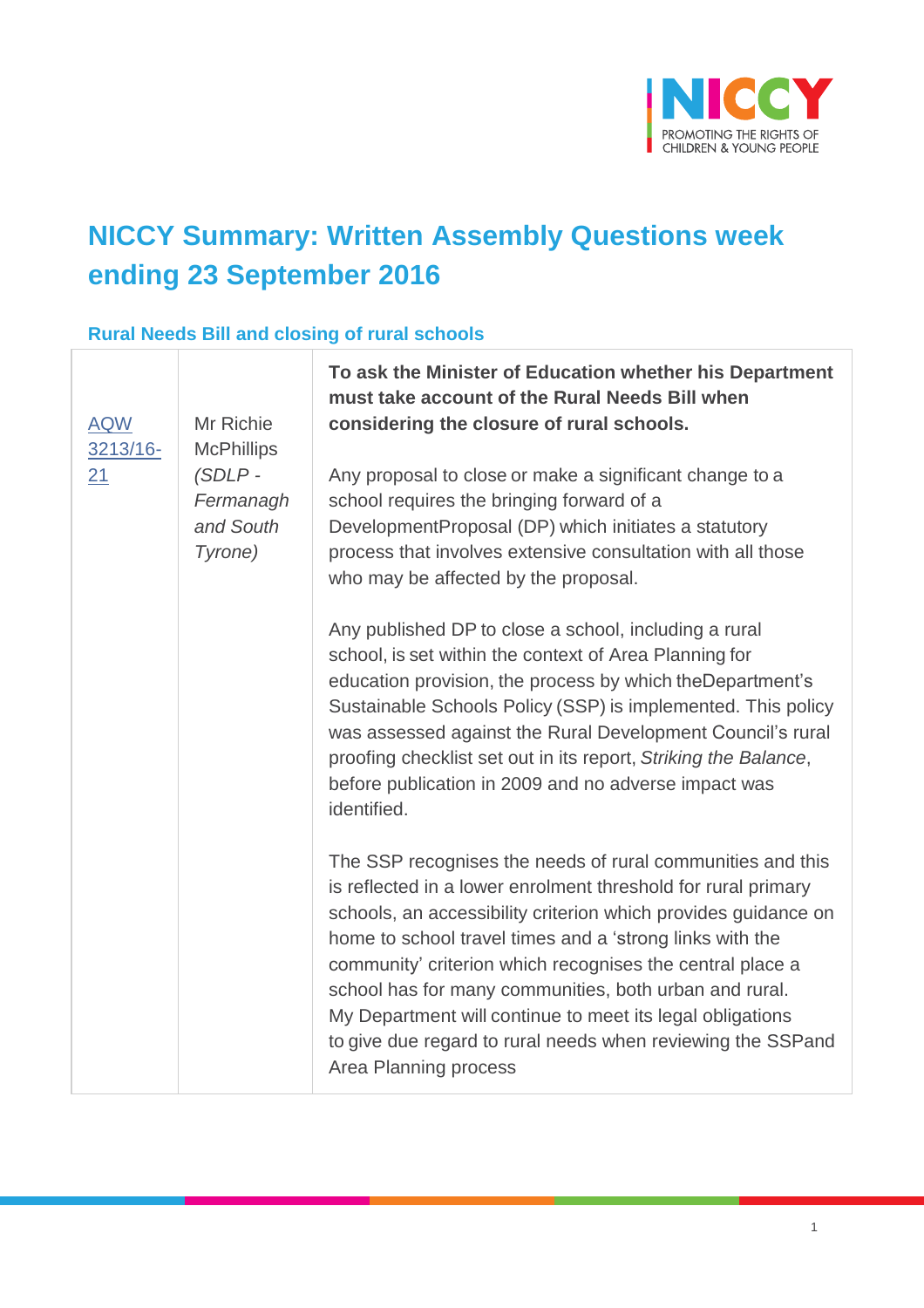

### **Partnership application in developing an early intervention**

| <b>AQW</b><br>3200/16-<br>21 | Ms Clare<br><b>Bailey</b><br>(GPNI-<br>South | To ask the Minister for Communities to detail the network<br>of organisations working on a partnership application for<br>the Fresh Start programme. [Priority Written]                                                                                                                                                                                                                                                                                                                                                                                                                                                 |
|------------------------------|----------------------------------------------|-------------------------------------------------------------------------------------------------------------------------------------------------------------------------------------------------------------------------------------------------------------------------------------------------------------------------------------------------------------------------------------------------------------------------------------------------------------------------------------------------------------------------------------------------------------------------------------------------------------------------|
|                              | Belfast)                                     | Representatives from the organisations listed below have been<br>assisting my officials from the Voluntary and Community<br>Division in developing an early intervention under the Fresh<br>Start Agreement.<br>Department of Justice;<br>Probation Board for Northern Ireland;<br>The Executive Office;<br>Community Foundation for Northern Ireland;<br>Co-operation Ireland;<br>Womens Resource and Development Agency;<br>Foyle Women's Information Network;<br>Intercomm;<br>Training for Women Network;<br>Women's Support Network;<br><b>Rural Community Network;</b><br>Northern Ireland Rural Women's Network. |

#### **Percentage of pupils attending grammar schools entitled to Free School Meals**

| <b>AQW</b><br>3199/16-<br>21 | Mr<br>Danny<br>Kennedy<br>$(UUP -$ | To ask the Minister of Education what percentage of pupils<br>attending selective grammar schools are entitled to free<br>school meals.    |  |
|------------------------------|------------------------------------|--------------------------------------------------------------------------------------------------------------------------------------------|--|
|                              | <b>Newry</b><br>and<br>Armagh)     | In 2015/16, 13.9% of pupils in grammar schools were entitled to<br>free school meals.<br>Source: NI school census                          |  |
|                              |                                    | Notes:<br>The data provided is based on grammar schools only. It is not<br>possible to fairly and equally classify schools as being either |  |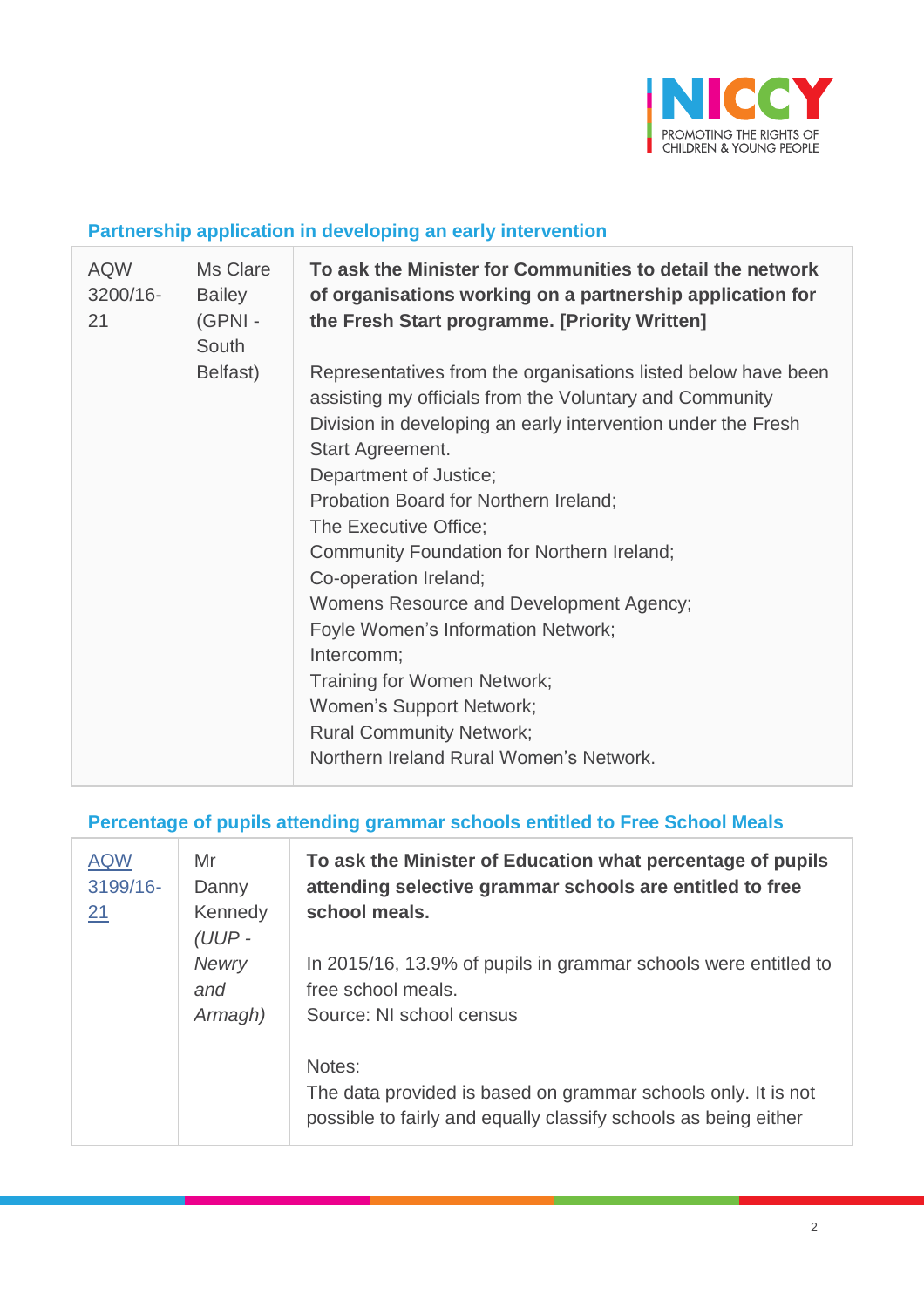

| selective or non-selective. The schools do not nominate<br>themselves as being selective or non-selective; this information<br>could only be derived via their admissions criteria. While<br>academic selection would be part of the admissions criteria for<br>most grammar schools (and vice-versa), this is not true in all<br>cases. It is also not possible to categorise selection on a pupil<br>level. The Department does not hold data as to which pupils sat<br>transfer tests or which pupils were academically selected (as<br>this only occurs if the number of applications exceeds approved<br>enrolments). |
|----------------------------------------------------------------------------------------------------------------------------------------------------------------------------------------------------------------------------------------------------------------------------------------------------------------------------------------------------------------------------------------------------------------------------------------------------------------------------------------------------------------------------------------------------------------------------------------------------------------------------|
|                                                                                                                                                                                                                                                                                                                                                                                                                                                                                                                                                                                                                            |

# **Percentage of pupils attending non selective schools entitled to Free School Meals**

| <b>AQW</b><br>3198/16-<br>21 | Mr Danny<br>Kennedy<br>(UUP -<br><b>Newry</b> | To ask the Minister of Education what percentage of<br>pupils attending non-selective secondary schools are<br>entitled to free school meals.                                                                                                                                                                                                                                                                                                                                                                                                                                                                                                                                                                                                                      |
|------------------------------|-----------------------------------------------|--------------------------------------------------------------------------------------------------------------------------------------------------------------------------------------------------------------------------------------------------------------------------------------------------------------------------------------------------------------------------------------------------------------------------------------------------------------------------------------------------------------------------------------------------------------------------------------------------------------------------------------------------------------------------------------------------------------------------------------------------------------------|
| and                          | Armagh)                                       | In 2015/16, 39.9% of pupils in non-grammar schools were<br>entitled to free school meals.                                                                                                                                                                                                                                                                                                                                                                                                                                                                                                                                                                                                                                                                          |
|                              |                                               | Source: NI school census<br>Notes:                                                                                                                                                                                                                                                                                                                                                                                                                                                                                                                                                                                                                                                                                                                                 |
|                              |                                               | The data provided is based on non-grammar schools only. It is<br>not possible to fairly and equally classify schools as being<br>either selective or non-selective. The schools do not nominate<br>themselves as being selective or non-selective; this information<br>could only be derived via their admissions criteria. While<br>academic selection would be part of the admissions criteria for<br>most grammar schools (and vice-versa), this is not true in all<br>cases. It is also not possible to categorise selection on a pupil<br>level. The Department does not hold data as to which pupils<br>sat transfer tests or which pupils were academically selected<br>(as this only occurs if the number of applications exceeds<br>approved enrolments). |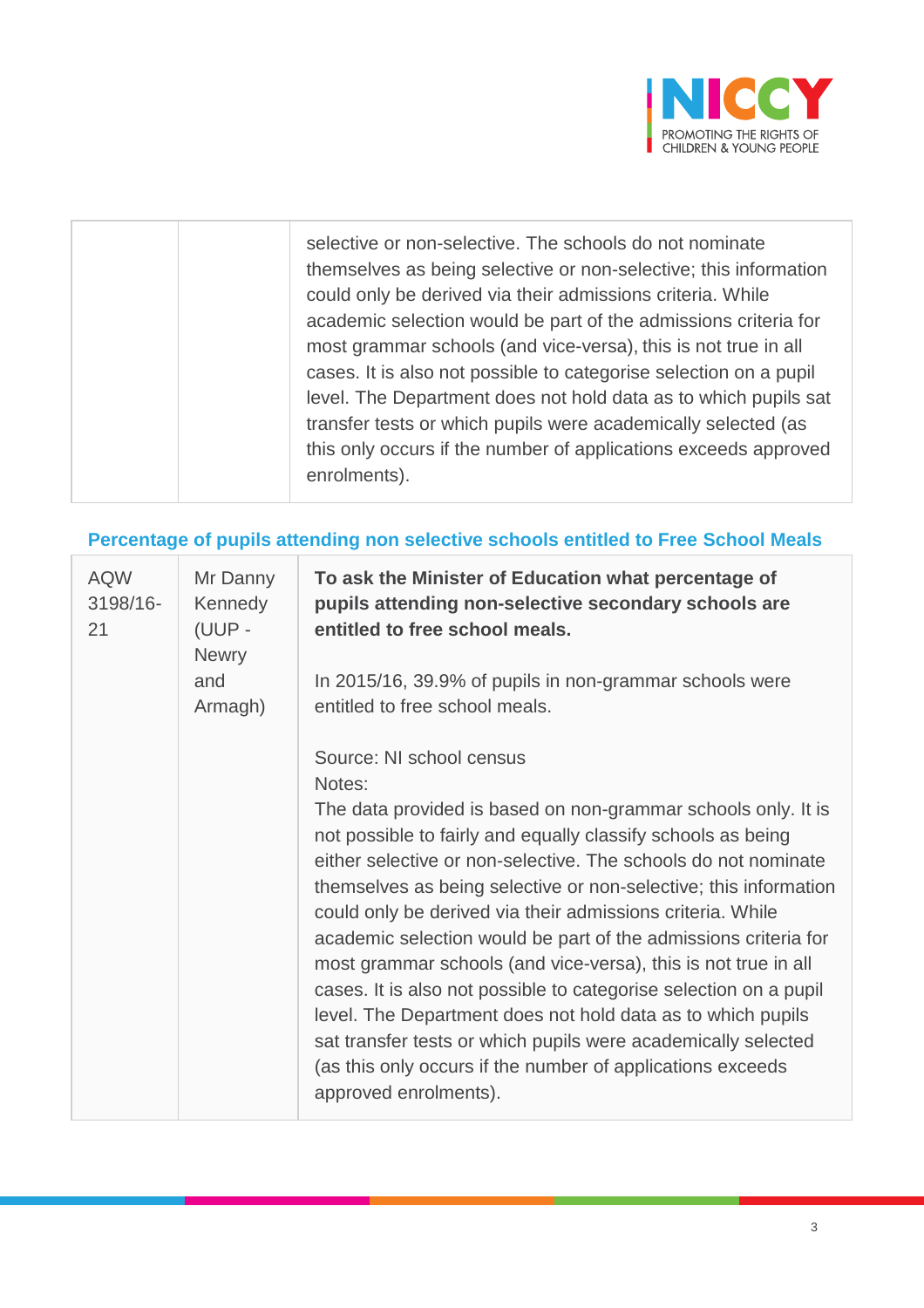

#### **School leavers**

| <b>AQW</b><br>$3174/16 -$<br>21 | Mr Steve<br>Aiken OBE<br>(UUP - | To ask the Minister of Education what percentage of<br>school leavers went on to Higher Education in 2015-16.                                                                                                                                                                       |
|---------------------------------|---------------------------------|-------------------------------------------------------------------------------------------------------------------------------------------------------------------------------------------------------------------------------------------------------------------------------------|
|                                 | South<br>Antrim)                | Information on the attainment of school leavers in 2015/16<br>will be available in May 2017.                                                                                                                                                                                        |
|                                 |                                 | Figures for 2014/15 are available in the publication below.<br>Table 14 of the publication indicates that, in 2014/15:<br>the main destination of 42.3% of school leavers was Higher<br>Education, and<br>the main destination of 35.0% of school leavers was Further<br>Education. |
|                                 |                                 | https://www.education-ni.gov.uk/publications/school-<br>leavers-201415-statistical-bulletin                                                                                                                                                                                         |

# **% of school leavers leaving school with no qualifications**

| <b>AQW</b><br>$3172/16 -$<br>21 | <b>Mrs</b><br>Sandra<br>Overend<br>(UUP - | To ask the Minister of Education what percentage of<br>school leavers left school with no formal qualification in<br>2015-16.                                                                                                                                                                                                                                                           |  |
|---------------------------------|-------------------------------------------|-----------------------------------------------------------------------------------------------------------------------------------------------------------------------------------------------------------------------------------------------------------------------------------------------------------------------------------------------------------------------------------------|--|
|                                 | Mid<br>Ulster)                            | Information on the attainment of school leavers in 2015/16 will<br>be available in May 2017.<br>Figures for 2014/15 are available in the publication below.<br>Table 1 of the publication indicates that 0.4% of school leavers<br>left school with no formal qualifications in 2014/15.<br>https://www.education-ni.gov.uk/publications/school-leavers-<br>201415-statistical-bulletin |  |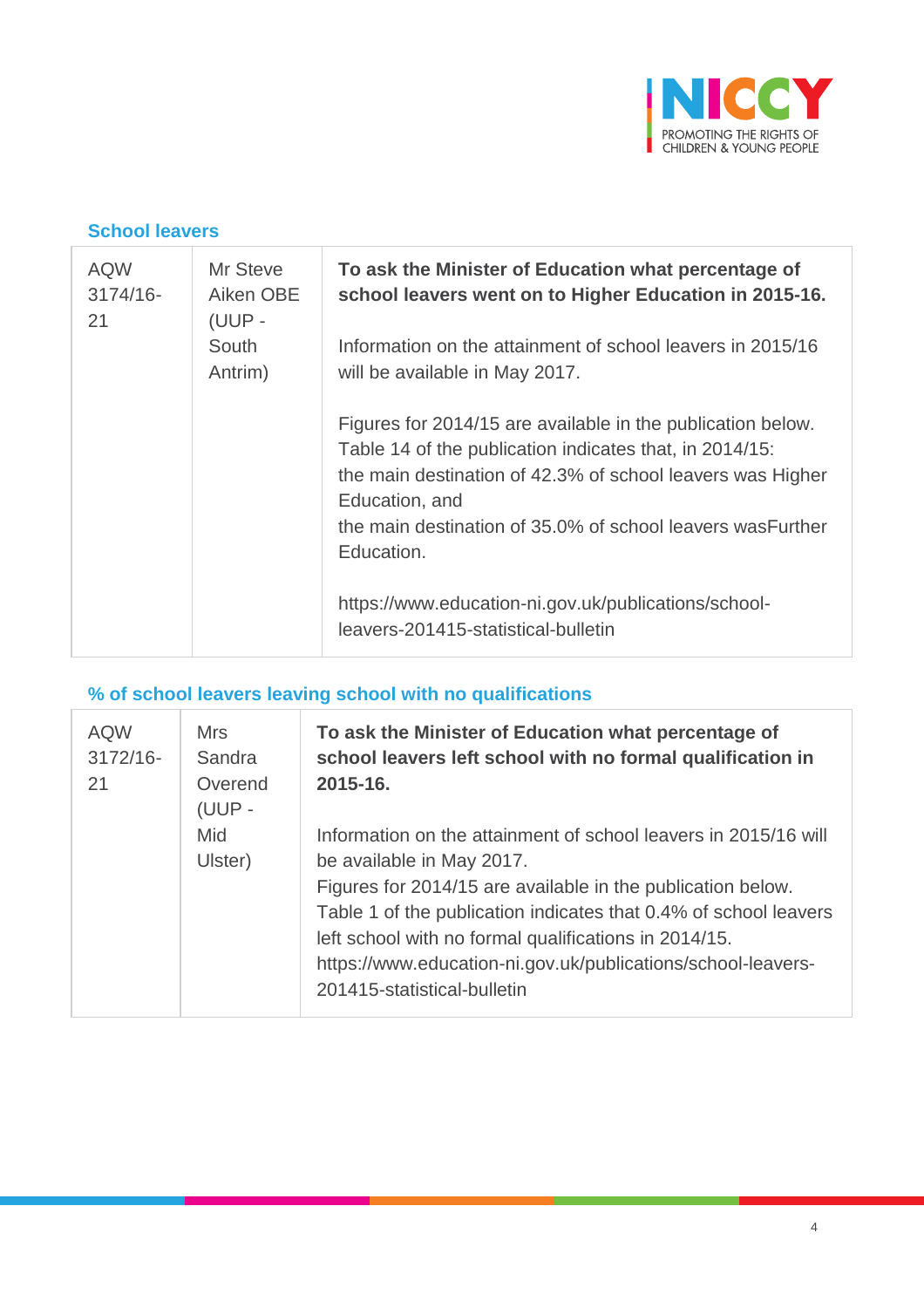

### **Strule Shared Education Campus completion date**

| <b>AQW</b><br>3136/16- | Mr Ross<br>Hussey<br>$(UUP -$ | To ask the Minister of Education what date the Strule<br>Shared Education Campus is expected to be completed.                                                                      |
|------------------------|-------------------------------|------------------------------------------------------------------------------------------------------------------------------------------------------------------------------------|
| 21                     | West<br>Tyrone)               | Based on the latest available procurement timetable the Strule<br>Shared Education Campus is expected to be completed in<br>summer 2020 and come into operation in September 2020. |

# **% of non-selective school pupils who stayed on after GCSEs**

| <b>AQW</b><br><b>Mrs</b><br>3132/16-<br>Sandra<br>21<br>Overend<br>(UUP -<br>Mid<br>Ulster) |  | To ask the Minister of Education what percentage of pupils<br>attending a non-selective secondary school stayed in<br>school after GCSE in each year from 2009 to 2016.                                                                                                                       |                          |      |  |
|---------------------------------------------------------------------------------------------|--|-----------------------------------------------------------------------------------------------------------------------------------------------------------------------------------------------------------------------------------------------------------------------------------------------|--------------------------|------|--|
|                                                                                             |  | The following table shows the percentage of pupils attending<br>non-grammar schools that were doing a level 2 qualification<br>(GCSE or equivalent) in the previous year and remained in<br>the school system to study a level 3 qualification (A Level or<br>equivalent) in the year stated. |                          |      |  |
|                                                                                             |  |                                                                                                                                                                                                                                                                                               | 2015/16                  | 47.8 |  |
|                                                                                             |  |                                                                                                                                                                                                                                                                                               | 2014/15                  | 47.2 |  |
|                                                                                             |  |                                                                                                                                                                                                                                                                                               | 2013/14                  | 46.8 |  |
|                                                                                             |  |                                                                                                                                                                                                                                                                                               | 2012/13                  | 47.4 |  |
|                                                                                             |  |                                                                                                                                                                                                                                                                                               | 2011/12                  | 43.4 |  |
|                                                                                             |  |                                                                                                                                                                                                                                                                                               | 2010/11                  | 43.5 |  |
|                                                                                             |  |                                                                                                                                                                                                                                                                                               | 2009/10                  | 38.6 |  |
|                                                                                             |  | Notes:                                                                                                                                                                                                                                                                                        | Source: NI school census |      |  |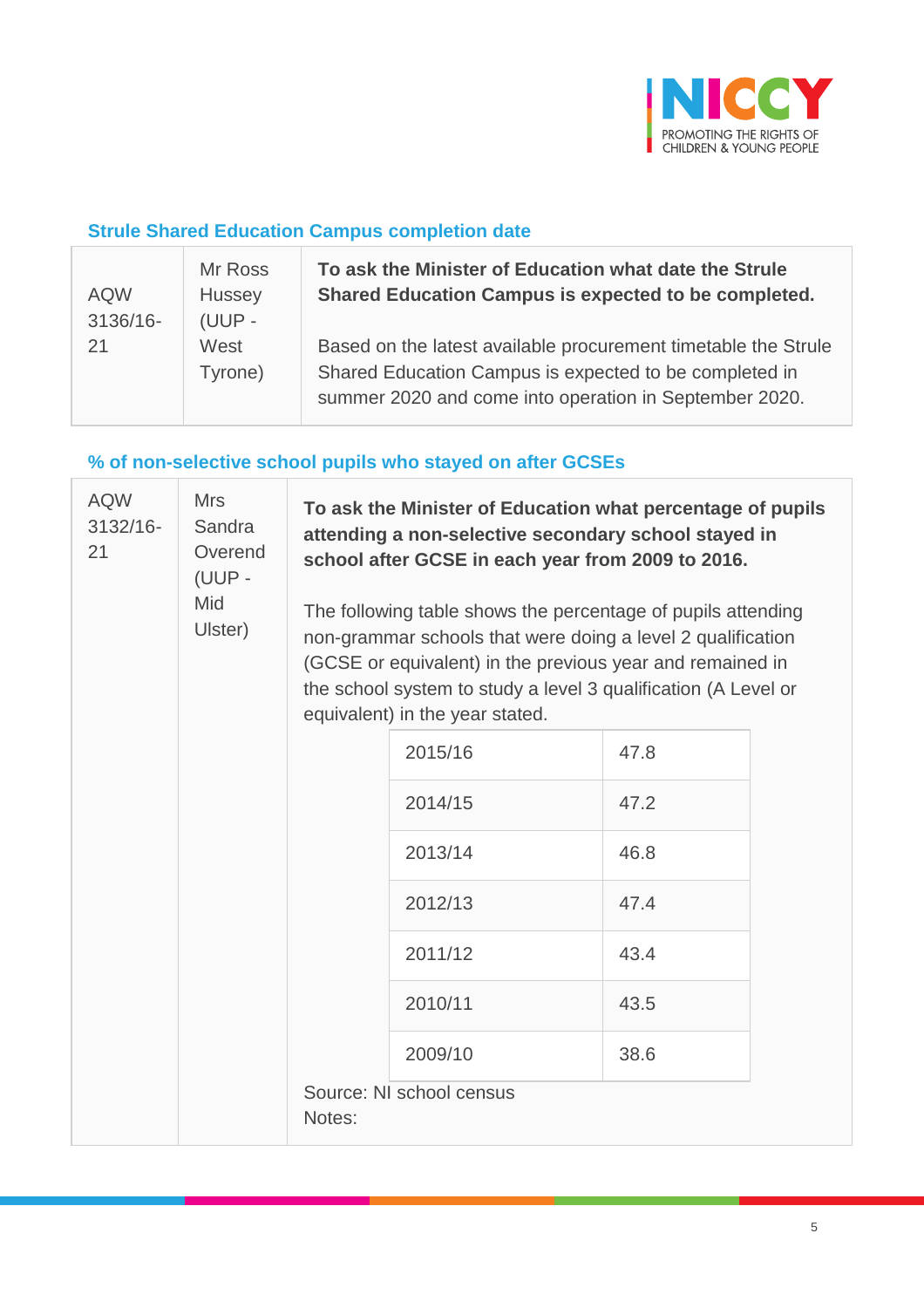

The data provided is based on non-grammar schools only. It is not possible to fairly and equally classify schools as being either selective or non-selective. The schools do not nominate themselves as being selective or non-selective; this information could only be derived via their admissions criteria. While academic selection would be part of the admissions criteria for most grammar schools (and vice-versa), this is not true in all cases. It is also not possible to categorise selection on a pupil level. The Department does not hold data as to which pupils sat transfer tests or which pupils were academically selected (as this only occurs if the number of applications exceeds approved enrolments).

Pupils counted to calculate staying on rates for pupils in year 13 in 2015/16 are those that were in the final year of a level 2 qualification in 2014/15 and were in the first year of a level 3 qualification in 2015/16. This is divided by the number of pupils in the final year of a level 2 qualification in 2014/15. Pupils that repeat GCSEs are not counted as 'staying on'.

Pupils that move schools between these years are counted as 'staying on'.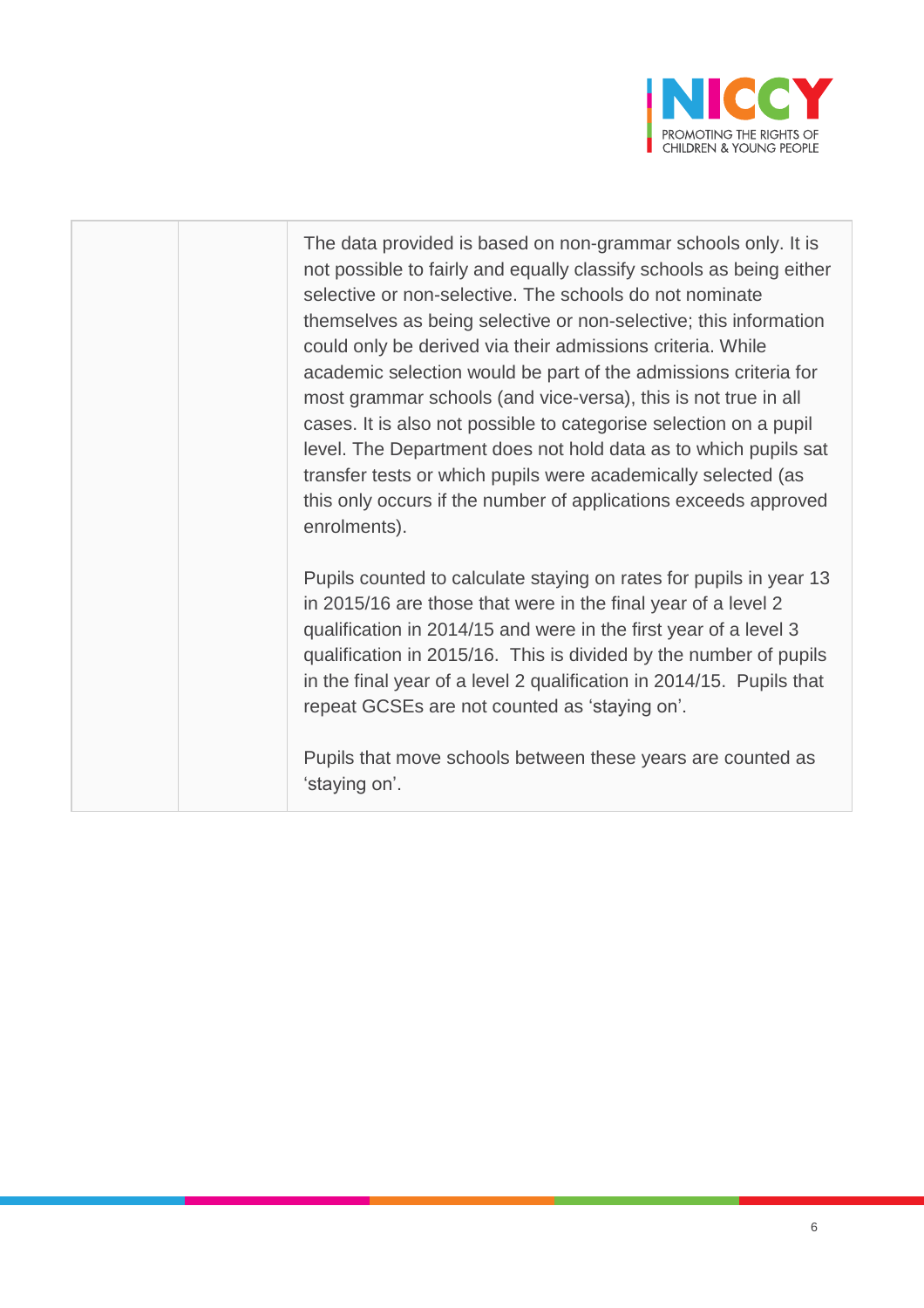

# **% of grammar school pupils who stayed on after GCSEs**

| <b>AQW</b><br>3080/16-<br>21 | <b>Mrs</b><br>Sandra<br>Overend<br>(UUP -<br>Mid<br>Ulster) | To ask the Minister of Education to detail what percentage<br>of pupils attending a selective grammar school remained at<br>the school post GCSE, broken down by year since 2009.                                                                                                         |                                                                                                                                                                                                                                                                                                                                                                                                                                                                                                                                                                                                                                        |      |  |
|------------------------------|-------------------------------------------------------------|-------------------------------------------------------------------------------------------------------------------------------------------------------------------------------------------------------------------------------------------------------------------------------------------|----------------------------------------------------------------------------------------------------------------------------------------------------------------------------------------------------------------------------------------------------------------------------------------------------------------------------------------------------------------------------------------------------------------------------------------------------------------------------------------------------------------------------------------------------------------------------------------------------------------------------------------|------|--|
|                              |                                                             | The following table shows the percentage of pupils attending<br>grammar schools that were doing a level 2 qualification (GCSE<br>or equivalent) in the previous year and remained in the school<br>system to study a level 3 qualification (A Level or equivalent)<br>in the year stated. |                                                                                                                                                                                                                                                                                                                                                                                                                                                                                                                                                                                                                                        |      |  |
|                              |                                                             |                                                                                                                                                                                                                                                                                           | 2015/16                                                                                                                                                                                                                                                                                                                                                                                                                                                                                                                                                                                                                                | 88.5 |  |
|                              |                                                             |                                                                                                                                                                                                                                                                                           | 2014/15                                                                                                                                                                                                                                                                                                                                                                                                                                                                                                                                                                                                                                | 88.5 |  |
|                              |                                                             |                                                                                                                                                                                                                                                                                           | 2013/14                                                                                                                                                                                                                                                                                                                                                                                                                                                                                                                                                                                                                                | 89.1 |  |
|                              |                                                             |                                                                                                                                                                                                                                                                                           | 2012/13                                                                                                                                                                                                                                                                                                                                                                                                                                                                                                                                                                                                                                | 89.3 |  |
|                              |                                                             |                                                                                                                                                                                                                                                                                           | 2011/12                                                                                                                                                                                                                                                                                                                                                                                                                                                                                                                                                                                                                                | 89.2 |  |
|                              |                                                             |                                                                                                                                                                                                                                                                                           | 2010/11                                                                                                                                                                                                                                                                                                                                                                                                                                                                                                                                                                                                                                | 88.8 |  |
|                              |                                                             |                                                                                                                                                                                                                                                                                           | 2009/10                                                                                                                                                                                                                                                                                                                                                                                                                                                                                                                                                                                                                                | 87.4 |  |
|                              |                                                             | Notes:                                                                                                                                                                                                                                                                                    | Source: NI school census<br>The data provided is based on grammar schools only. It is not<br>possible to fairly and equally classify schools as being either<br>selective or non-selective. The schools do not nominate<br>themselves as being selective or non-selective; this information<br>could only be derived via their admissions criteria. While<br>academic selection would be part of the admissions criteria for<br>most grammar schools (and vice-versa), this is not true in all<br>cases. It is also not possible to categorise selection on a pupil<br>level. The Department does not hold data as to which pupils sat |      |  |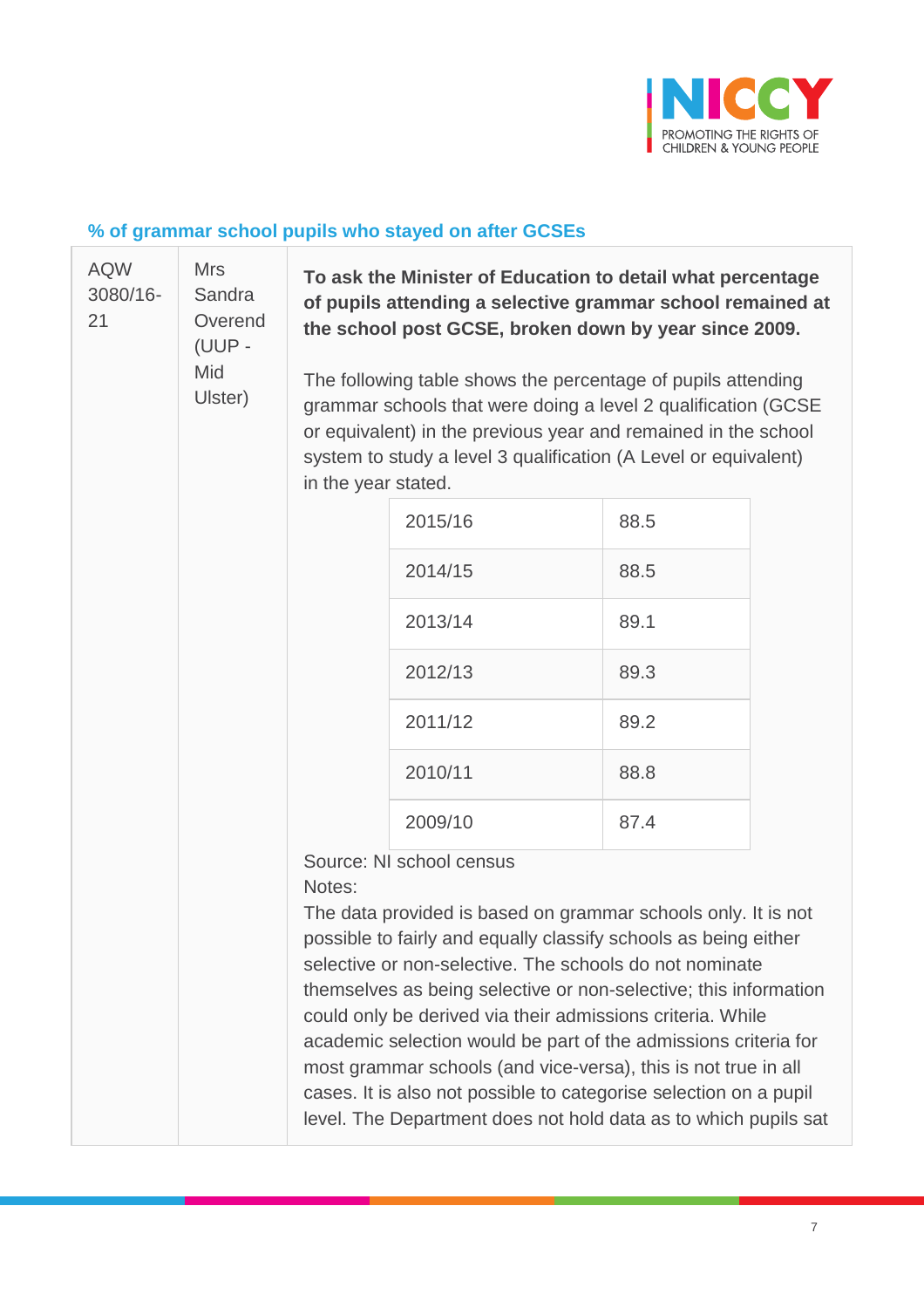

# **% of grammar school pupils who stayed on after GCSEs**

| <b>AQW</b><br>$3131/16 -$<br>21 | <b>Mrs</b><br>Sandra<br>Overend<br>(UUP - | To ask the Minister of Education what percentage of pupils<br>attending a selective grammar school attained 5 GCSEs<br>grades A* to C in each year from 2009 to 2016.                                                                                                                                            |  |  |  |
|---------------------------------|-------------------------------------------|------------------------------------------------------------------------------------------------------------------------------------------------------------------------------------------------------------------------------------------------------------------------------------------------------------------|--|--|--|
|                                 | Mid<br>Ulster)                            | My Department collects information on the qualifications and<br>destinations of all school leavers in Northern Ireland. Figures for<br>2015/16 will be available in May 2017.                                                                                                                                    |  |  |  |
|                                 |                                           | The table below details the proportion of school leavers who<br>attained at least 5 GCSEs A* - C (including<br>equivalent qualifications) between 2009/10 and 2014/15, by<br>those who attended grammar and non-grammar post-primary<br>schools.<br>Percentage of school leavers achieving at least 5 GCSEs A*-C |  |  |  |
|                                 |                                           | (including equivalent qualifications), $2009/10 - 2014/15(1)(2)$                                                                                                                                                                                                                                                 |  |  |  |
|                                 |                                           | Percentage achieving at<br>least 5 GCSEs A*-C<br>(including                                                                                                                                                                                                                                                      |  |  |  |
|                                 |                                           | Year<br>equivalent qualifications)                                                                                                                                                                                                                                                                               |  |  |  |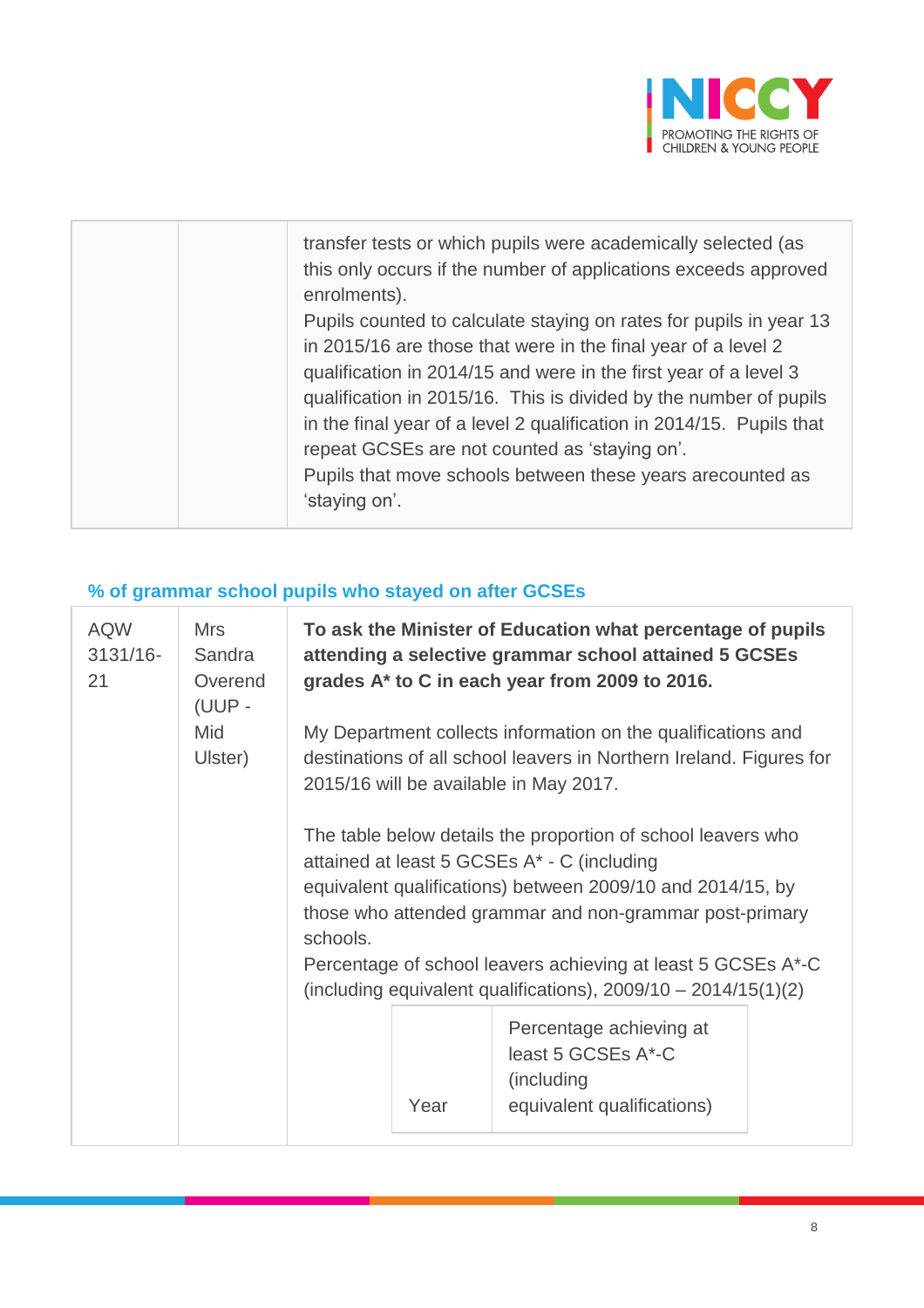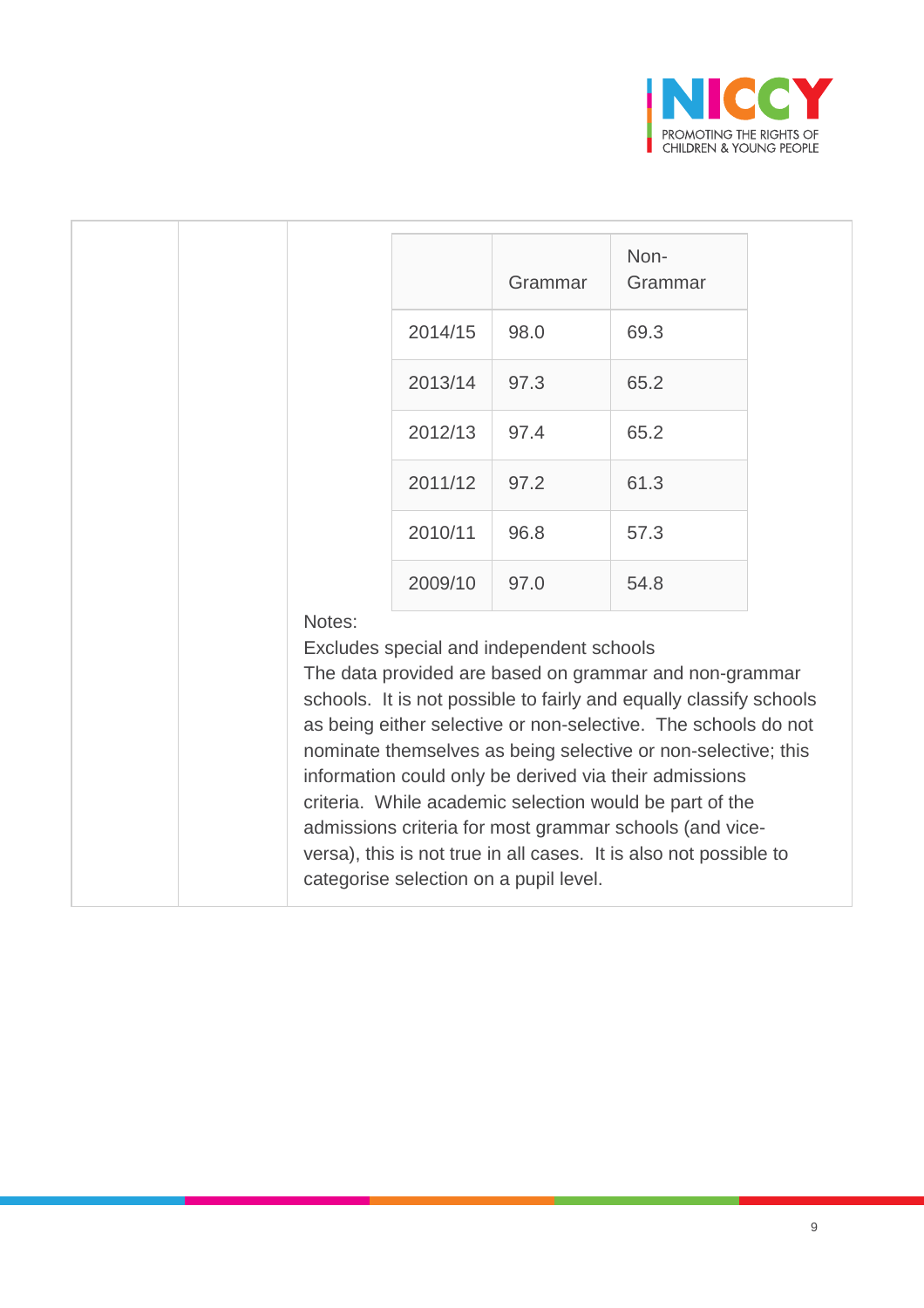

# **% of non-selective school pupils who stayed on after GCSEs**

|                              |                                                             |                                                                                                                                                                                                                                                                                                                                                                                                                                                                                                                                                                       |         |                                                                                           | To ask the Minister of Education what percentage of pupils<br>attending a non-selective secondary school attained 5<br>GCSEs grades A* to C in each year from 2009 to 2016. |  |
|------------------------------|-------------------------------------------------------------|-----------------------------------------------------------------------------------------------------------------------------------------------------------------------------------------------------------------------------------------------------------------------------------------------------------------------------------------------------------------------------------------------------------------------------------------------------------------------------------------------------------------------------------------------------------------------|---------|-------------------------------------------------------------------------------------------|-----------------------------------------------------------------------------------------------------------------------------------------------------------------------------|--|
| <b>AQW</b><br>3130/16-<br>21 | <b>Mrs</b><br>Sandra<br>Overend<br>(UUP -<br>Mid<br>Ulster) | My Department collects information on the qualifications and<br>destinations of all school leavers in Northern Ireland. Figures for<br>2015/16 will be available in May 2017.<br>The table below details the proportion of school leavers who<br>attained at least 5 GCSEs A* - C (including<br>equivalent qualifications) between 2009/10 and 2014/15, by<br>those who attended grammar and non-grammar post-primary<br>schools.<br>Percentage of school leavers achieving at least 5 GCSEs A*-C<br>(including equivalent qualifications), $2009/10 - 2014/15(1)(2)$ |         |                                                                                           |                                                                                                                                                                             |  |
|                              |                                                             |                                                                                                                                                                                                                                                                                                                                                                                                                                                                                                                                                                       | Year    | Percentage achieving at<br>least 5 GCSEs A*-C<br>(including<br>equivalent qualifications) |                                                                                                                                                                             |  |
|                              |                                                             |                                                                                                                                                                                                                                                                                                                                                                                                                                                                                                                                                                       |         | Grammar                                                                                   | Non-<br>Grammar                                                                                                                                                             |  |
|                              |                                                             |                                                                                                                                                                                                                                                                                                                                                                                                                                                                                                                                                                       | 2014/15 | 98.0                                                                                      | 69.3                                                                                                                                                                        |  |
|                              |                                                             |                                                                                                                                                                                                                                                                                                                                                                                                                                                                                                                                                                       | 2013/14 | 97.3                                                                                      | 65.2                                                                                                                                                                        |  |
|                              |                                                             |                                                                                                                                                                                                                                                                                                                                                                                                                                                                                                                                                                       | 2012/13 | 97.4                                                                                      | 65.2                                                                                                                                                                        |  |
|                              |                                                             |                                                                                                                                                                                                                                                                                                                                                                                                                                                                                                                                                                       | 2011/12 | 97.2                                                                                      | 61.3                                                                                                                                                                        |  |
|                              |                                                             |                                                                                                                                                                                                                                                                                                                                                                                                                                                                                                                                                                       | 2010/11 | 96.8                                                                                      | 57.3                                                                                                                                                                        |  |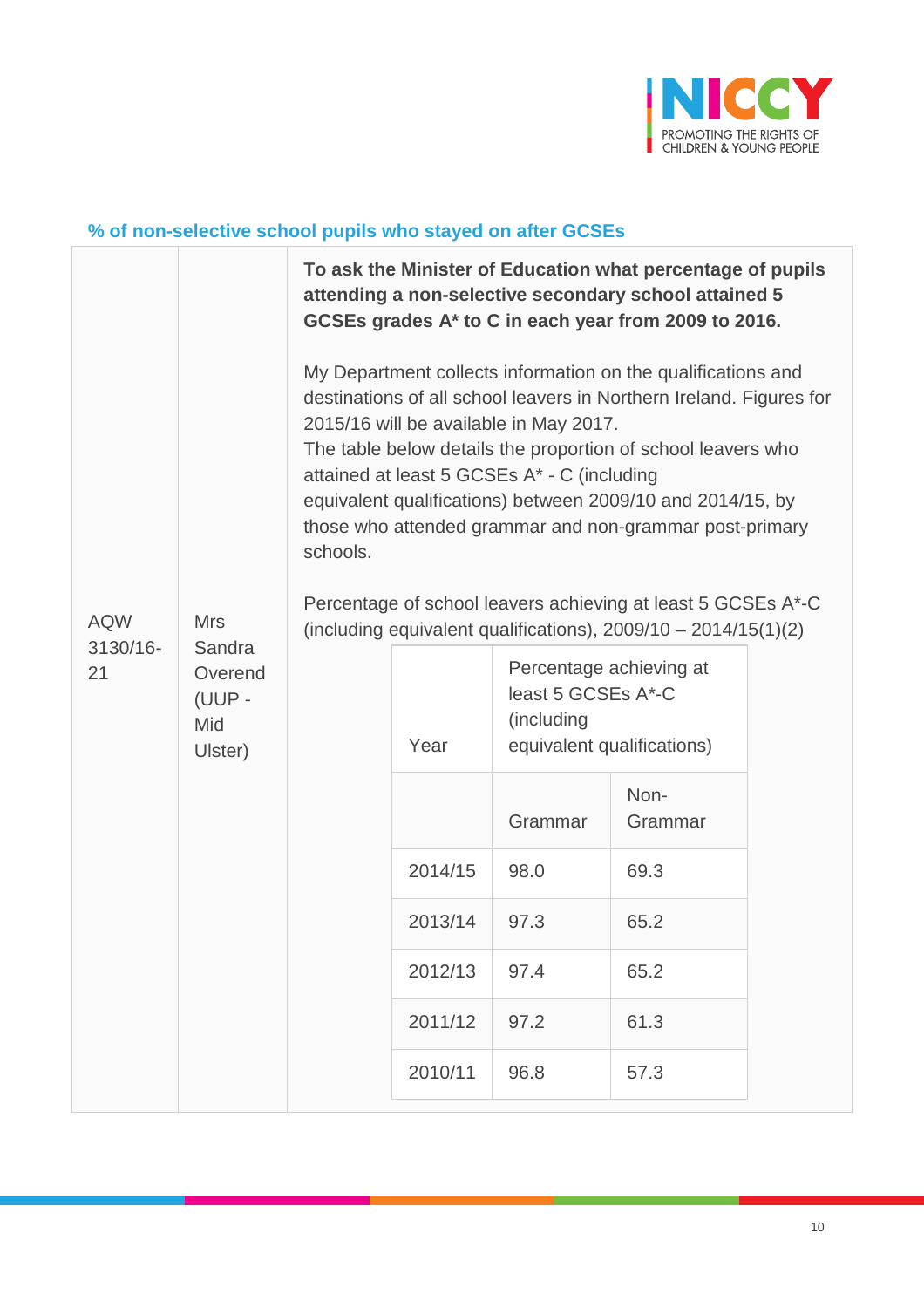

|        | 2009/10 | 97.0                                                                               | 54.8                                                                                                                                                                                                                                                                                                                                                                                                                                                                                                                 |  |
|--------|---------|------------------------------------------------------------------------------------|----------------------------------------------------------------------------------------------------------------------------------------------------------------------------------------------------------------------------------------------------------------------------------------------------------------------------------------------------------------------------------------------------------------------------------------------------------------------------------------------------------------------|--|
| Notes: |         | Excludes special and independent schools<br>categorise selection on a pupil level. | The data provided are based on grammar and non-grammar<br>schools. It is not possible to fairly and equally classify schools<br>as being either selective or non-selective. The schools do not<br>nominate themselves as being selective or non-selective; this<br>information could only be derived via their admissions<br>criteria. While academic selection would be part of the<br>admissions criteria for most grammar schools (and vice-<br>versa), this is not true in all cases. It is also not possible to |  |

# **Schools preparing for academic selection**

| <b>AQW</b><br>3119/16-<br>21 | Ms Carál<br>Ní Chuilín<br>$(SF -$<br><b>North</b> | To ask the Minister of Education to detail (i) how many<br>schools will be preparing pupils for academic selection;<br>and (ii) how many will not. |
|------------------------------|---------------------------------------------------|----------------------------------------------------------------------------------------------------------------------------------------------------|
|                              | Belfast)                                          | My Department does not hold data on the number of<br>schools who will and will not prepare pupils for academic<br>selection.                       |

### **Segregation in education**

| <b>AQW</b><br>3108/16-<br>21 | Mr<br><b>Chris</b><br>Lyttle<br>$(APNI -$<br>East<br>Belfast) | To ask the Minister of Education to outline how he will action<br>the Fresh Start Panel Report on the Disbandment of<br>Paramilitary Groups in Northern Ireland recommendation that<br>ambitious targets and milestones be set to achieve<br>measurable progress as quickly as possible to reduce<br>segregation in education. |
|------------------------------|---------------------------------------------------------------|--------------------------------------------------------------------------------------------------------------------------------------------------------------------------------------------------------------------------------------------------------------------------------------------------------------------------------|
|                              |                                                               | The Panel's report acknowledges that there are numerous factors<br>that lead some young people to consider joining paramilitary                                                                                                                                                                                                |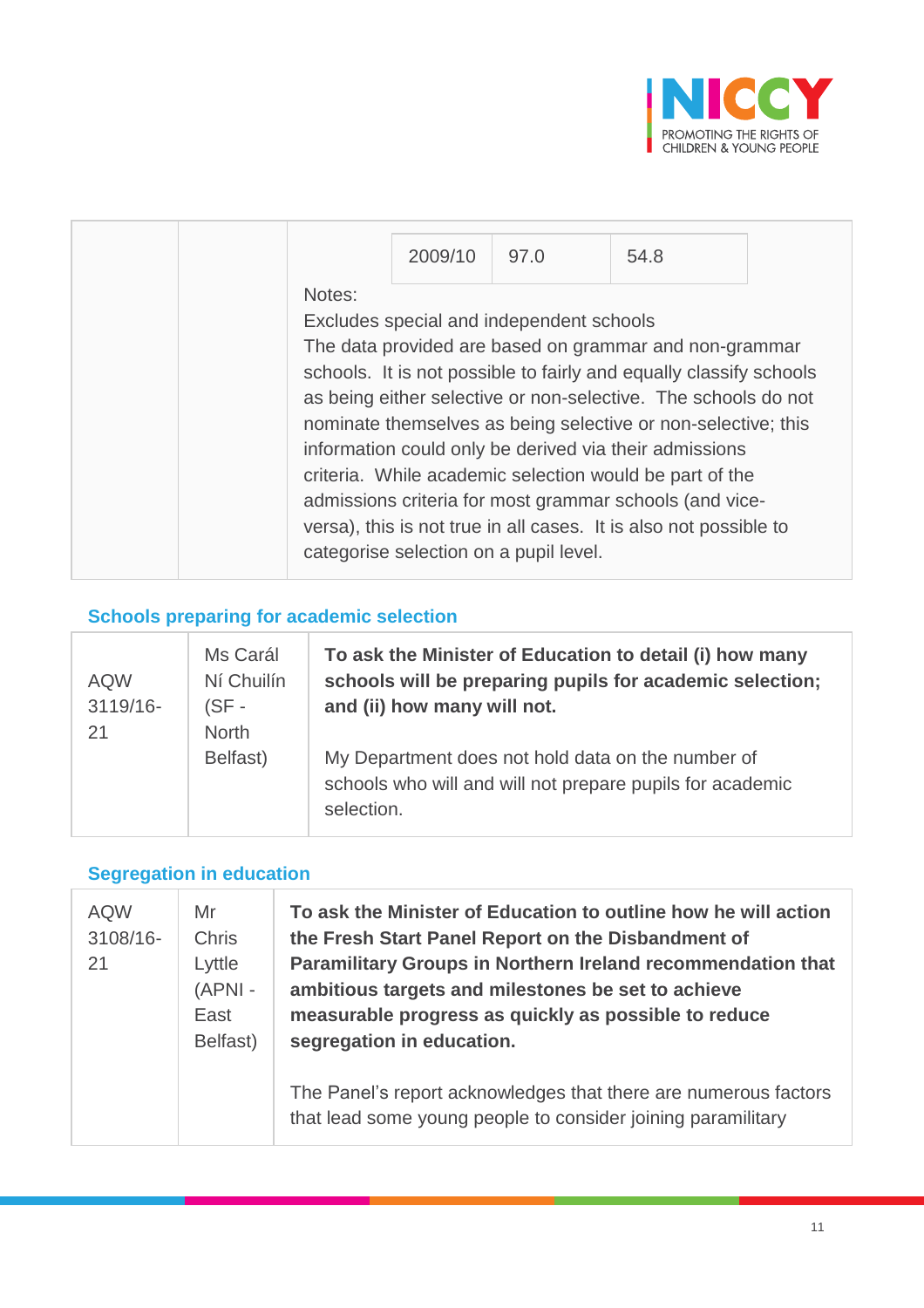

| groups, including educational underachievement, but that more<br>complex factors are also at play.                                                                                                                                                                                                                                                                                                                                                             |
|----------------------------------------------------------------------------------------------------------------------------------------------------------------------------------------------------------------------------------------------------------------------------------------------------------------------------------------------------------------------------------------------------------------------------------------------------------------|
| A number of DE's policies, along with their associated targets and<br>milestones, are aimed at tackling the complex factors at play,<br>including reducing educational underachievement, citizenship<br>education and providing a more inclusive education system.<br>Ambitious targets are already in place in relation to improving<br>educational outcomes and reducing educational inequality as set<br>out in the draft Programme for Government 2016/21. |
| In response to your correspondence of 1 July on the same<br>question, I provided further detail on a range of policies that<br>contribute to the panel's recommendation on segregation in my<br>reply of 20 July.                                                                                                                                                                                                                                              |

### **Responses to Childcare Strategy**

| <b>AQW</b><br>3075/16-<br>21 | Mr<br><b>Steven</b><br>Agnew<br>(GPNI - | To ask the Minister of Education to outline when an analysis<br>of responses to the Childcare Strategy will be made<br>available.                                                                                                                                                                                                                                                                                                                                                                                                                                                            |
|------------------------------|-----------------------------------------|----------------------------------------------------------------------------------------------------------------------------------------------------------------------------------------------------------------------------------------------------------------------------------------------------------------------------------------------------------------------------------------------------------------------------------------------------------------------------------------------------------------------------------------------------------------------------------------------|
|                              | <b>North</b><br>Down)                   | Public consultation on a draft version of the Childcare Strategy<br>took place from July to November 2015. An analysis of all<br>responses received will be published on the Departmental<br>website following the launch of the final Childcare Strategy.<br>I hope to bring forward the full version of the Childcare Strategy<br>to my Executive colleagues in the coming months, having taken<br>account of the many consultation responses received, the agreed<br>Programme for Government and the new opportunities that now<br>exist to align childcare and Early Years initiatives. |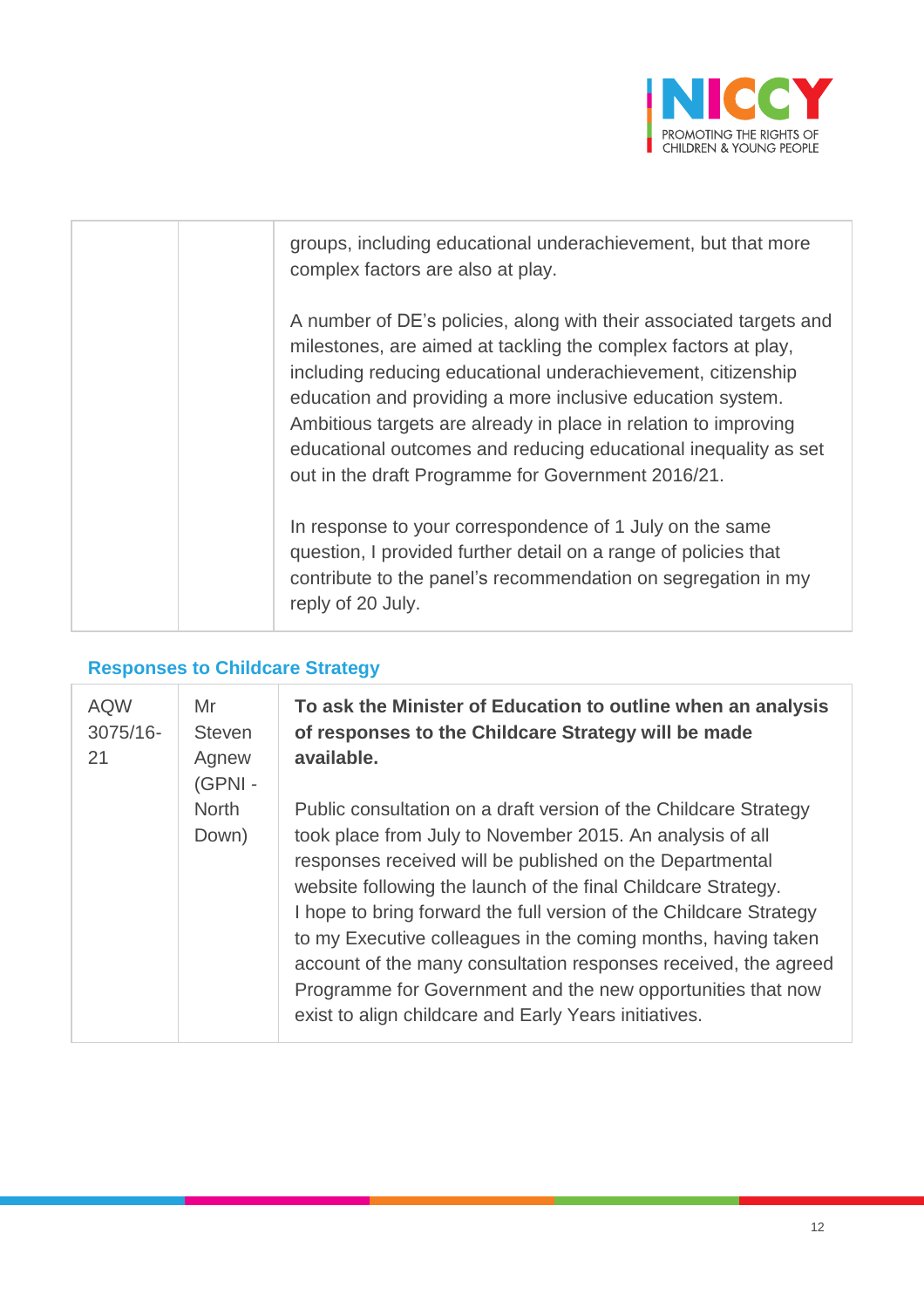

#### **Preparing to Learn (part of Early Intervention Transformation Programme) update**

[AQW](javascript:__doPostBack() [3071/16-](javascript:__doPostBack() [21](javascript:__doPostBack() Mr **Steven** Agnew (GPNI

> - North Down)

**To ask the Minister of Education (i) for an update on Preparing to Learn which is part of the Early Intervention Transformation Programme; and to detail (ii) actions undertaken to date; (iii) the outcomes that have been achieved; (iv) was there an evaluation; (v) what budget was allocated; and (vi) how much has been spent to date and on what.**

The Early Intervention Transformation Programme (EITP) is a Northern Ireland Executive / Atlantic Philanthropies Delivering Social Change Signature Programme. The Department of Health (DoH) leads on EITP Workstream 1and the Department of Education (DE) leads on 'Getting Ready to Learn' (GRtL) as part of Workstream 1.

GRtL is focused on improving outcomes for children in pre-school by engaging and empowering parents to help them create and sustain positive home learning environments. It seeks to transform pre-school practice by using the skills of early years teachers and practitioners to support all parents to develop the confidence and skills they need to do this. GRtL is an application based programme available to all preschool education settings with DE funded places. The Education Authority (EA) is responsible for managing and administering the programme and a Programme Manager has been appointed to implement the programme over the next three years. DE in conjunction with the EA held information sessions during January and February for pre-school settings to raise awareness of the programme and encourage participation. The first call for applications launched on 18 March 2016 and there was a second call on 29 June which closes on 30 September. Settings can choose to apply for up to four themes, with a focus on the importance of parent child relationships, attachment, childhood education and learning, and healthy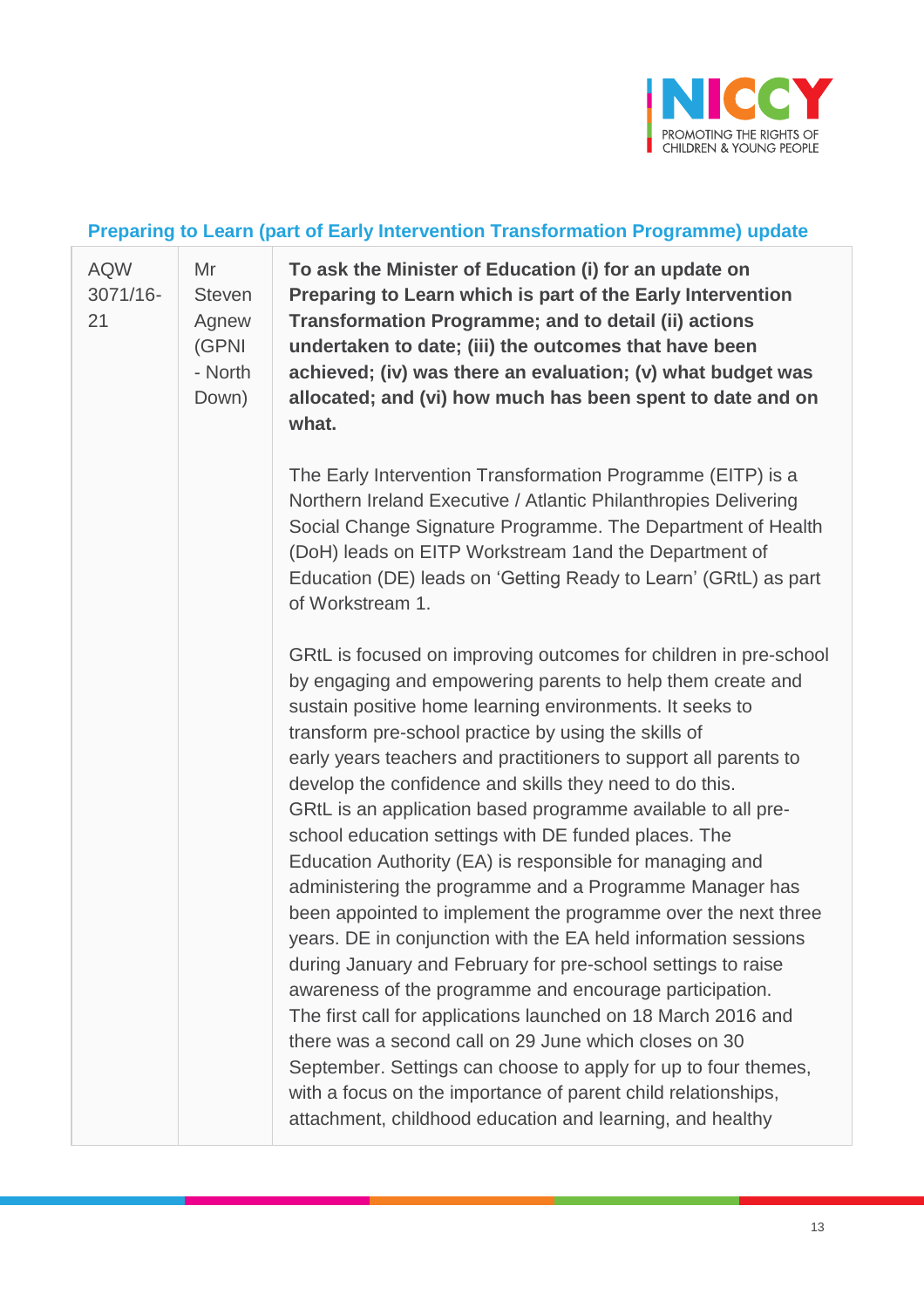

| lifestyles. Further information on the themes can be found on the<br>EA website (http://www.eani.org.uk/schools/getting-ready-to-<br>learn/). The programme will run for three academic years<br>(2016/17, 2017/18, 2018/19) with an investment of approximately<br>£3m over the three years. The EA will issue the first funding<br>allocations to settings (in line with their approved applications) by<br>the end of September. |
|-------------------------------------------------------------------------------------------------------------------------------------------------------------------------------------------------------------------------------------------------------------------------------------------------------------------------------------------------------------------------------------------------------------------------------------|
| As the programme is in the early stages of implementation, it is<br>too early for an evaluation. As with other EITP programmes, GRtL<br>will use an outcomes based approach to monitoring and<br>evaluation.                                                                                                                                                                                                                        |

# **Cost of issuing all school children with Translink passes**

| <b>AQW</b><br>3059/16-<br>21 | Ms<br>Michaela<br><b>Boyle</b><br>$(SF -$<br>West | To ask the Minister of Education to detail how much it<br>would cost to provide all school children with Translink<br>passes so they can avail of Translink buses before 6pm on<br>weekdays free of charge. |
|------------------------------|---------------------------------------------------|-------------------------------------------------------------------------------------------------------------------------------------------------------------------------------------------------------------|
|                              | Tyrone)                                           | The cost of providing Translink sessional tickets to all primary<br>and post-primary school pupils would beapproximately £219m.                                                                             |

# **Early Years funding applications**

| <b>AQW</b><br>$3057/16 -$<br>21 | Mr<br><b>Robin</b><br>Swann<br>(UUP-<br><b>North</b><br>Antrim) | To ask the Minister of Education to detail the names of the<br>independent panel members that moderated Early Years<br>funding applications; and their relevant knowledge and<br>experience.                                       |  |
|---------------------------------|-----------------------------------------------------------------|------------------------------------------------------------------------------------------------------------------------------------------------------------------------------------------------------------------------------------|--|
|                                 |                                                                 | The panel that moderated the applications for the Early<br>Years Pathway Fund comprised the following members:<br>Billy Gamble (Chairperson) - an Equality Commissioner and<br>board member of the International Fund for Ireland. |  |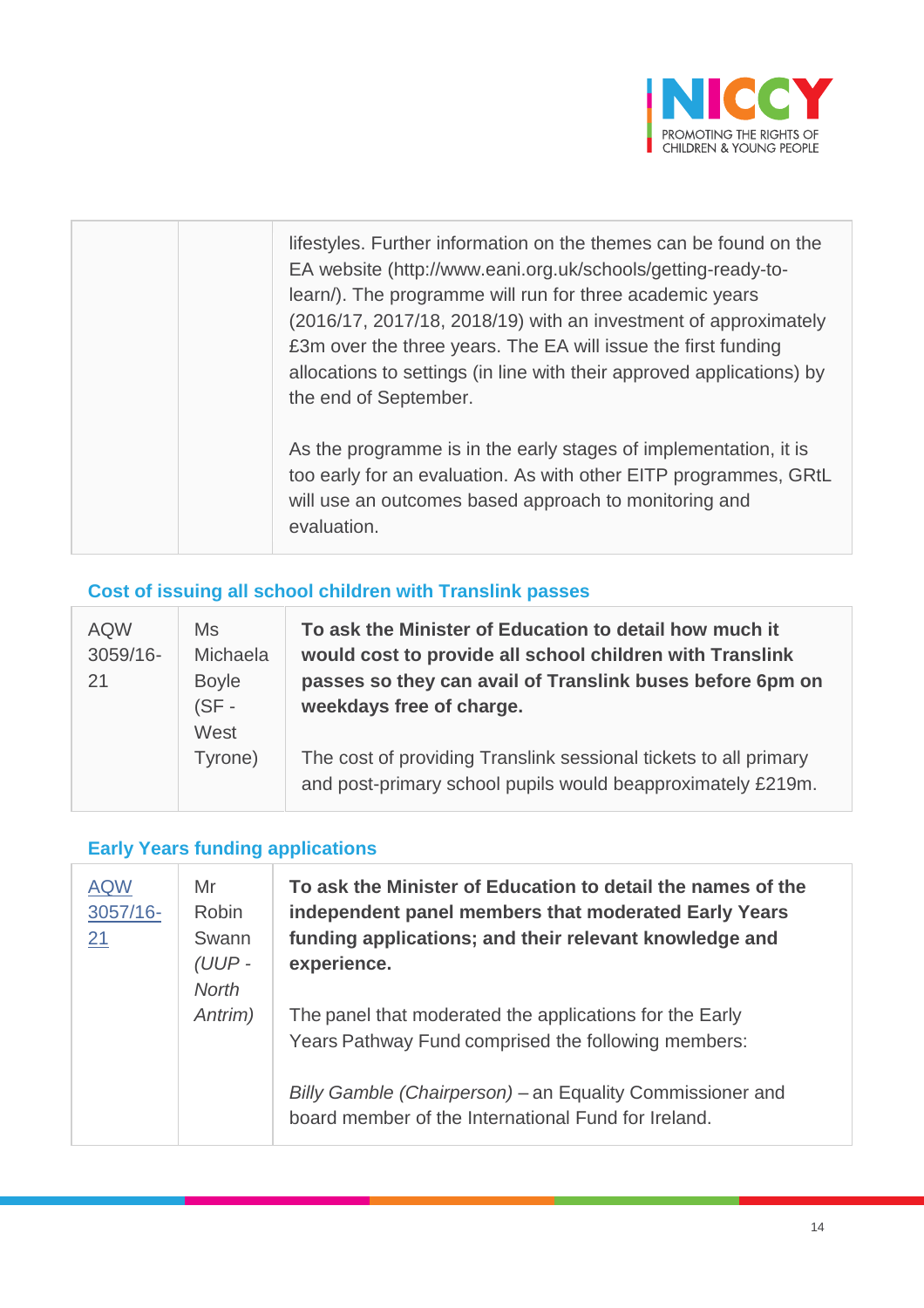

Previously Director of Equality in the Office of the First Minister and Deputy First Minister with responsibility for developing the 10 year strategy for children and young people. *Dr Marleen Collins –* previously employed with the Education and Training Inspectorate, now undertakes consultancy work in the field of early childhood care and education. She has specialist knowledge in the field of work with children with additional needs. *Deirdre McAliskey* – National Children's Bureau. She has overall responsibility for a varied portfolio of evidence based programmes for children, young people and families. Previously worked with BELONG NI (the interagency family support programme promoting a sense of belonging amongst Black Minority Ethnic children and young people in Northern Ireland), NI Human Rights Commission and Amnesty International. *Teresa Canavan* – Chief Executive of the Northern Ireland Rural Development Council (RDC) – expert in rural development policy, planning and implementation at national and EU level. *Evelyn Curran* – Health and Social Care Board. Manager of the South Eastern Childcare Partnership with responsibility for strategic development of Sure Start projects, allocation of funding, including capital funding tothe Early Years sector; support to the Early Years sector with training, quality, information and promoting of childcare and early years provision to parents. *Siobhán Fitzpatrick* – Chief Executive, Early Years – theOrganisation for Young Children. Siobhán has responsibility for policy and strategic development, relationships with the Childcare Partnerships, and Pre-school Education Advisory Groups. She also manages Cross Border relationships and International partnerships.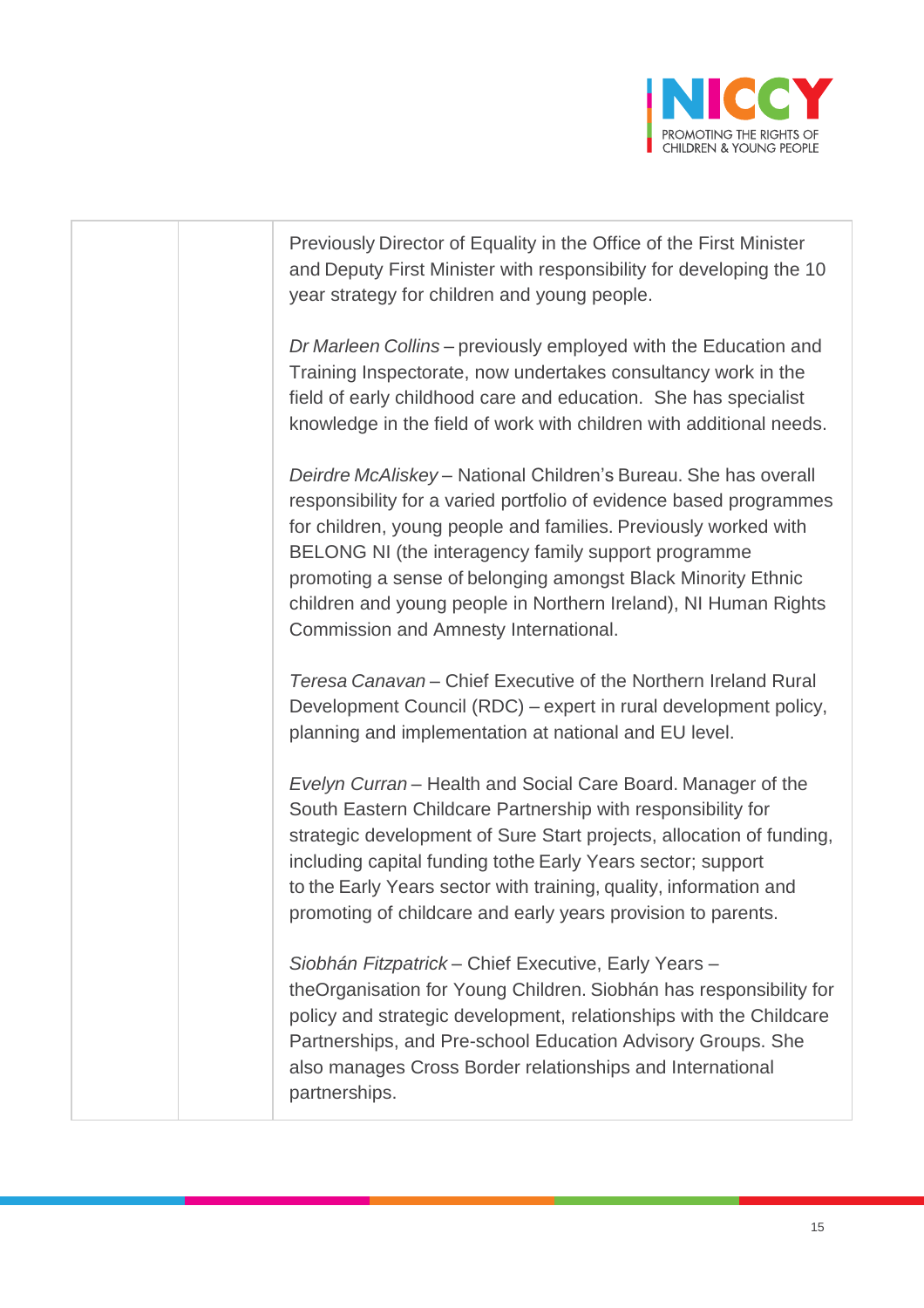

# **Administration of the Pathways Fund**

| <b>AQW</b><br>$3055/16 -$<br>21 | Mr<br><b>Robin</b><br>Swann<br>(UUP - | To ask the Minister of Education whether he will consider<br>multiyear funding as opposed to the current annual funding<br>system in any proposed alteration to the Pathways Fund.                                                                                                                                                                                                                                                                      |  |  |
|---------------------------------|---------------------------------------|---------------------------------------------------------------------------------------------------------------------------------------------------------------------------------------------------------------------------------------------------------------------------------------------------------------------------------------------------------------------------------------------------------------------------------------------------------|--|--|
|                                 | <b>North</b><br>Antrim)               | The Pathway Fund was introduced from 1 April 2016, replacing<br>the former Early Years Fund. As you are aware in its first year of<br>operation, applications for funding werefor one year only. The<br>Department, with input from Early Years - the Organisation for<br>Young Children, will review the outcome of the first year of the<br>Pathway Fund in order to inform future funding rounds, including<br>theappropriateness of annual funding. |  |  |

# **Statemented children in North Down primary schools**

| <b>AQW</b><br>3039/16-<br>21 | Mr<br>Gordon<br>Dunne<br>$(DUP -$ | To ask the Minister of Education to detail the number of<br>statemented children at the start of the current academic<br>year in primary schools in North Down.                                                                                                                  |
|------------------------------|-----------------------------------|----------------------------------------------------------------------------------------------------------------------------------------------------------------------------------------------------------------------------------------------------------------------------------|
|                              | <b>North</b><br>Down)             | Finalised information for pupils with statements of special<br>educational needs for the current academic year will not be<br>available until March 2017.                                                                                                                        |
|                              |                                   | The number of pupils in primary schools situated in North<br>Down that have a statement of special educational needs in<br>2015/16 was 194 (2.5% of all primary school pupils in North<br>Down). This figure include nursery and reception pupils.<br>(Source: NI school census) |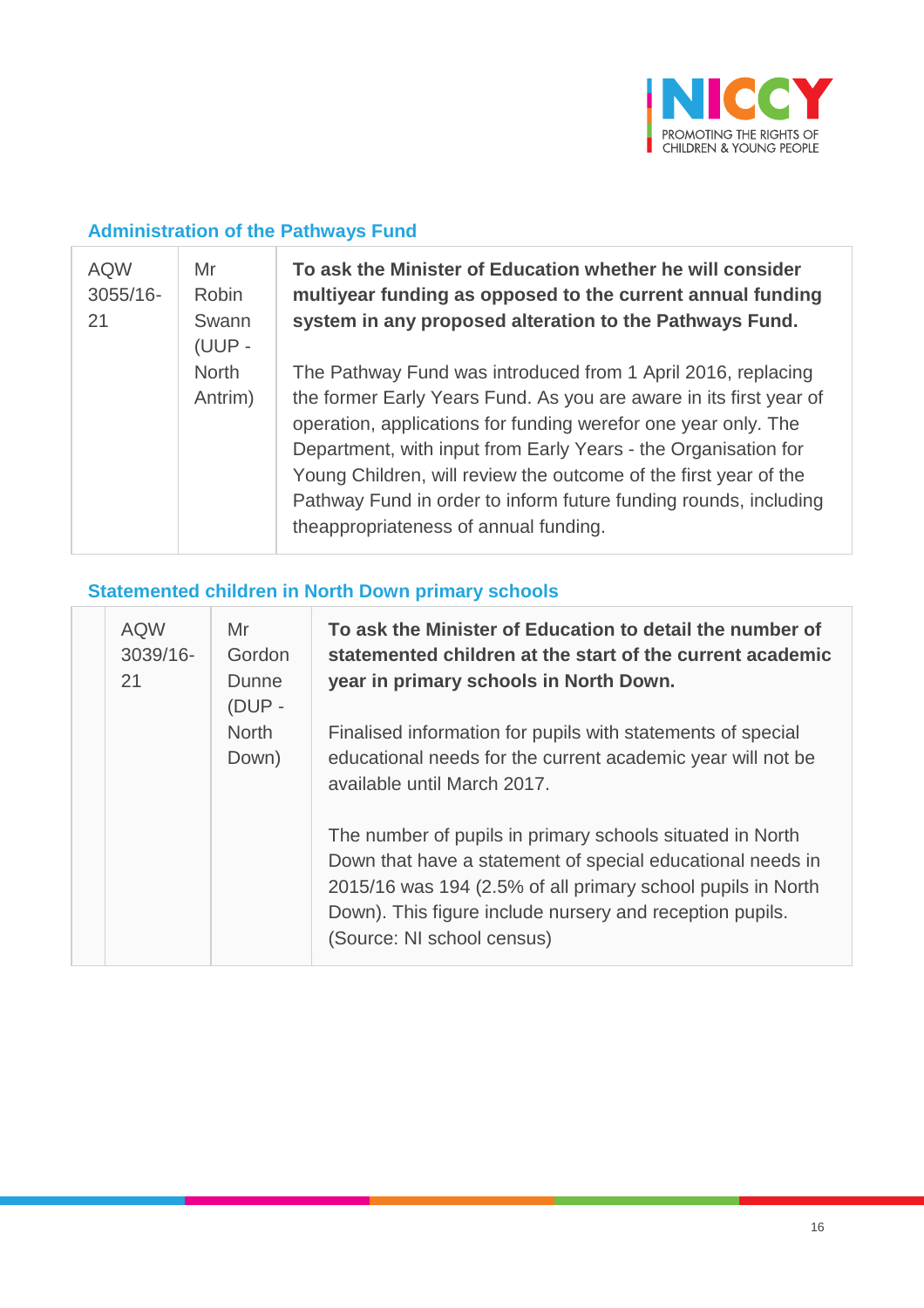

# **Promoting healthy living values to children and young people**

| <b>AQW</b><br>3034/16-<br>21 | Mr Barry<br><b>McElduff</b><br>$(SF -$<br>West<br>Tyrone) | To ask the Minister of Education (i) to outline how the<br>revised school curriculum imparts healthy living values to<br>children and young people, including approaches to diet,<br>exercise and mindfulness; and (ii) whether there is a<br>specific health promoting scheme in which schools are<br>invited to express an interest.                                                                                                                                                                                                                                                                                                                                                                                                                                    |
|------------------------------|-----------------------------------------------------------|---------------------------------------------------------------------------------------------------------------------------------------------------------------------------------------------------------------------------------------------------------------------------------------------------------------------------------------------------------------------------------------------------------------------------------------------------------------------------------------------------------------------------------------------------------------------------------------------------------------------------------------------------------------------------------------------------------------------------------------------------------------------------|
|                              |                                                           | Physical Education (PE) is a compulsory part of the curriculum<br>for all pupils at every Key Stage from the ages of 4 to 16. My<br>Department has recommended that schools<br>provide pupils with at least 2 hours of PE a week.                                                                                                                                                                                                                                                                                                                                                                                                                                                                                                                                         |
|                              |                                                           | My Department recognises that a healthy, balanced diet is vital<br>for children's growth and development and that good nutrition<br>makes a positive contribution to children's learning,<br>concentration and educational performance. Through the<br>"Healthy Food for Healthy Outcomes - Food in Schools Policy",<br>the Department has proactively sought to improve the quality of<br>food in our schools to complement the healthy eating messages<br>delivered through the curriculum.                                                                                                                                                                                                                                                                             |
|                              |                                                           | My Department currently provides funding for the Curriculum<br>Sports Programme (£1.3m in 2016-17) which is delivered by the<br>IFA and GAA. The Programme aims toenhance the physical<br>literacy skills of pupils at Foundation Stage and Key Stage 1. I<br>am aware of other programmes/schemes that promote healthy<br>living to our young people; however, it is entirely a matter for<br>individual schools to determine which resources or programmes<br>they wish to use to support their delivery of the curriculum.<br>As regards emotional health and well-being, the Department's 'I-<br>Matter' programme is about addressing how the entire school<br>community should be engaged in promoting resilient emotional<br>health and well-being for all pupils. |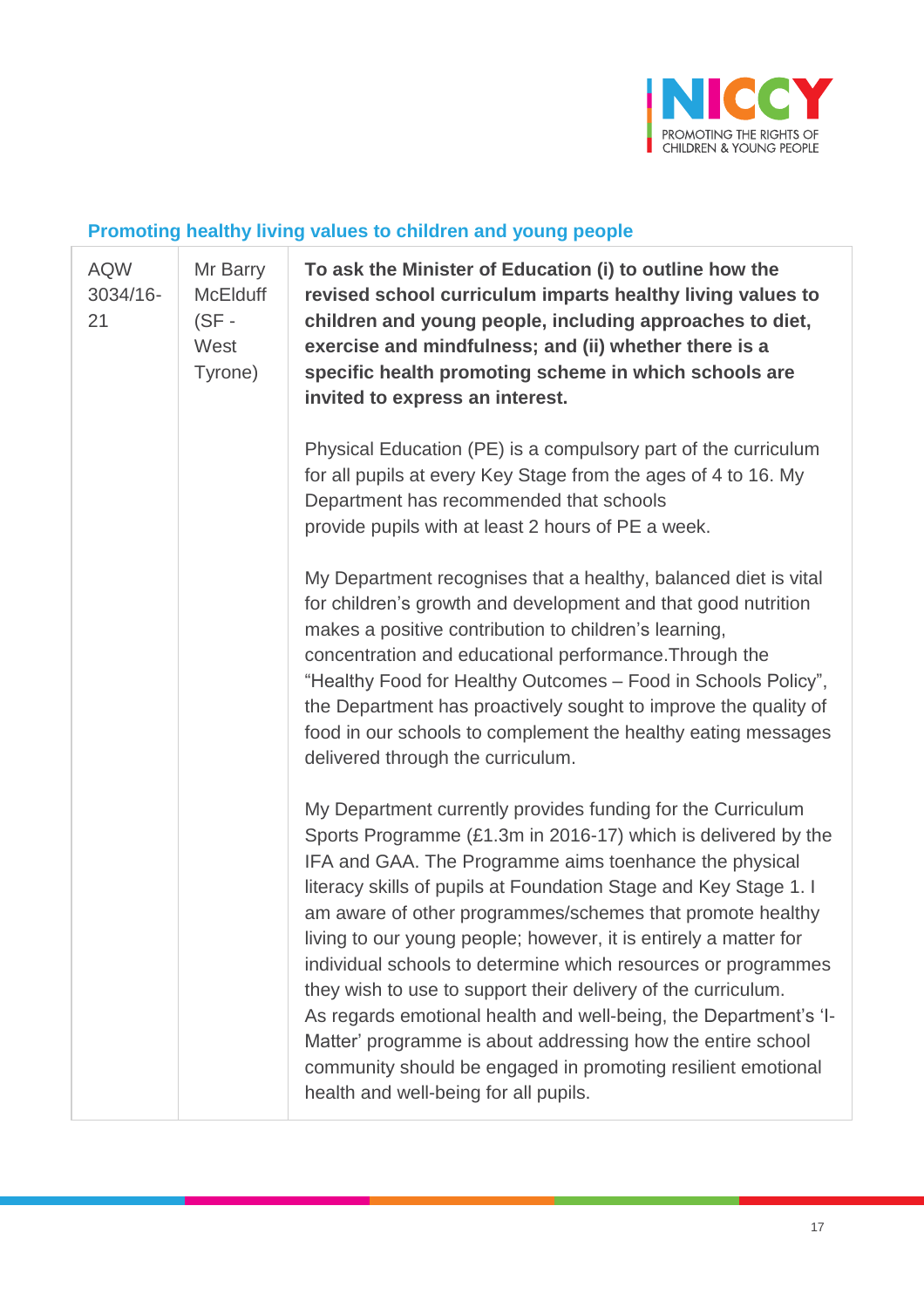

# **Operation of Strule Shared Education Campus**

| <b>AQW</b><br>3027/16-<br>21 | Mr<br><b>Chris</b><br>Lyttle<br>(APNI - | To ask the Minister of Education to outline how Strule Shared<br><b>Education Campus will facilitate contact between pupils from</b><br>different schools and backgrounds.                                                                                                                                                                                                                                                                                                                                                                                                                                  |
|------------------------------|-----------------------------------------|-------------------------------------------------------------------------------------------------------------------------------------------------------------------------------------------------------------------------------------------------------------------------------------------------------------------------------------------------------------------------------------------------------------------------------------------------------------------------------------------------------------------------------------------------------------------------------------------------------------|
|                              | East<br>Belfast)                        | My Department's Shared Education Policy deliversopportunities<br>for children and young people from different community, social<br>and economic backgrounds to learn together in an inclusive<br>environment. It aims to deliver educational benefits to learners<br>and promotesinclusion in terms of equality of opportunity, good<br>relations, equality of identity, respect for diversity and community<br>cohesion.                                                                                                                                                                                   |
|                              |                                         | The Strule Shared Education Campus (SSEC) is an<br>innovative programme involving the provision of six core schools,<br>alongside purpose built shared education andshared sports<br>facilities. The Campus is being designed to encourage cohesion,<br>collaboration and partnership andwill offer opportunities for<br>students of all ages and abilities from mixed religious<br>backgrounds and different cultures. The configuration will allow<br>each of the schools to retain their individuality and ethos, whilst<br>availing of the opportunities provided through collaboration and<br>sharing. |
|                              |                                         | The shared sports facilities, which will be available to allpupils on<br>the campus, will include a sports centre andsynthetic and<br>grass pitches.                                                                                                                                                                                                                                                                                                                                                                                                                                                        |
|                              |                                         | Pupils will also have opportunities to learn together within<br>the Shared Education Centre. This building will provide<br>collaborative education opportunities and experiences across the<br>STEAM (Science, Technology, Engineering, Arts, and<br>Mathematics) area of the curriculum which will enable a more<br>flexible cross curricular and cross schoolapproach to learning with<br>enhanced curriculum choices, particularly at post-16 stage.                                                                                                                                                     |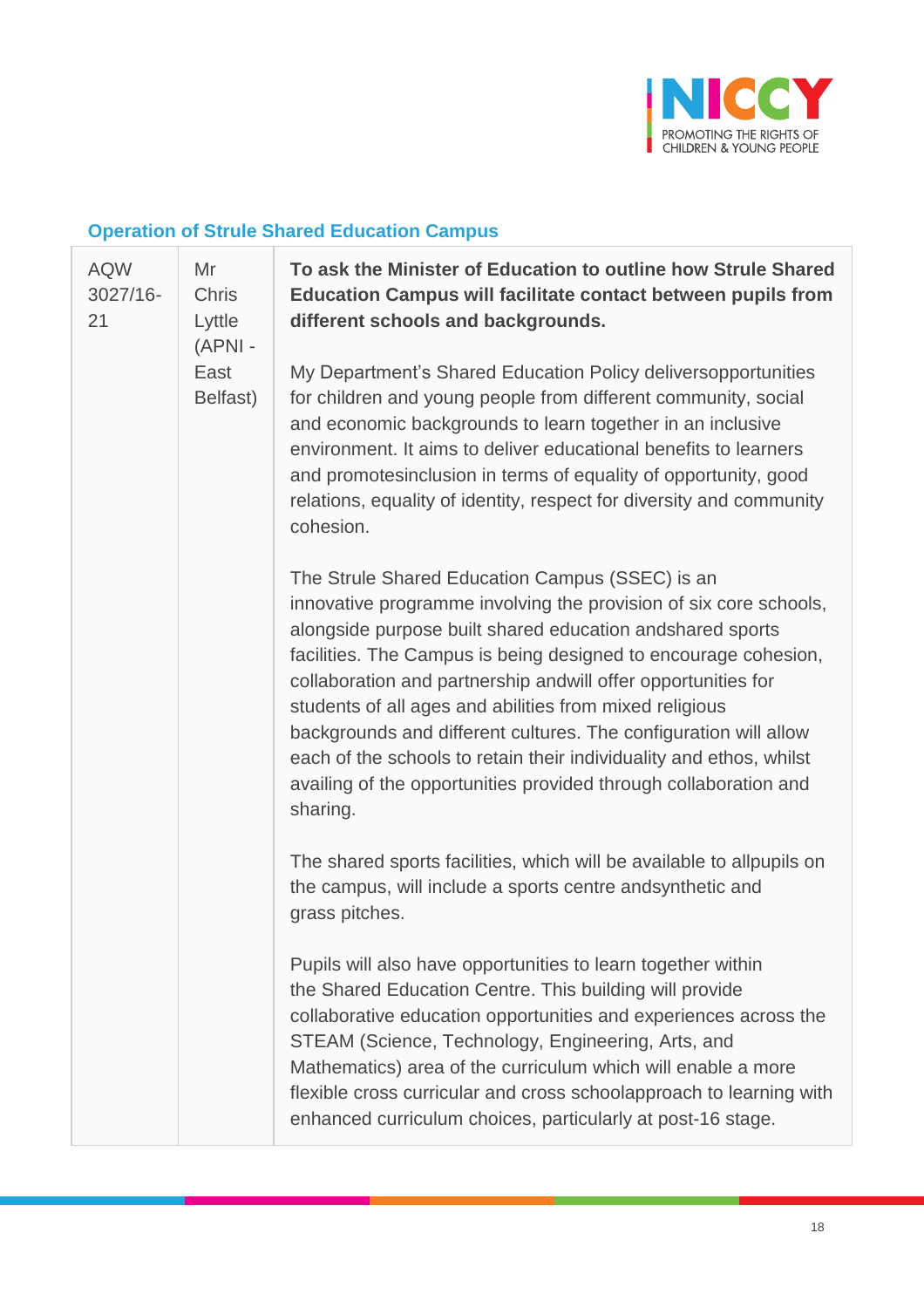

|  | The close proximity of the schools on the campus will also<br>facilitate further opportunities for sharing within core school<br>buildings.                                                                                                                                                                                                                                                                |
|--|------------------------------------------------------------------------------------------------------------------------------------------------------------------------------------------------------------------------------------------------------------------------------------------------------------------------------------------------------------------------------------------------------------|
|  | Pupils attending schools not situated on the SSEC will also be<br>able to avail of campus facilities, through the Omagh Learning<br>Community's partnership arrangements.                                                                                                                                                                                                                                  |
|  | Working jointly with the Education Authority, a campus education<br>strategy which supports this culture of sharing will be designed<br>and developed in close consultation with the schools.<br>It should be noted that we believe shared education is vital to<br>building a successful education system. Nevertheless, this should<br>not be to the detriment of a school's individual value and ethos. |

# **Development of Childcare Strategy**

| <b>AQW</b><br>2964/16-<br>21 | Mr<br><b>Steven</b><br>Agnew<br>(GPNI-<br><b>North</b><br>Down) | To ask the Minister of Education to outline (i) when the<br>key stakeholders forum for childcare will be meeting<br>again; and (ii) how will they be involved in the next stage<br>of development of the childcare strategy.<br>The Childcare Strategy has been developed on a co-design<br>basis. This has included one-to-one meetings between<br>officials and the main childcare stakeholders and the<br>establishment of a Stakeholder Advisory Forum which has<br>met four times. |
|------------------------------|-----------------------------------------------------------------|-----------------------------------------------------------------------------------------------------------------------------------------------------------------------------------------------------------------------------------------------------------------------------------------------------------------------------------------------------------------------------------------------------------------------------------------------------------------------------------------|
|                              |                                                                 | The draft Childcare Strategy that issued for consultation in<br>2015 included proposals for a Stakeholder Panel that would<br>have a formal, scrutiny role in respect of the delivery of the<br>Strategy. I hope to bring forward the full version of the<br>Childcare Strategy to my Executive colleagues in the coming<br>months, having taken account of the many consultation<br>responses received, the agreed Programme for Government                                            |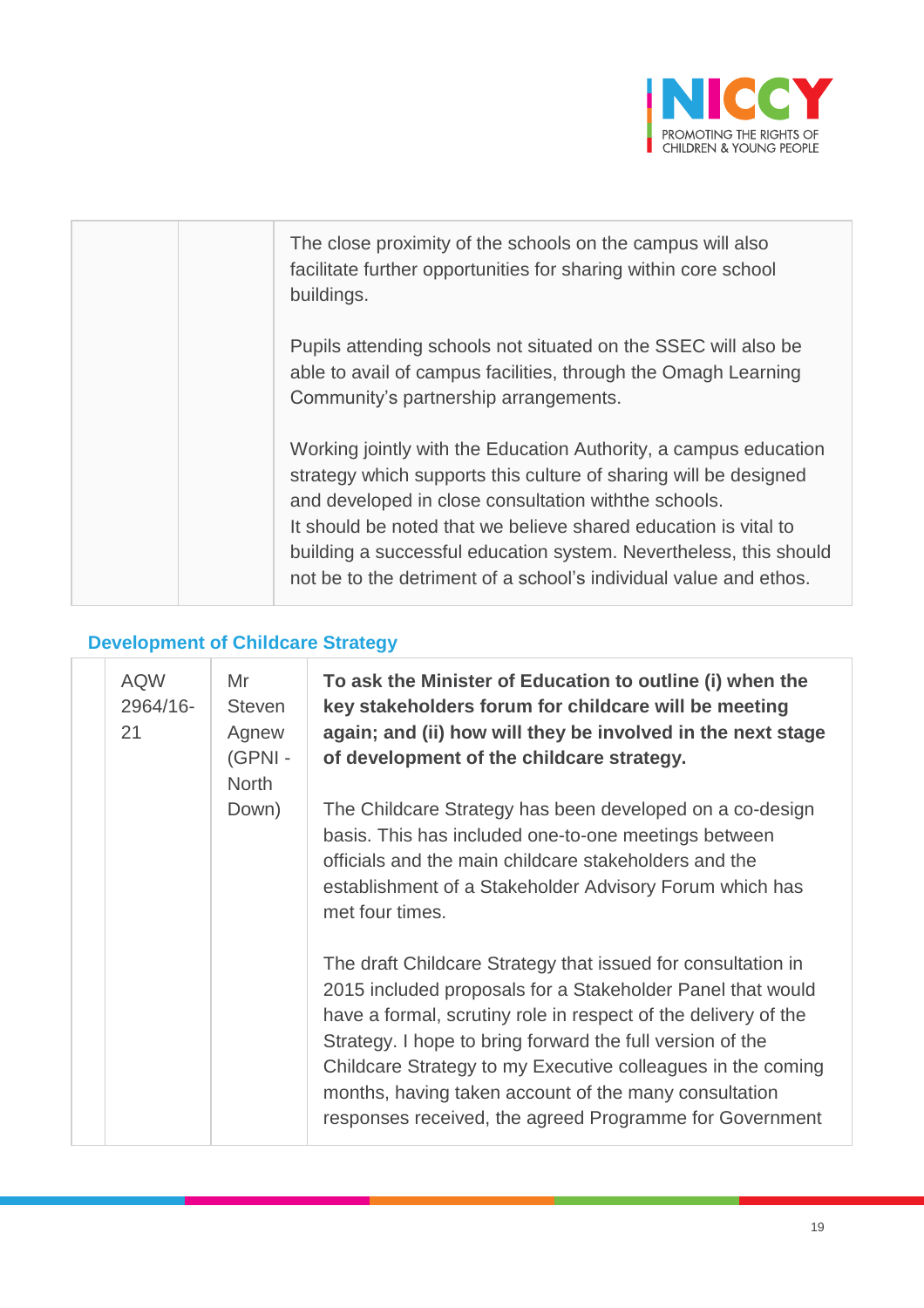

| and the new opportunities that now exist to align childcare |
|-------------------------------------------------------------|
| and Early Years initiatives.                                |

# **Acquired Brian Injury assessments in schools**

| <b>AQW</b><br>2950/16-<br>21 | Ms<br>Catherine<br><b>Seeley</b> | To ask the Minister of Education to outline the tests and<br>assessments in place in schools to test for Acquired Brain<br>Injury.                                                                                                                                                                                                   |
|------------------------------|----------------------------------|--------------------------------------------------------------------------------------------------------------------------------------------------------------------------------------------------------------------------------------------------------------------------------------------------------------------------------------|
|                              | $(SF -$<br>Upper<br>Bann)        | The statutory responsibility for securing provision for pupils with<br>Special Educational Needs (SEN) rests with schools and the<br>Education Authority (EA) who are responsible for identifying,<br>assessing and, in appropriate cases, making provision for<br>children with SEN.                                                |
|                              |                                  | The Education Authority has confirmed that the Education<br>Psychology Service is not aware of any neuropsychological<br>tests that a SENCO could be trained to use in school to identify<br>ABI. A diagnosis in this complex area would require an<br>assessment undertaken by those professionals with a medical<br>qualification. |

# **Developing a SEN category for Acquired Brian Injury**

| <b>AQW</b><br>2949/16-<br>21 | Ms<br>Catherine<br>Seeley<br>$(SF -$ | To ask the Minister of Education to outline what<br>consideration his Department has given to developing an<br>SEN category for Acquired Brain Injury.                                                             |
|------------------------------|--------------------------------------|--------------------------------------------------------------------------------------------------------------------------------------------------------------------------------------------------------------------|
|                              | Upper<br>Bann)                       | My Department is currently reviewing the process of how<br>schools record pupils with SEN; with consideration being given<br>to the SEN categories, including those pupils with an Acquired<br>Brain Injury (ABI). |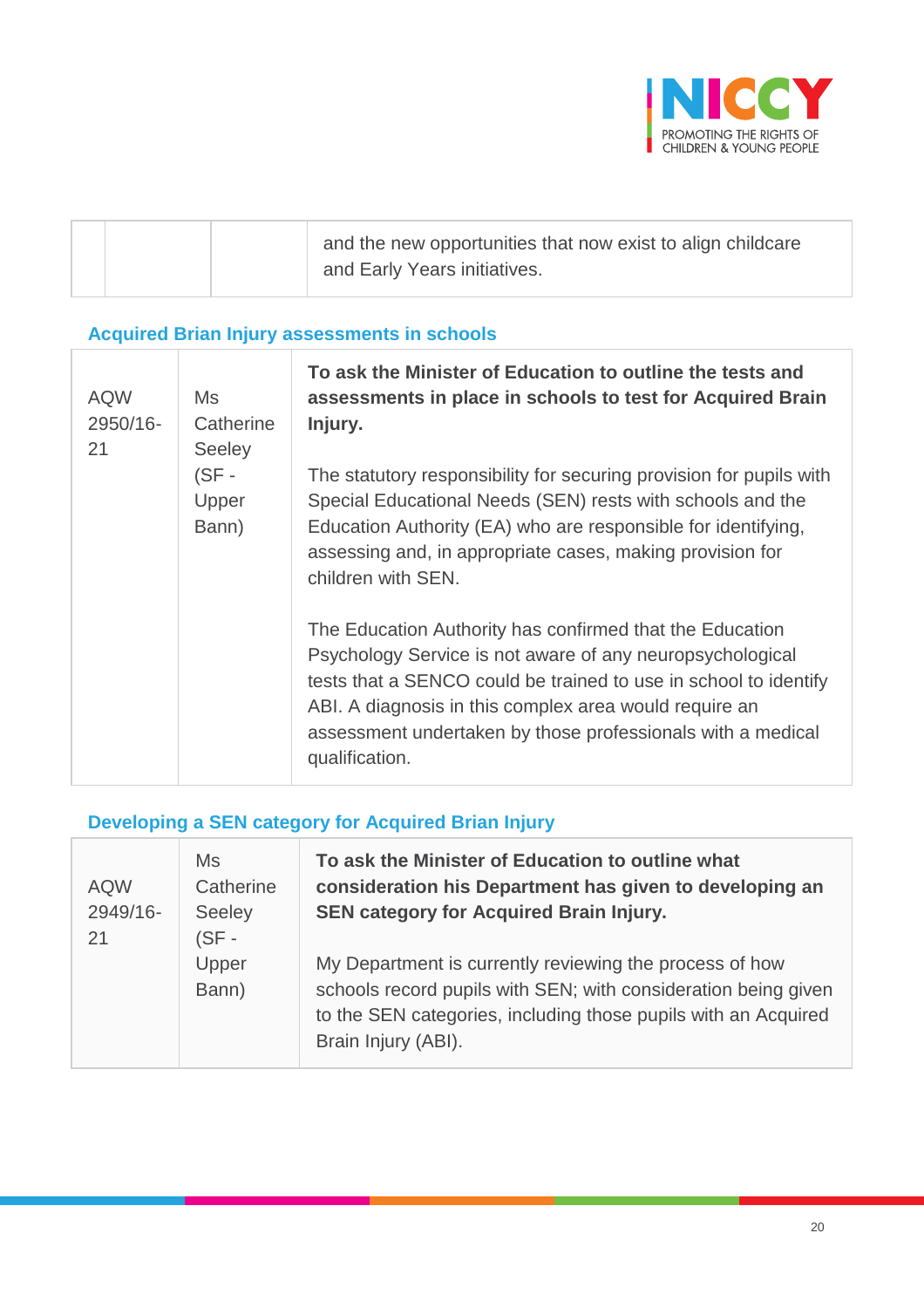

### **Coaching for Transfer Tests**

| <b>AQW</b><br>2929/16-<br>21 | Mr Barry<br><b>McElduff</b><br>$(SF -$<br>West<br>Tyrone) | To ask the Minister of Education to outline (i) how his<br>Department will determine the wishes of parents to allow<br>their children to be coached for unregulated Transfer Tests<br>during school hours; and (ii) how this complies with the<br>statutory rights of all children to access teaching and<br>learning at a level appropriate to their needs and abilities. |
|------------------------------|-----------------------------------------------------------|----------------------------------------------------------------------------------------------------------------------------------------------------------------------------------------------------------------------------------------------------------------------------------------------------------------------------------------------------------------------------|
|                              |                                                           | Responsibility as to how learning and teaching is delivered in<br>the classroom is for teachers to make, based on their<br>professional judgement. My expectation is that all pupils will be<br>supported to reach their full potential.                                                                                                                                   |

### **Collective worship in school assemblies**

| <b>AQW</b><br>2928/16-<br>21 | Mr Barry<br><b>McElduff</b><br>(SF -<br>West | To ask the Minister of Education whether his Department<br>plans to allow pupils at post-GCSE level of study to opt<br>out from collective worship in school assemblies. |
|------------------------------|----------------------------------------------|--------------------------------------------------------------------------------------------------------------------------------------------------------------------------|
|                              | Tyrone)                                      | Parental consent is required in order for pupils to opt out of<br>collective worship in school assemblies. I have no plans to<br>change this.                            |

# **Impact of Welfare Reform mitigation**

| <b>AQW</b><br>2916/16-<br>21 | Mr<br>Andy<br>Allen<br>(UUP - | To ask the Minister for Communities to outline what work his<br>Department has or intends to undertake to examine the<br>impact of Welfare Reform post mitigation.                                                  |
|------------------------------|-------------------------------|---------------------------------------------------------------------------------------------------------------------------------------------------------------------------------------------------------------------|
|                              | East<br>Belfast)              | As part of the Fresh Start Agreement, the approach agreed by the<br>main political parties in Northern Ireland to implement welfare<br>reform, there was a commitment to review welfare arrangements<br>in 2018-19. |
|                              |                               | Department for Communities officials have now developed and                                                                                                                                                         |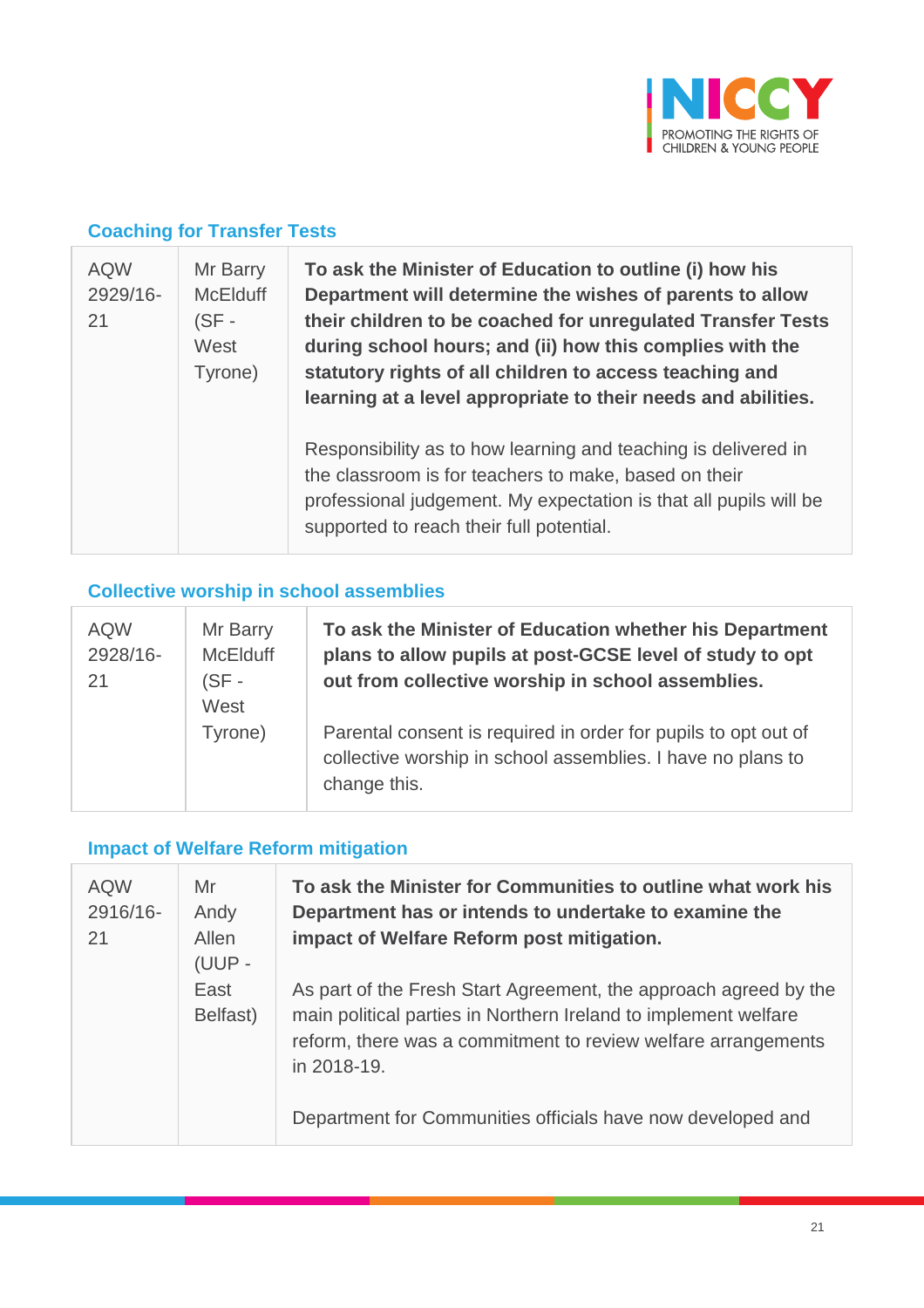

| refined a composite Welfare Reform evaluation strategy. This<br>strategy has been designed to specifically evaluate each of the<br>key reforms as well as the associated mitigations. It will be central<br>in assessing and monitoring the impacts of Welfare Reform in<br>Northern Ireland and will help to inform implementation and future<br>strategy. |  |
|-------------------------------------------------------------------------------------------------------------------------------------------------------------------------------------------------------------------------------------------------------------------------------------------------------------------------------------------------------------|--|
|-------------------------------------------------------------------------------------------------------------------------------------------------------------------------------------------------------------------------------------------------------------------------------------------------------------------------------------------------------------|--|

# **Update on the Childcare Strategy**

| <b>AQW</b><br>2770/16-<br>21 | Ms<br>Catherine<br><b>Seeley</b><br>$(SF -$<br>Upper<br>Bann) | To ask the Minister of Education for an update on the<br><b>Childcare Strategy.</b><br>The Executive's Childcare Strategy is being delivered on a<br>phased basis. The first phase was launched in September<br>2013. This first phase included 15 Key First actions designed to<br>address the priority childcare needs identified through research<br>and during an initial consultation with parents, children and                                                                                                                                                                                                                                                                                                                                                                                                                                                                |
|------------------------------|---------------------------------------------------------------|--------------------------------------------------------------------------------------------------------------------------------------------------------------------------------------------------------------------------------------------------------------------------------------------------------------------------------------------------------------------------------------------------------------------------------------------------------------------------------------------------------------------------------------------------------------------------------------------------------------------------------------------------------------------------------------------------------------------------------------------------------------------------------------------------------------------------------------------------------------------------------------|
|                              |                                                               | childcare stakeholders.<br>School Age Childcare (such as breakfast clubs, after school<br>clubs and summer schemes) was identified as a key area of<br>unmet childcare need. The School Age Childcare Grant<br>Scheme, launched March 2014, is the most ambitious of the<br>Strategy's initial interventions. It has, to date,<br>allocated approximately £6 million to support more than 3,000<br>low cost childcare places. Disadvantaged families and families<br>living in rural areas are among the principal beneficiaries.<br>In addition, the first phase of the Strategy has supported the<br>development of childcare services for children with special<br>needs, including supporting a summer scheme for children for<br>the past four years. The first phase has also made information<br>on local childcare services better and more readily available to<br>parents. |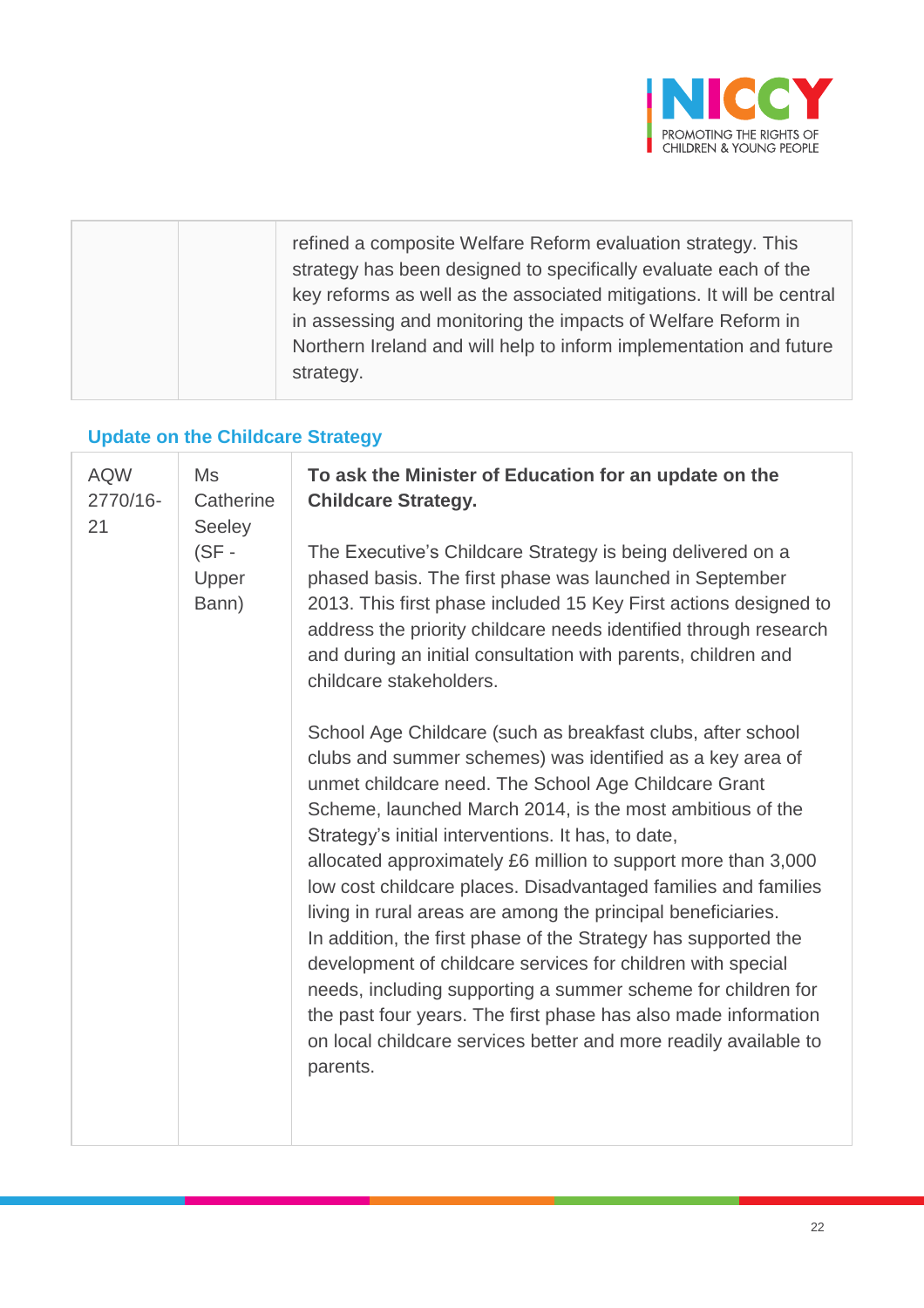

# **Lessons on mental wellbeing**

| <b>AQW</b><br>2731/16-<br>21 | Ms<br>Catherine<br>Seeley<br>$(SF -$<br>Upper<br>Bann) | To ask the Minister of Education to outline his plans to<br>enhance the primary school curriculum by requiring<br>schools to deliver lessons on mental wellbeing.                                                                                                                                                                                                                                                                                                                                                                                                                                                                                                   |  |  |  |  |  |
|------------------------------|--------------------------------------------------------|---------------------------------------------------------------------------------------------------------------------------------------------------------------------------------------------------------------------------------------------------------------------------------------------------------------------------------------------------------------------------------------------------------------------------------------------------------------------------------------------------------------------------------------------------------------------------------------------------------------------------------------------------------------------|--|--|--|--|--|
|                              |                                                        | The statutory curriculum clearly states that pupils should be<br>taught about the importance of learning about mental health<br>and wellbeing.                                                                                                                                                                                                                                                                                                                                                                                                                                                                                                                      |  |  |  |  |  |
|                              |                                                        | In the primary school curriculum, managing feelings and<br>emotions is a compulsory element of Personal Development<br>and Mutual Understanding and provides opportunities for pupils<br>to better understand their own feelings and the feelings of<br>others, as well as how to sustain their health, growth and<br>wellbeing.                                                                                                                                                                                                                                                                                                                                    |  |  |  |  |  |
|                              |                                                        | Also, you may be aware of the Department's 'I-Matter'<br>programme, which is about addressing how the entire school<br>community should be engaged in promoting resilient emotional<br>health and well-being for all pupils. The materials produced to<br>date under the Programme include subjects such as 'stress and<br>anxiety' and 'feelings' and are widely used by schools, across<br>the youth sector, local libraries, GP surgeries and parent<br>organisations. The Department intends to review the materials<br>available over the coming months with a view to adding<br>additional material on promoting positive emotional health and<br>well-being. |  |  |  |  |  |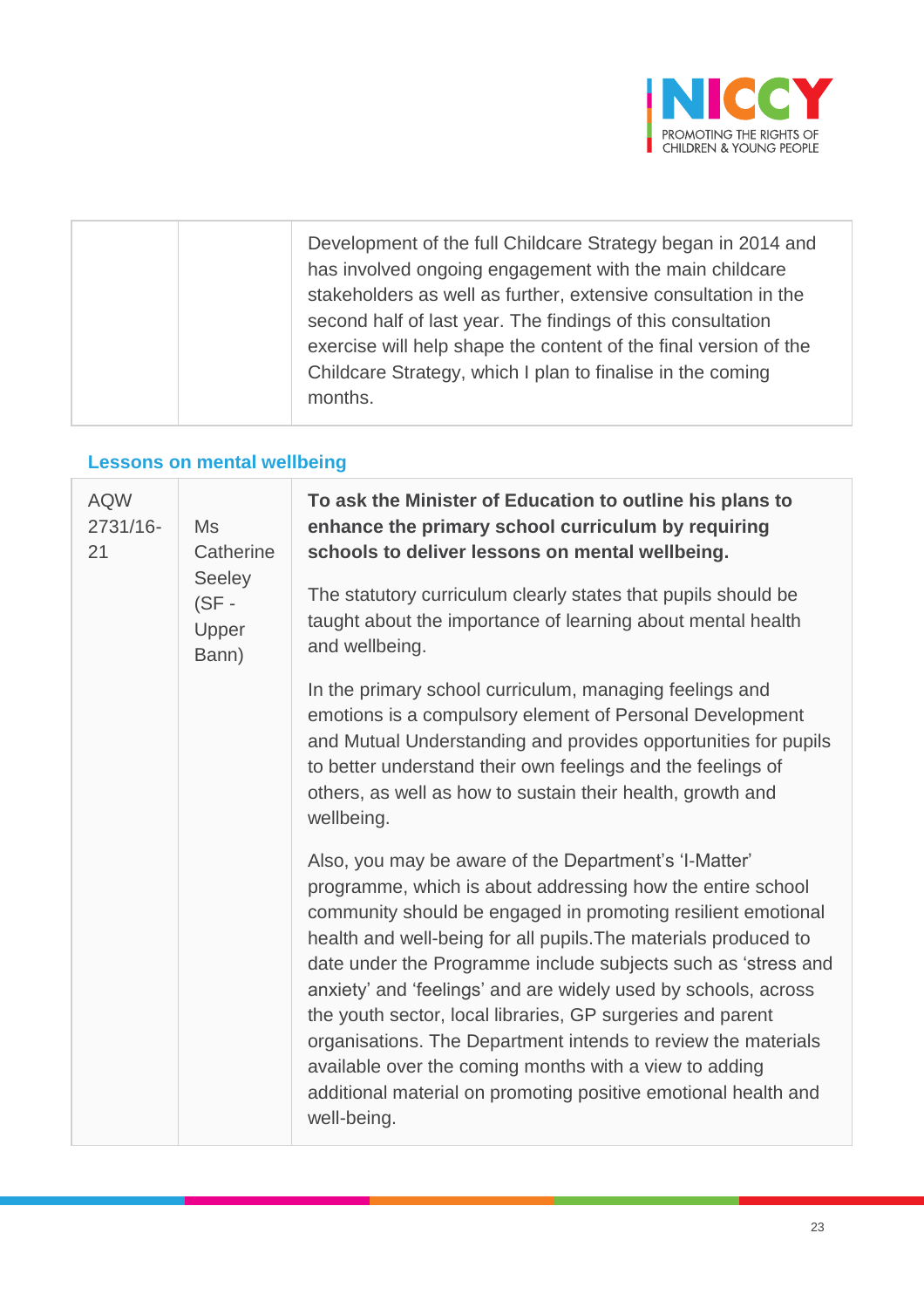

# **Welfare Reform Mitigations Working Group Report**

| <b>AQW</b><br>2715/16-<br>21 | Mr<br>Andy<br>Allen<br>(UUP - | To ask the Minister for Communities for an update on the<br>allocation of funding outlined in the specific advice in the<br><b>Welfare Reform Mitigations Working Group Report.</b>                                                                                                                                                                                                                                                                                                                                            |
|------------------------------|-------------------------------|--------------------------------------------------------------------------------------------------------------------------------------------------------------------------------------------------------------------------------------------------------------------------------------------------------------------------------------------------------------------------------------------------------------------------------------------------------------------------------------------------------------------------------|
|                              | East<br>Belfast)              | As part of the Fresh Start Agreement, £8m funding was<br>committed over four years to put additional independent advice<br>services in place for Welfare Reform.                                                                                                                                                                                                                                                                                                                                                               |
|                              |                               | The Department is currently in the final stages of agreeing a<br>contract with the Welfare Reform Advice Services Consortium<br>(Citizens Advice, AdviceNI and the Law Centre NI) to<br>provide a freephone helpline and additional frontline advisers.<br>And I have recently announced that the Department will also be<br>providing £800k of additional funding, inclusive of £600k to local<br>councils to help them support and prepare existing frontline<br>services in advance of the new services being put in place. |

### **Childcare integration**

| <b>AQW</b><br>2706/16-<br>21 | Mr<br><b>Steven</b><br>Agnew<br>(GPNI -<br><b>North</b><br>Down) | To ask the Minister of Education whether (i) there is any co-<br>ordination of childcare and education within the Department;<br>and (ii) childcare is fully integrated within the new<br>departmental structures in terms of policy and unit co-<br>ordination.                                                                                                                                             |
|------------------------------|------------------------------------------------------------------|--------------------------------------------------------------------------------------------------------------------------------------------------------------------------------------------------------------------------------------------------------------------------------------------------------------------------------------------------------------------------------------------------------------|
|                              |                                                                  | Policy responsibility for childcare transferred to the Department of<br>Education (DE) on 9 May 2016.                                                                                                                                                                                                                                                                                                        |
|                              |                                                                  | Childcare is fully integrated in DE. It is part of the Youth, Early<br>Years and Childcare Directorate. The new arrangements provide<br>an opportunity to align childcare with the suite of DE Early<br>Education and learning programmes to ensure we maximise<br>the complementarity of these services in the interest of children<br>and families. The Childcare Strategy is currently being finalised in |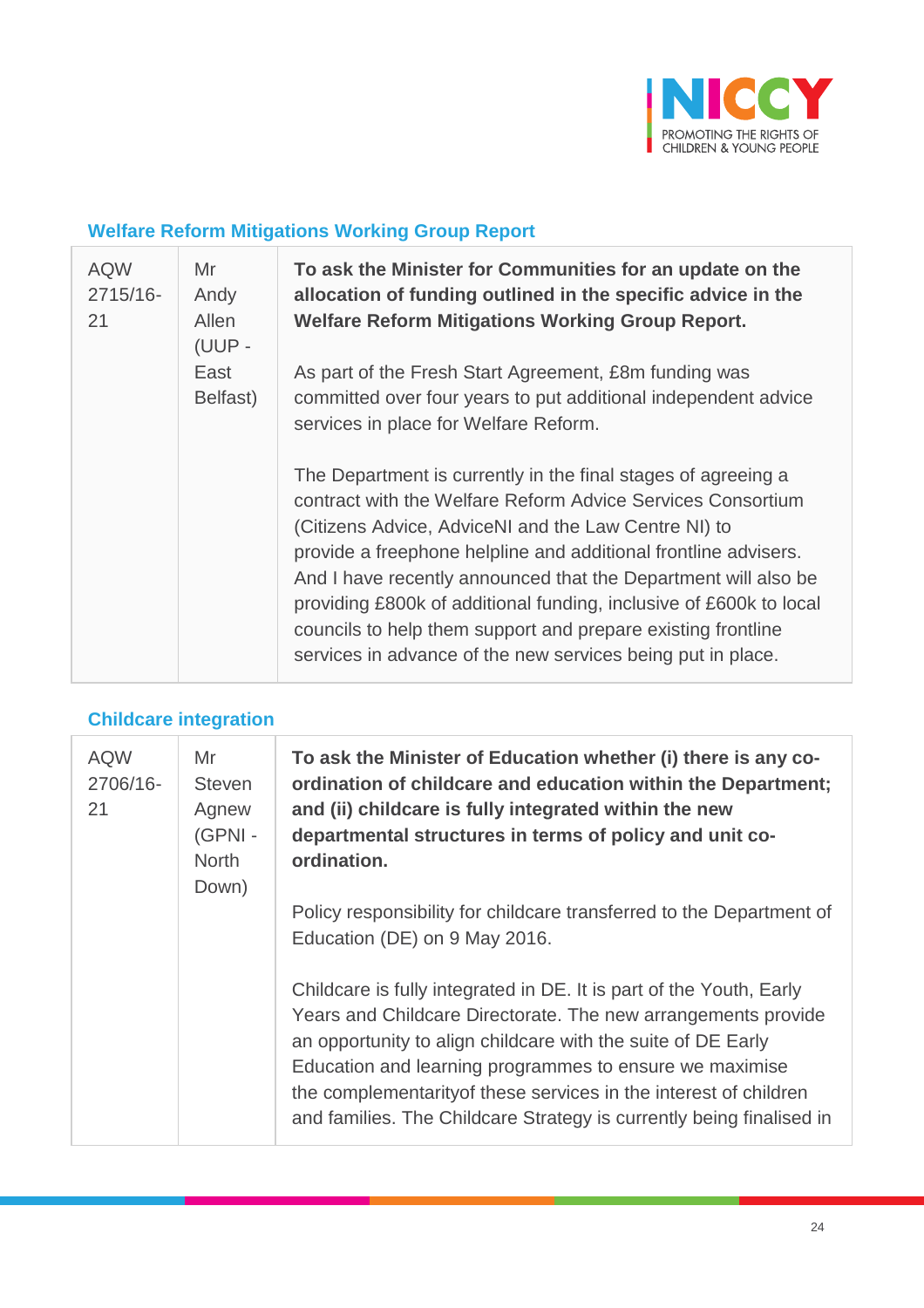

# **Childcare Strategy implementation**

| <b>AQW</b><br>2590/16-<br>21 | <b>Mrs</b><br>Sandra<br>Overend<br>(UUP -<br>Mid | To ask the Minister of Education whether the Childcare<br>Strategy Management Forum has been established; and if<br>so to detail its analysis of how the key first actions of the<br><b>Childcare Strategy are being implemented.</b>                                                                                                                                                                                                                                                                                                                                                                       |
|------------------------------|--------------------------------------------------|-------------------------------------------------------------------------------------------------------------------------------------------------------------------------------------------------------------------------------------------------------------------------------------------------------------------------------------------------------------------------------------------------------------------------------------------------------------------------------------------------------------------------------------------------------------------------------------------------------------|
|                              | Ulster)                                          | The Management Forum proposed in the first phase of the<br>Childcare Strategy is known as the Childcare Strategy<br>Programme Board. It comprises representatives of those<br>Government Departments with a policy interest in childcare<br>along with a representative from the Childcare Partnerships.<br>Since September 2013, there have been fourteen meetings of<br>the Programme Board. These have monitored the progress of<br>the Strategy's Key First Actions (KFAs). Good progress has<br>been made on implementing the KFAs with most regarded as<br>being on track for delivery or completion. |
|                              |                                                  | One of the KFAs, relating to rural childminding, has not been<br>taken forward. The responsible department, the Department for<br>Agriculture, Environment and Rural Affairs, subsequently<br>developed alternative proposals which were included in the draft<br>Childcare Strategy issued for consultation in July 2015.                                                                                                                                                                                                                                                                                  |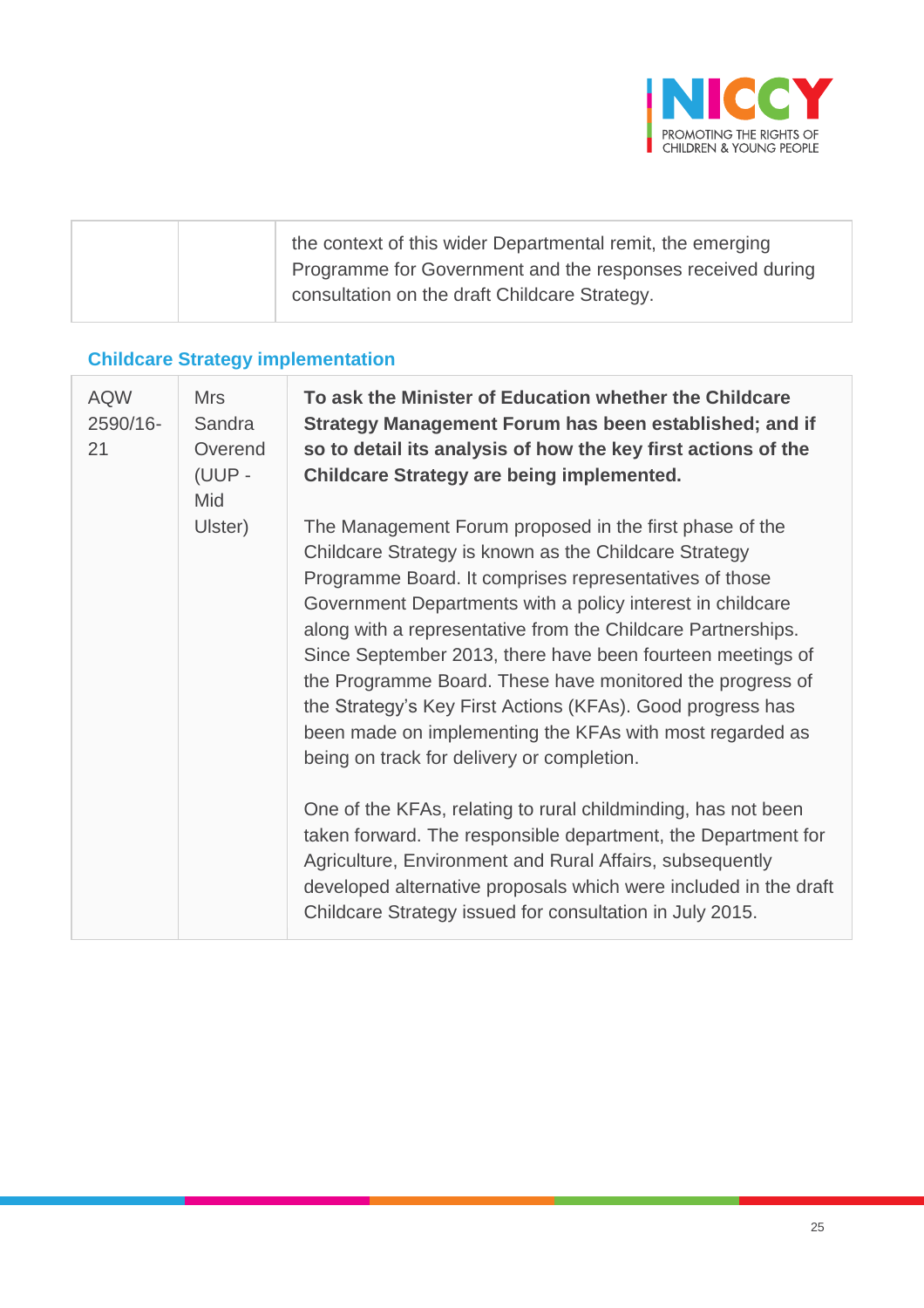

### **Programme for Affordable and Integrated Childcare**

| <b>AQW</b><br>2588/16-<br>21 | <b>Mrs</b><br>Sandra<br>Overend<br>(UUP -<br>Mid | To ask the Minister of Education to outline the<br>improvements that have been made to the Family Support<br>website as detailed in the Executive's Programme for<br>Affordable and Integrated Childcare.                                                                                                                                                                                                                                                                                                               |
|------------------------------|--------------------------------------------------|-------------------------------------------------------------------------------------------------------------------------------------------------------------------------------------------------------------------------------------------------------------------------------------------------------------------------------------------------------------------------------------------------------------------------------------------------------------------------------------------------------------------------|
|                              | Ulster)                                          | The first phase of the Childcare Strategy supported a range of<br>improvements to the Family Support NI website to enhance it as<br>a central source of information on childcare and childcare<br>providers operating at local levels. This included creating a new<br>childcare specific search facility. The facility enables parents to<br>search for childcare services in their area and filter the results<br>by a number of relevant categories including types of childcare<br>available and current vacancies. |
|                              |                                                  | A social media App was also developed. This enables parents<br>to search for childcare services using their smart phones. The<br>website and App have been receiving in the region of 40,000<br>hits per month.                                                                                                                                                                                                                                                                                                         |

# **1000 school age childcare place in rural areas**

| <b>AQW</b><br>2587/16-<br>21 | <b>Mrs</b><br>Sandra<br>Overend<br>(UUP -<br><b>Mid</b><br>Ulster) | To ask the Minister of Education to outline what progress<br>has been made in supporting up to 1000 school age<br>childcare places in rural areas through social enterprises<br>as detailed in the Executive's Programme for Affordable<br>and Integrated Childcare. |
|------------------------------|--------------------------------------------------------------------|----------------------------------------------------------------------------------------------------------------------------------------------------------------------------------------------------------------------------------------------------------------------|
|                              |                                                                    | The Childcare Partnerships, the managing agent for the School<br>Age Childcare Grant (SAC) Scheme, have advised that, as at<br>16 September 2016, the Scheme is supporting approximately<br>3,000 childcare places.                                                  |
|                              |                                                                    | 44 settings (40%) are located in a disadvantaged area, creating<br>or sustaining approximately 1,100 places.                                                                                                                                                         |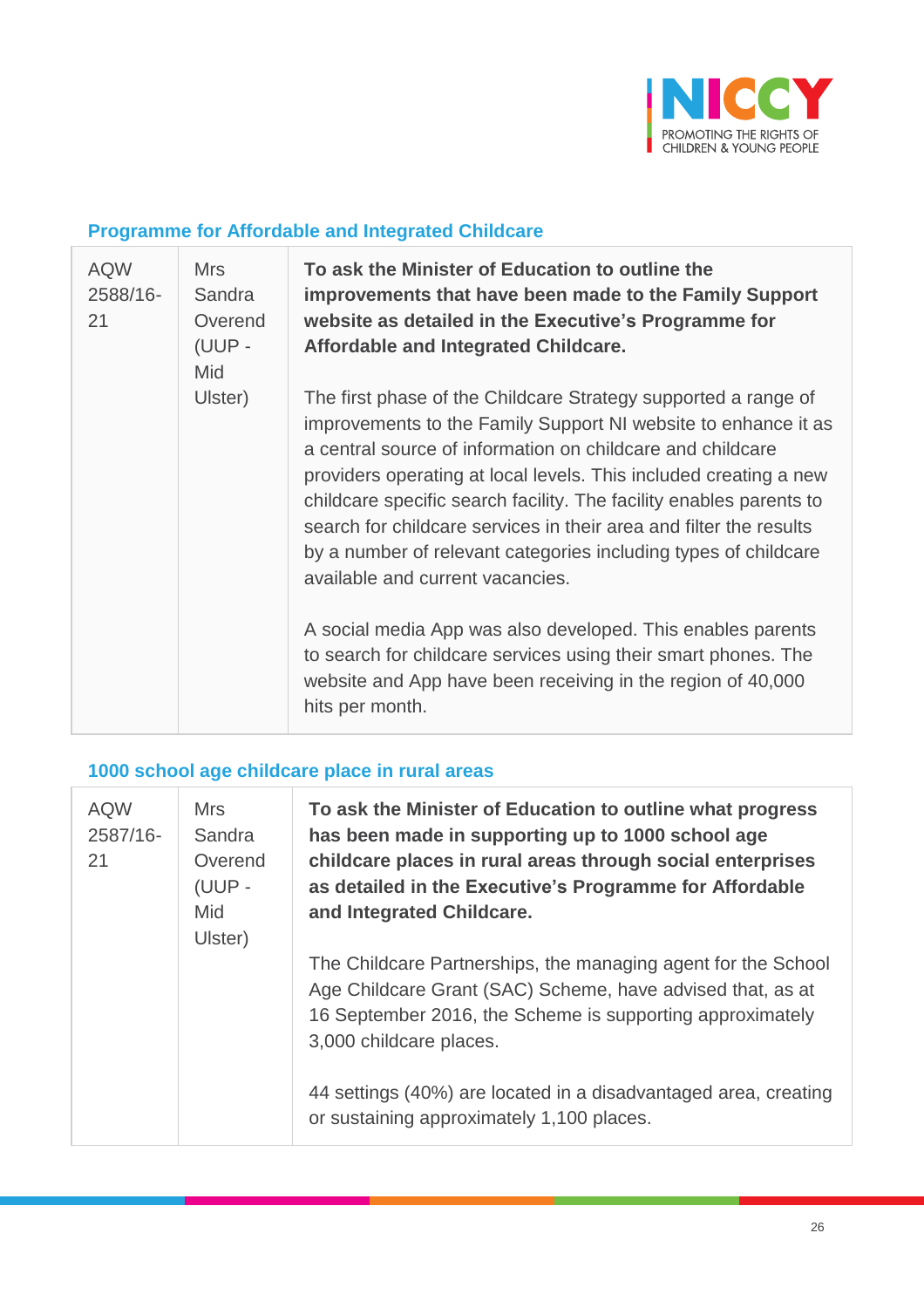

|  | 50 settings (45%) are located in a rural area creating or<br>sustaining approximately 1,500 places.<br>The same funded setting might be located in an area |
|--|------------------------------------------------------------------------------------------------------------------------------------------------------------|
|  | categorized as disadvantaged and as rural.                                                                                                                 |

# **3000 places for school age childcare for families in need**

| <b>AQW</b><br>2586/16-<br>21 | <b>Mrs</b><br>Sandra<br>Overend<br>(UUP -<br><b>Mid</b><br>Ulster) | To ask the Minister of Education to outline what progress<br>has been made on the creation of 3,000 places for school<br>age childcare targeted at families in need, as detailed in the<br><b>Executive's Programme for Affordable and Integrated</b><br>Childcare. |
|------------------------------|--------------------------------------------------------------------|---------------------------------------------------------------------------------------------------------------------------------------------------------------------------------------------------------------------------------------------------------------------|
|                              |                                                                    | The Childcare Partnerships, the managing agent for the School<br>Age Childcare Grant (SAC) Scheme, have advised that, as at<br>16 September 2016, the Scheme is supporting approximately<br>3,000 childcare places.                                                 |
|                              |                                                                    | 44 settings (40%) are located in a disadvantaged area, creating<br>or sustaining approximately 1,100 places.<br>50 settings (45%) are located in a rural area creating or<br>sustaining approximately 1,500 places.                                                 |
|                              |                                                                    | The same funded setting might be located in an area<br>categorized as disadvantaged and as rural.                                                                                                                                                                   |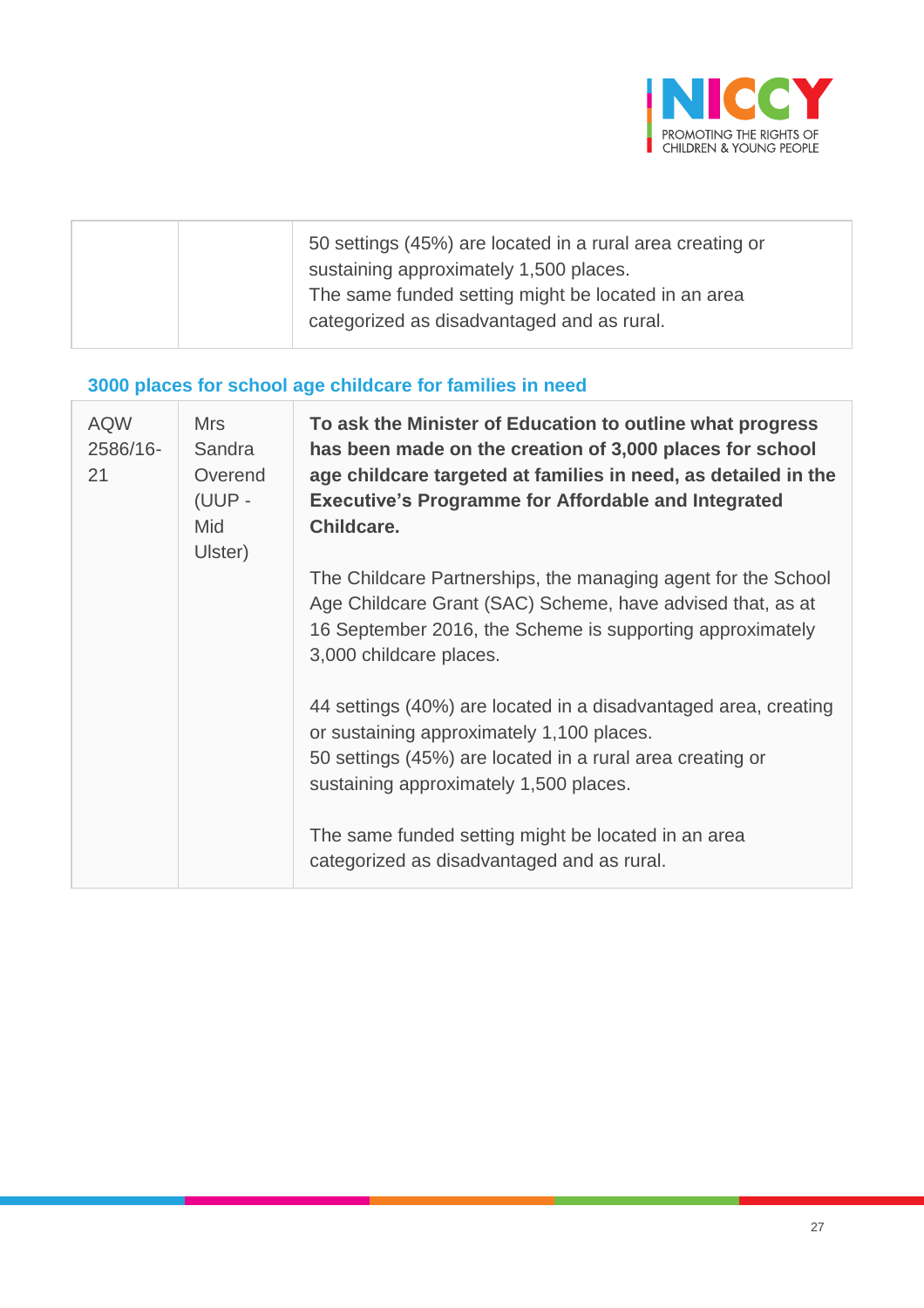

# **Special School places**

| <b>AQW</b><br>Ms<br>2549/1<br>Catheri<br>$6 - 21$<br>ne<br>Seeley<br>$(SF -$<br>Upper<br>Bann) |                                                                                                                                                                                                                                                                         | To ask the Minister of Education to detail (i) the number of<br>applications to special schools; (ii) the number of places<br>allocated; and (iii) the number of places not utilised, in each<br>of the last 3 years.<br>The information requested is as follows: |               |               |                      |  |  |  |
|------------------------------------------------------------------------------------------------|-------------------------------------------------------------------------------------------------------------------------------------------------------------------------------------------------------------------------------------------------------------------------|-------------------------------------------------------------------------------------------------------------------------------------------------------------------------------------------------------------------------------------------------------------------|---------------|---------------|----------------------|--|--|--|
|                                                                                                | Education<br>Authority                                                                                                                                                                                                                                                  | 2013/20<br>14                                                                                                                                                                                                                                                     | 2014/20<br>15 | 2015/20<br>16 | 2016/20<br>17        |  |  |  |
|                                                                                                | No of<br>Applicatio<br>$ns^*$                                                                                                                                                                                                                                           | 259                                                                                                                                                                                                                                                               | 291           | 314           | Not yet<br>available |  |  |  |
|                                                                                                | No of<br><b>Allocations</b>                                                                                                                                                                                                                                             | 255                                                                                                                                                                                                                                                               | 285           | 300           | Not yet<br>available |  |  |  |
|                                                                                                | No of<br>places not<br>utilised**                                                                                                                                                                                                                                       |                                                                                                                                                                                                                                                                   |               |               |                      |  |  |  |
|                                                                                                | * Placement is not based on application, but on assessment of<br>need and parental preference.<br>** The number of children will be dependent on the needs of the<br>group in a class. In this regard, the number of places not utilised<br>cannot always be specified. |                                                                                                                                                                                                                                                                   |               |               |                      |  |  |  |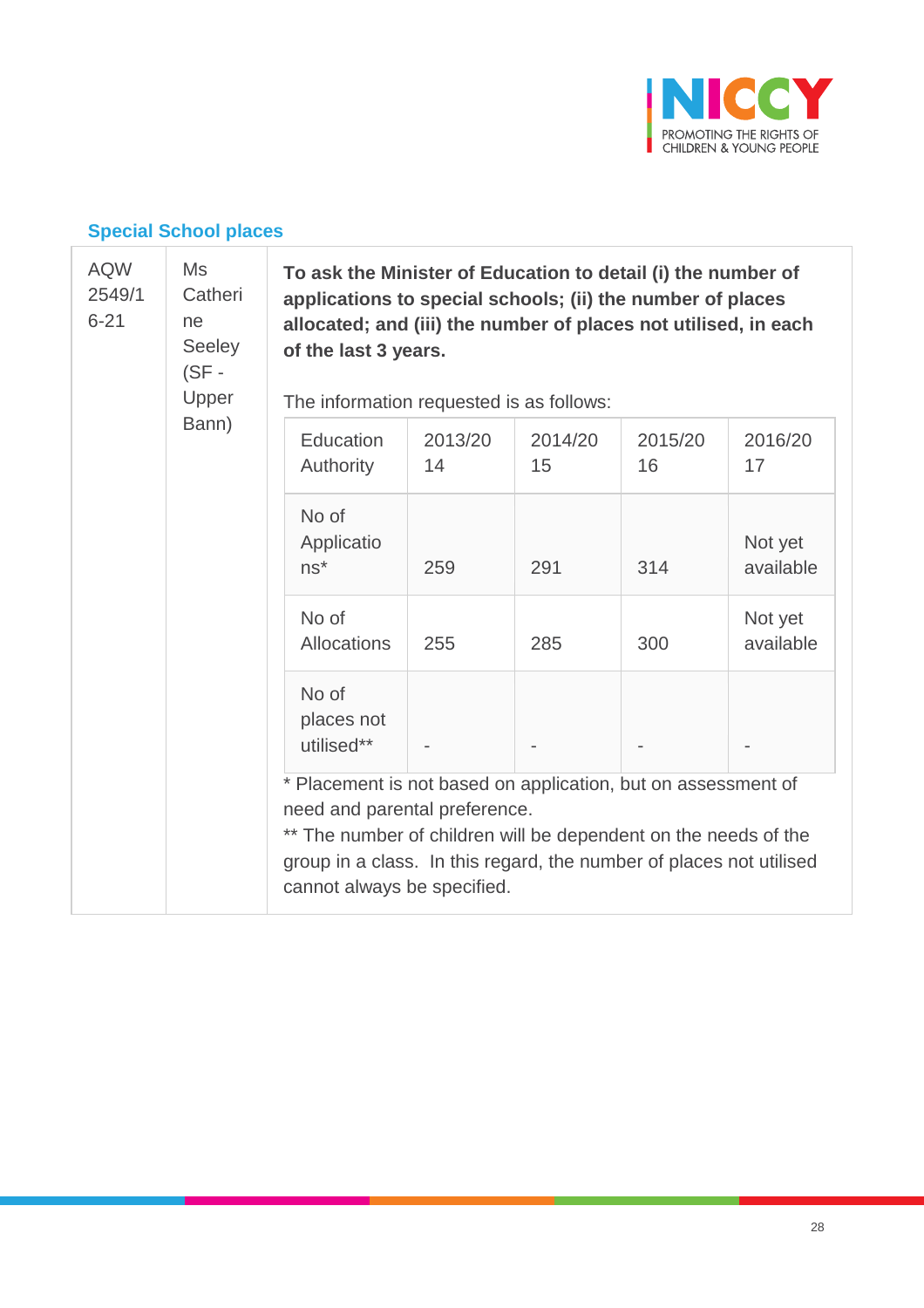

#### **Number of young people under 18 subject to Social Services intervention**

[AQ](javascript:__doPostBack() [252](javascript:__doPostBack() [5/16](javascript:__doPostBack()  $-21$ Lord Morro w of Clogh er Valley (DUP - Ferm anagh and South Tyron e)

[W](javascript:__doPostBack()

**To ask the Minister of Justice whether she will conduct a review or assessment, in conjunction with the Minister of Health, to ascertain the numbers of people under 18 that are in care, regarded as at risk, looked after, or in any other way subject to Social Services intervention, that become involved in criminality and the judicial system; to establish (i) if prevention and / or determent is possible; (ii) if adequate safeguarding is in place to address the risks connected to criminality including nonassociation with negative influences; and (iii) to develop more stringent but streamlined safeguards in the best interests of the young person, in line with risk assessments, health and safety and child protection policies and procedures.**

It is often the most troubled and vulnerable children who find themselves caught up in the justice system. Many of these, including looked after children, have complex needs which no single Department can meet unilaterally. Addressing this was a key tenet of the crossdepartmental Scoping Study on children, launched by my predecessor with a view to improving outcomes for all children in, or on the fringes of, the youth justice system.

You will be aware that overall responsibility for looked after children and those subject to Social Services intervention lies with the Department of Health. The Youth Justice Agency does not collect consolidated data on the number of these children who become involved in criminality and the judicial system, however the Department of Health has produced that information in their statistical bulletin, "Children in Care in Northern Ireland 2014-15". From our own analysis, we know that looked after children represent, on average, nearly one-third of all children admitted to custody at Woodlands Juvenile Justice Centre:

Young People in Custody by Looked After Status, 2008/09 to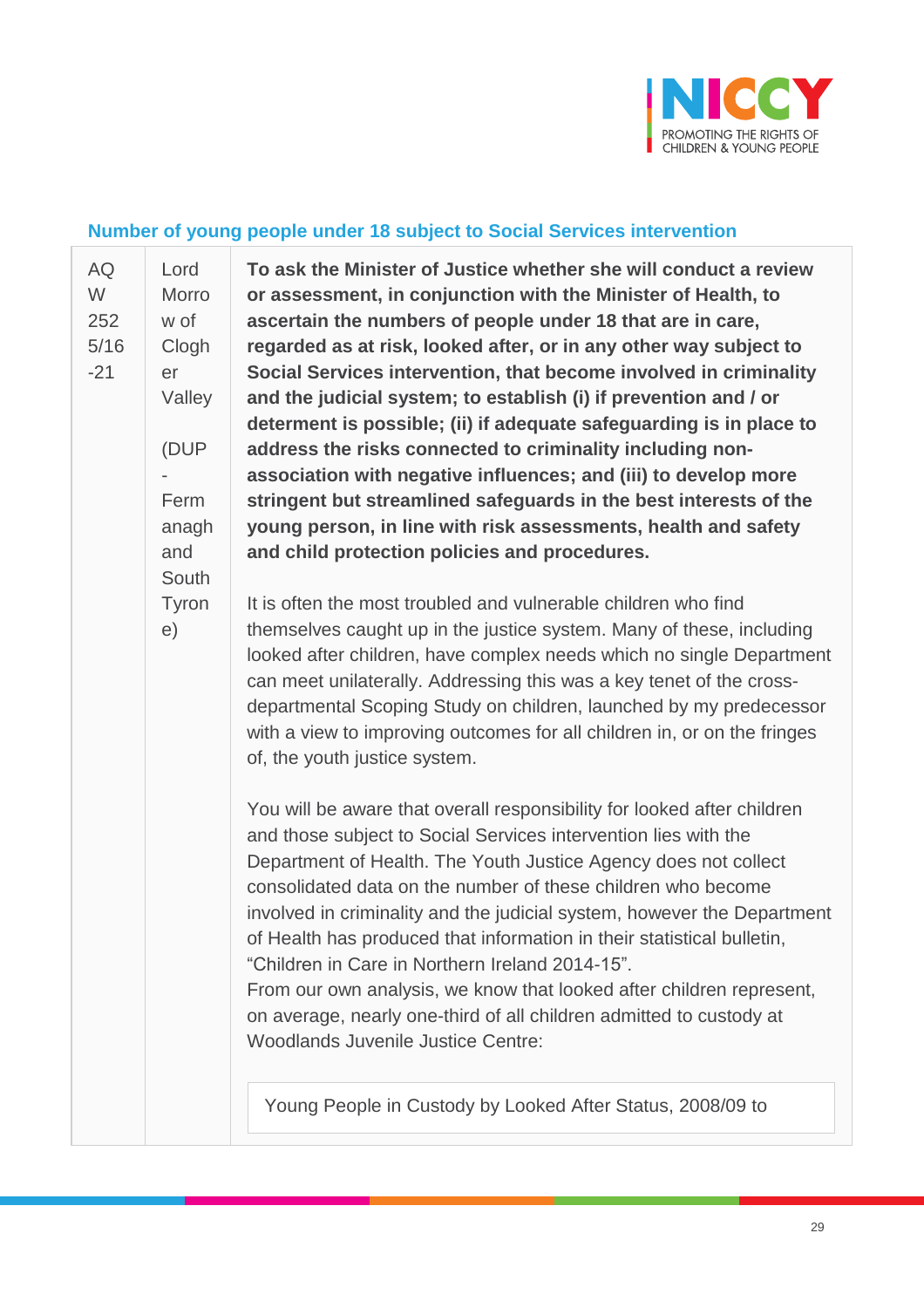

|  | 2014/15             |                                                              |                       |                                    |                           |                                |                       |                                  |                                  |             |
|--|---------------------|--------------------------------------------------------------|-----------------------|------------------------------------|---------------------------|--------------------------------|-----------------------|----------------------------------|----------------------------------|-------------|
|  | Yea<br>$\mathsf{r}$ | Tot<br>al<br>Yo<br>ung<br>Pe<br>opl<br>$\mathop{\mathrm{e}}$ |                       | <b>Looked After Status</b>         |                           |                                |                       |                                  |                                  |             |
|  |                     |                                                              | Subject<br>to Care    |                                    | Voluntary                 |                                | Not in<br>Care        |                                  | Unknown                          |             |
|  |                     |                                                              | <b>Nu</b><br>mbe<br>r | $\%$                               | Nu<br>mbe<br>$\mathsf{r}$ | $\%$                           | <b>Nu</b><br>mbe<br>r | $\%$                             | <b>Nu</b><br>mbe<br>$\mathsf{r}$ | $\%$        |
|  | 200<br>8/09         | 153                                                          | 31                    | $\overline{2}$<br>$\boldsymbol{0}$ | $\mathbf{1}$              | $\mathbf{1}$                   | 120                   | $\overline{7}$<br>8              | $\mathbf{1}$                     | $\mathbf 1$ |
|  | 200<br>9/10         | 172                                                          | 49                    | $\overline{2}$<br>$\, 8$           | $\overline{4}$            | $\overline{2}$                 | 117                   | 6<br>8                           | $\overline{2}$                   | $\mathbf 1$ |
|  | 201<br>0/11         | 214                                                          | 43                    | $\overline{2}$<br>$\boldsymbol{0}$ | 34                        | $\mathbf 1$<br>6               | 135                   | 6<br>$\mathfrak{S}$              | $\overline{2}$                   | $\mathbf 1$ |
|  | 201<br>1/12         | 207                                                          | 28                    | 1<br>$\overline{4}$                | 27                        | 1<br>3                         | 150                   | $\overline{7}$<br>$\overline{2}$ | $\overline{2}$                   | $\mathbf 1$ |
|  | 201<br>2/13         | 211                                                          | 38                    | $\mathbf{1}$<br>$\,8\,$            | 25                        | $\mathbf{1}$<br>$\overline{2}$ | 145                   | $\,6\,$<br>$\hbox{9}$            | $\mathfrak{S}$                   | $\mathbf 1$ |
|  | 201<br>$3/14$       | 196                                                          | 37                    | $\mathbf{1}$<br>$\mathsf 9$        | 33                        | $\mathbf{1}$<br>$\overline{7}$ | 125                   | $\,6\,$<br>$\overline{4}$        | $\mathbf{1}$                     | $\mathbf 1$ |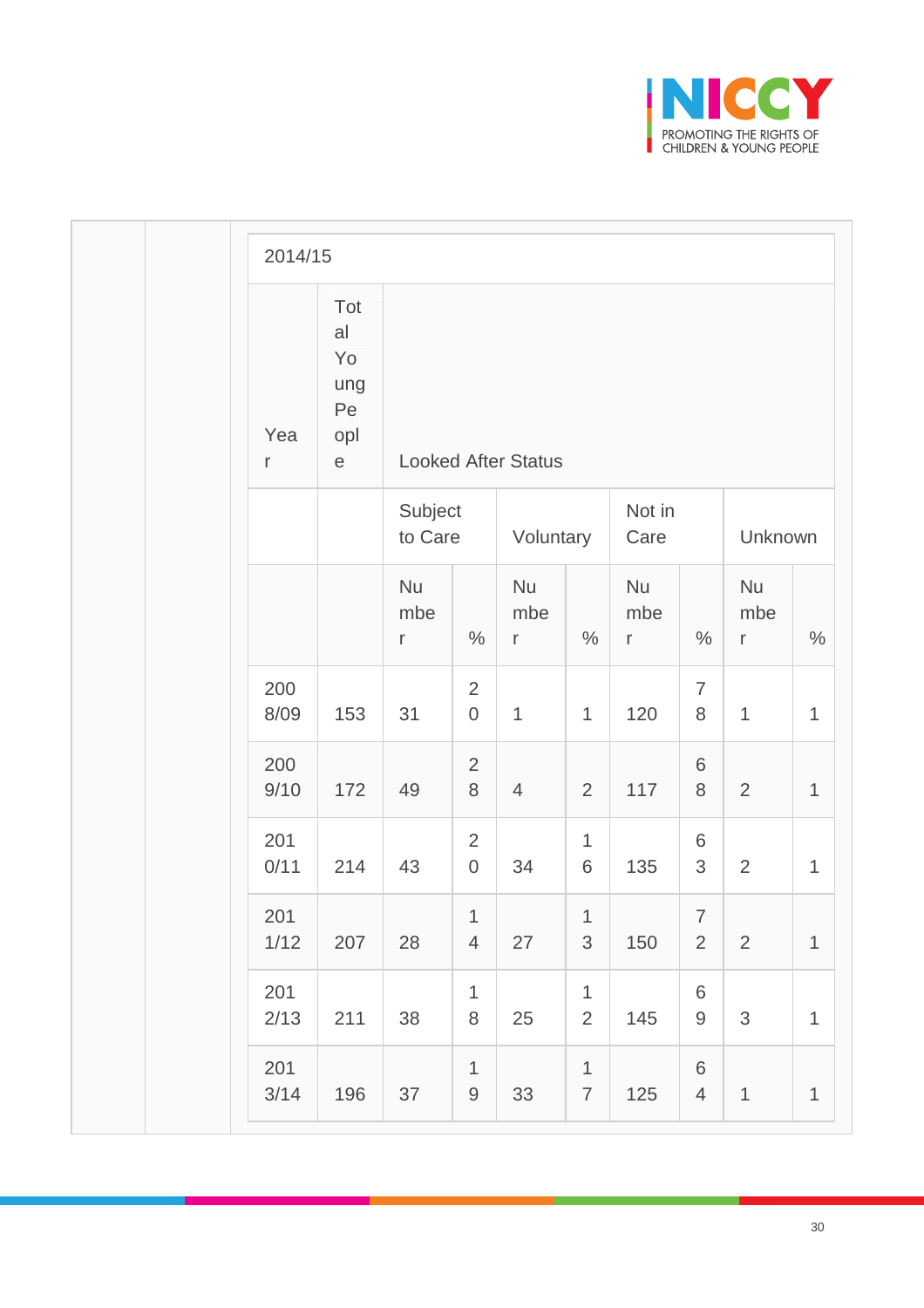

| 201<br>4/15                                                                                                                                                                                                                                                                                                                                                                                                                                                                                                                                                                                                                                                                                                                                                                                                                                                                                                                                                                                           | 199 | 35 | 1<br>8 | 31 | 1<br>6 | 132 | 6<br>6 | 1 | 1 |
|-------------------------------------------------------------------------------------------------------------------------------------------------------------------------------------------------------------------------------------------------------------------------------------------------------------------------------------------------------------------------------------------------------------------------------------------------------------------------------------------------------------------------------------------------------------------------------------------------------------------------------------------------------------------------------------------------------------------------------------------------------------------------------------------------------------------------------------------------------------------------------------------------------------------------------------------------------------------------------------------------------|-----|----|--------|----|--------|-----|--------|---|---|
| Source: Youth Justice Agency Annual Workload Statistics 2014-15<br>Addressing the multiple problems faced by looked after children, and<br>how best to support and guide those responsible for their care, were<br>discussed as part of the Scoping Study. Many of the proposals arising<br>from the first phase of this work will require closer working with the<br>Department of Health and I intend to hold discussions with Minister<br>O'Neill to agree on how we best take this work forward.<br>In relation to the issues around safeguarding and child protection, all<br>Youth Justice Agency front-line staff are fully trained and compliant<br>with the strict policies and procedures that are in place across both<br>custody and community provision. The Agency also sits as a key<br>partner on the Safeguarding Board NI, and is working alongside other<br>Departments to address the recommendations in the Marshall Report<br>on Child Sexual Exploitation in Northern Ireland. |     |    |        |    |        |     |        |   |   |
|                                                                                                                                                                                                                                                                                                                                                                                                                                                                                                                                                                                                                                                                                                                                                                                                                                                                                                                                                                                                       |     |    |        |    |        |     |        |   |   |

# **Monitoring of children with type 1 diabetes**

| <b>AQW</b><br>2509/16-<br>21 | Ms Caoimhe<br>Archibald<br>(SF - East<br>Londonderry) | To ask the Minister of Health whether consideration is<br>being given by her Department to make available<br>continuous monitoring for children with type 1<br>diabetes; and when this will be introduced.                                                         |
|------------------------------|-------------------------------------------------------|--------------------------------------------------------------------------------------------------------------------------------------------------------------------------------------------------------------------------------------------------------------------|
|                              |                                                       | The Health and Social Care Board is planning to introduce<br>Continuous Glucose Monitoring (CGM) in line with NICE<br>guidance (NG18) from 1 January 2017 forchildren and<br>young people with Type 1 diabetes who meet the criteria for<br>CGM described by NICE. |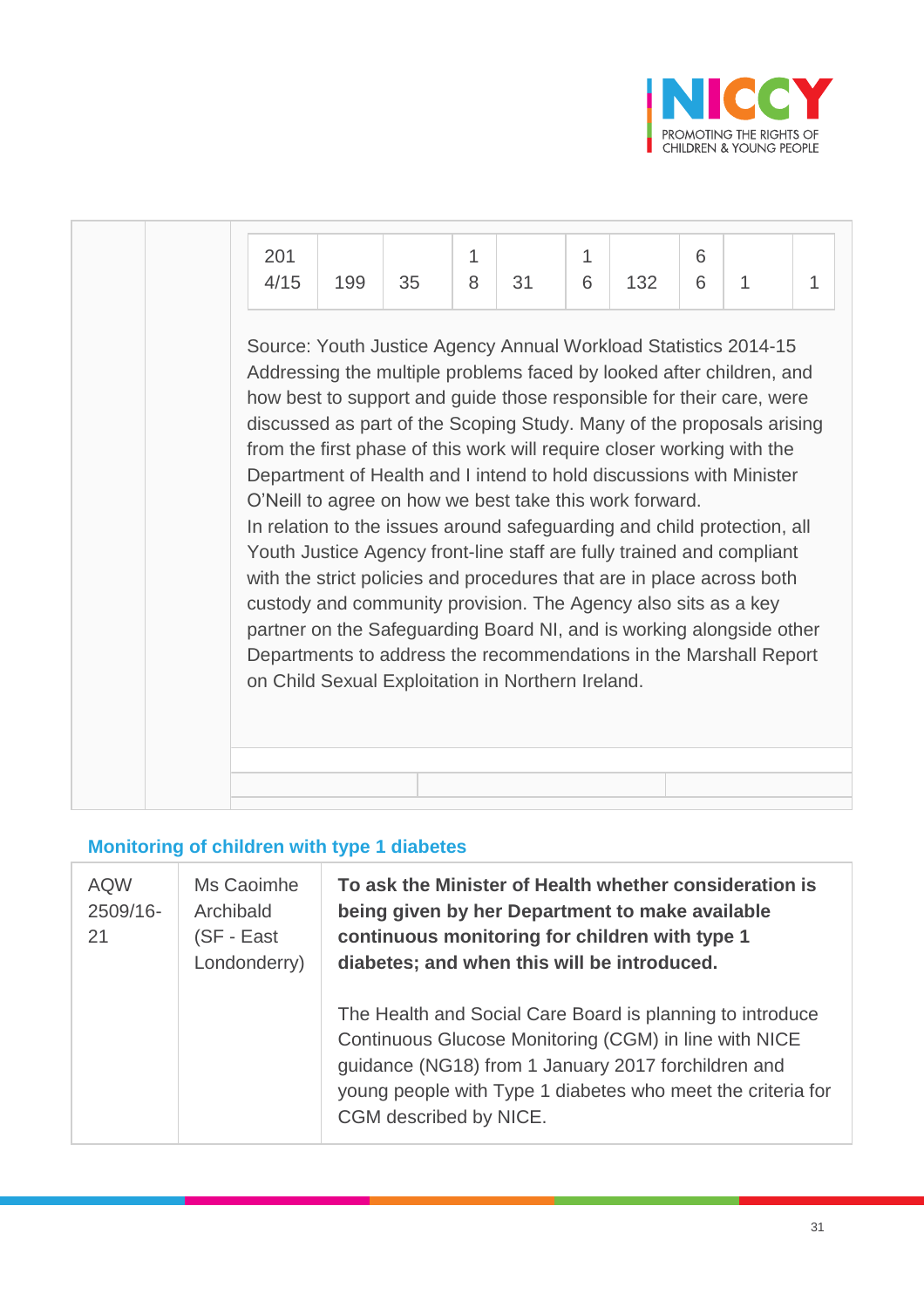

#### **Special Educational Needs and Disability Tribunals**

[AQW](javascript:__doPostBack() [2502/16-](javascript:__doPostBack() [21](javascript:__doPostBack() Ms **Catherine** Seeley *(SF -*

> *Upper Bann)*

**To ask the Minister of Justice to detail (i) how many appeals were lodged with the Special Educational Needs and Disability Tribunal; (ii) what were the grounds of the appeal in each case; and (iii) in how many of these cases was the position of the Education Authority/ Education and Library Board upheld by the Tribunal, broken down by calendar year since 2013.**

The following tables provide details of the appeals lodged with the Special Educational Needs and Disability Tribunal; the grounds for appeal; and the appeal outcome including cases disposed of prior to hearing. The information is provided for each financial year. To present the information in calendar year format would require a manual review at disproportionate cost.

### **Table 1 - Number of appeals received by the Special Educational Needs and Disability Tribunal**

|                     | 2013/14 | 2014/15 | 2015/16 |
|---------------------|---------|---------|---------|
| Appeals<br>Received | 121     | 121     | 145     |

#### **Table 2 - Grounds for Appeal**

|                                         | 2013/14 | 2014/15 | 2015/16 |
|-----------------------------------------|---------|---------|---------|
| <b>Refusal to</b><br>Assess<br>(Parent) | 45      | 43      | 56      |
| <b>Refusal to</b><br>$\triangle$ ccocc  | つつ      | 16      | 27      |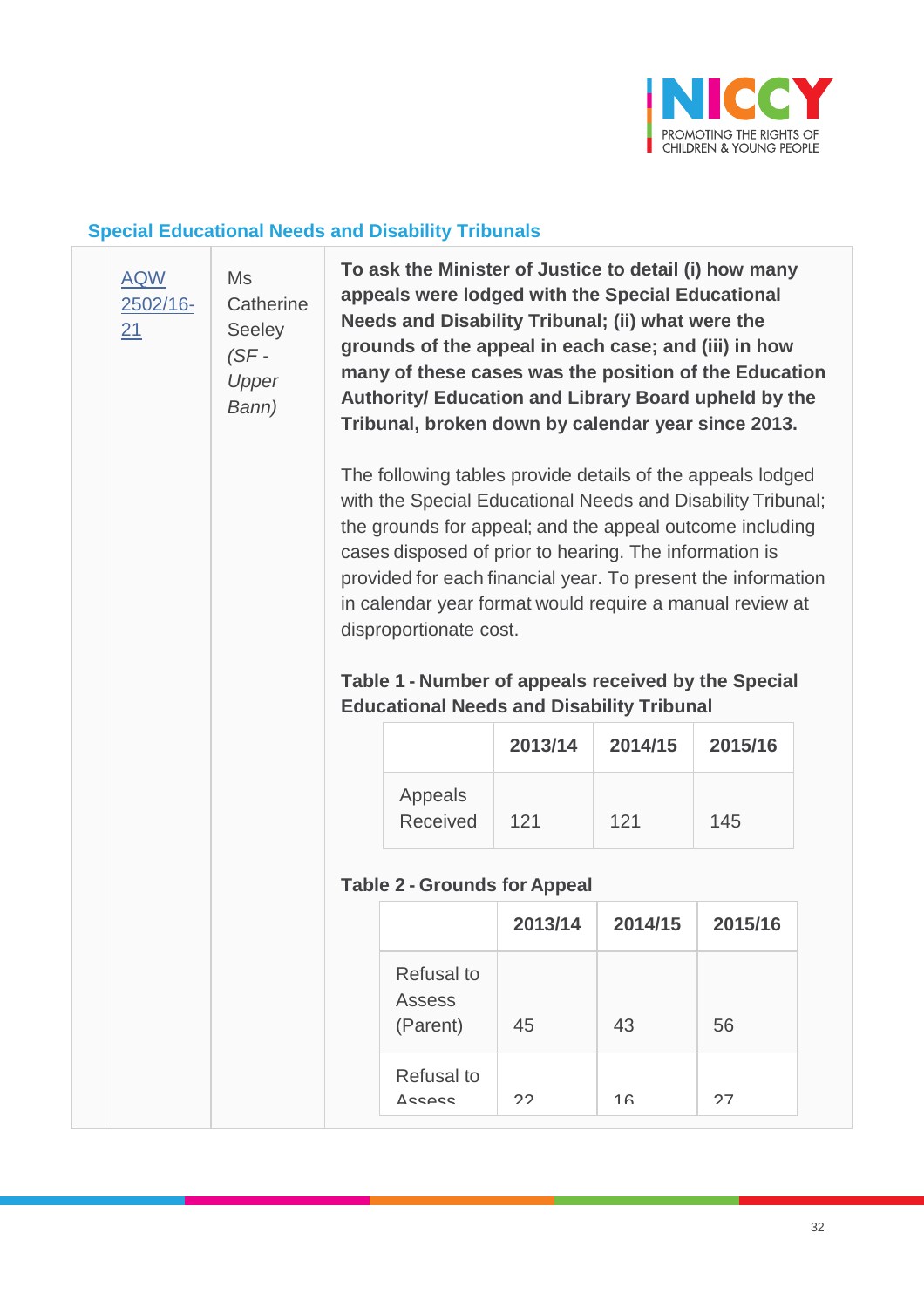

| (School)                                                     |                |                |                          |
|--------------------------------------------------------------|----------------|----------------|--------------------------|
| Refusal to<br>Statement                                      | 15             | 11             | $\,8\,$                  |
| Refusal to<br>Re-<br>Assess<br>(Parent)                      | 1              | $\mathbf{1}$   | $\overline{2}$           |
| Refusal to<br>Re-<br>Assess<br>(School)                      | -              | $\mathbf{1}$   |                          |
| Refusal to<br>Change<br>School<br>Name                       | $\overline{7}$ | $\overline{7}$ | 3                        |
| Cease to<br>Maintain<br>Statement                            | 2              | 3              | $\overline{2}$           |
| Failure to<br>Name<br>School                                 | $\mathbf{1}$   |                | $\overline{\phantom{a}}$ |
| Content<br>$\circ$ f<br>Statement<br>$-$ Pt 2 & 3<br>or both | 21             | 33             | 41                       |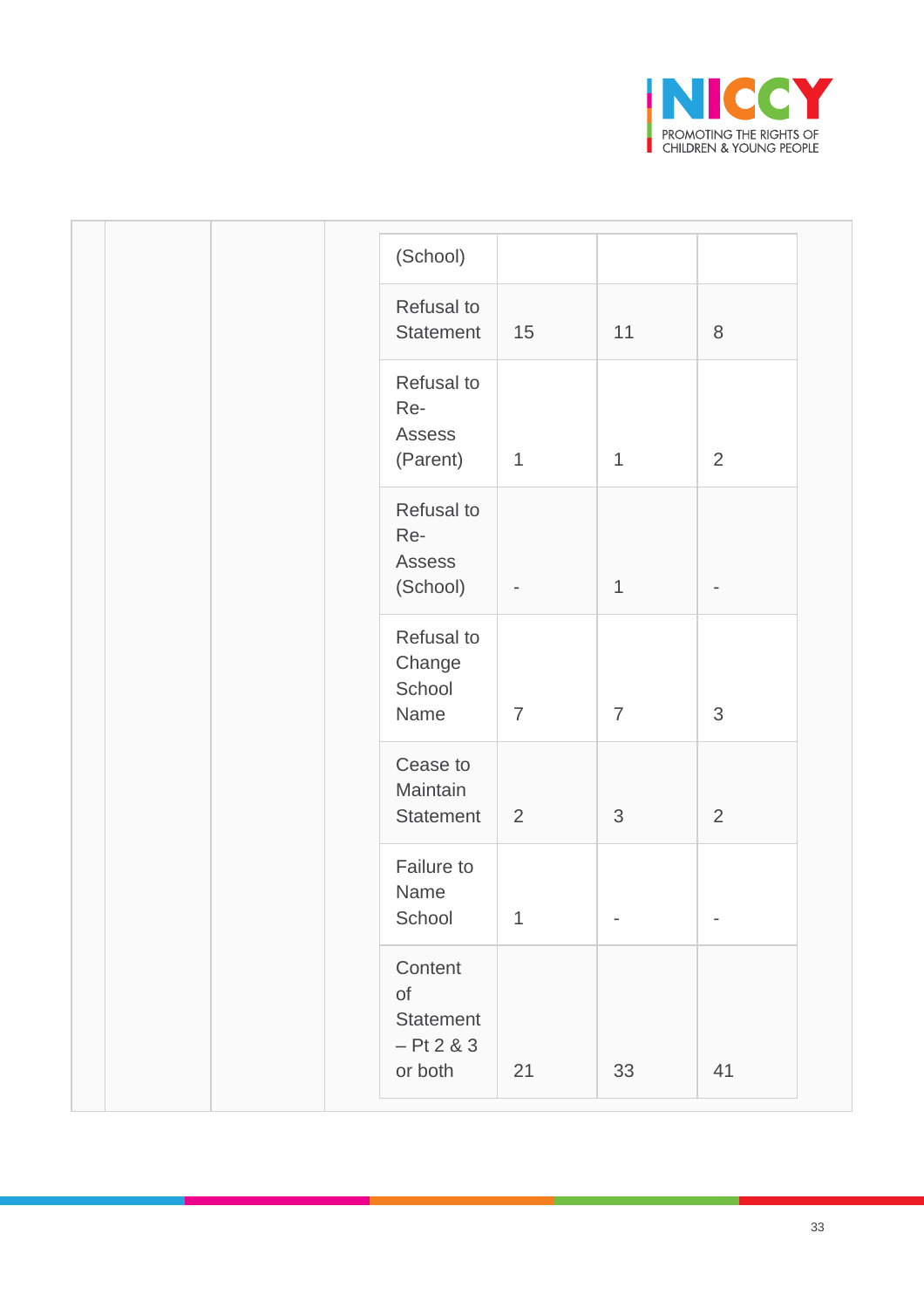

| Content<br>of<br>Statement<br>$-$ Pt 2,3 &<br>$\overline{4}$                          | 5   |                | $\overline{4}$ |              | 5            |                |
|---------------------------------------------------------------------------------------|-----|----------------|----------------|--------------|--------------|----------------|
| Content<br>of<br><b>Statement</b><br>$-$ Pt 4                                         | 2   |                | $\overline{2}$ |              | $\mathbf{1}$ |                |
| <b>TOTAL</b>                                                                          | 121 |                | 121            |              |              | 145            |
|                                                                                       |     |                |                |              |              |                |
| <b>Appeal</b><br><b>Outcome</b>                                                       |     | 2013/14        |                | 2014/15      |              | 2015/16        |
|                                                                                       |     | $\overline{7}$ |                | $9\,$        |              | 20             |
|                                                                                       |     | $\mathbf{1}$   |                | $\mathbf{1}$ |              | $\mathbf 1$    |
| Granted at<br>hearing<br>Partially<br>Grantedat<br>hearing<br>Dismissed at<br>hearing |     | 5              |                | 5            |              | $\overline{4}$ |
| Settled at<br>hearing                                                                 |     | 1              |                | $\mathbf{1}$ |              | $\overline{0}$ |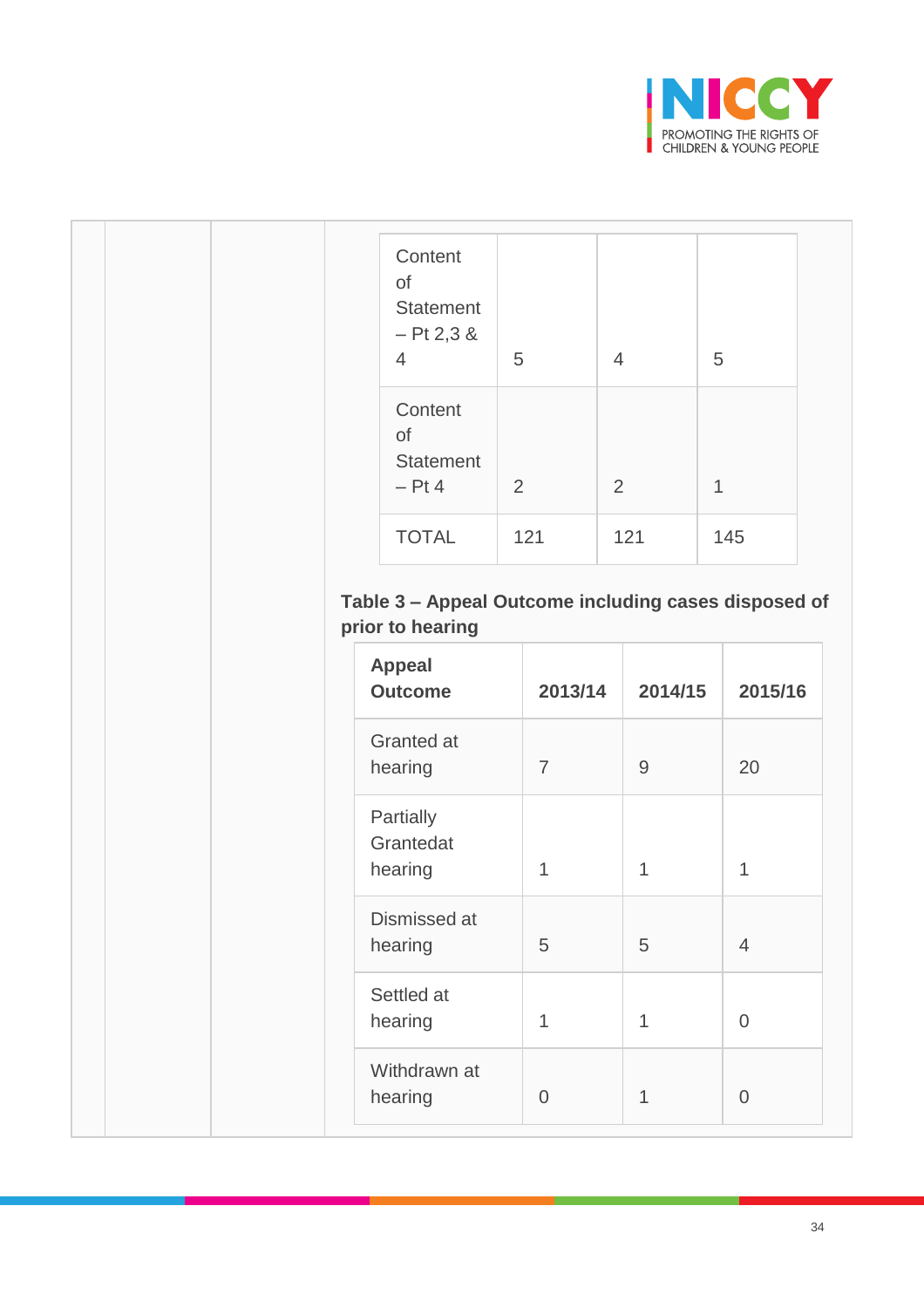

| Cases<br>conceded by<br>Education<br>Authority/Library<br>Board before<br>hearing | 77  | 57  | 56  |
|-----------------------------------------------------------------------------------|-----|-----|-----|
| Cases<br>withdrawn by<br>parent before<br>hearing                                 | 23  | 32  | 38  |
| <b>TOTAL</b>                                                                      | 114 | 106 | 119 |

### **Child Poverty Strategy update**

|            |                        | To ask the Minister for Communities for an update on the<br><b>Child Poverty Strategy.</b>           |
|------------|------------------------|------------------------------------------------------------------------------------------------------|
| <b>AQW</b> | Ms                     |                                                                                                      |
| 2500/16-   | Catherine              | The Executive's Child Poverty Strategy 2016-19 was laid in the                                       |
| 21         | <b>Seeley</b><br>(SF - | Assembly on 25 March 2016.                                                                           |
|            | Upper                  | My Department is specifically responsible for the development                                        |
|            | Bann)                  | of a Social Strategy to complement the Programme for                                                 |
|            |                        | Government. Work to tackle child poverty will be integral to the<br>development of this strategy.    |
|            |                        | Consultation on the Social Strategy will issue following<br>Executive agreement in the coming weeks. |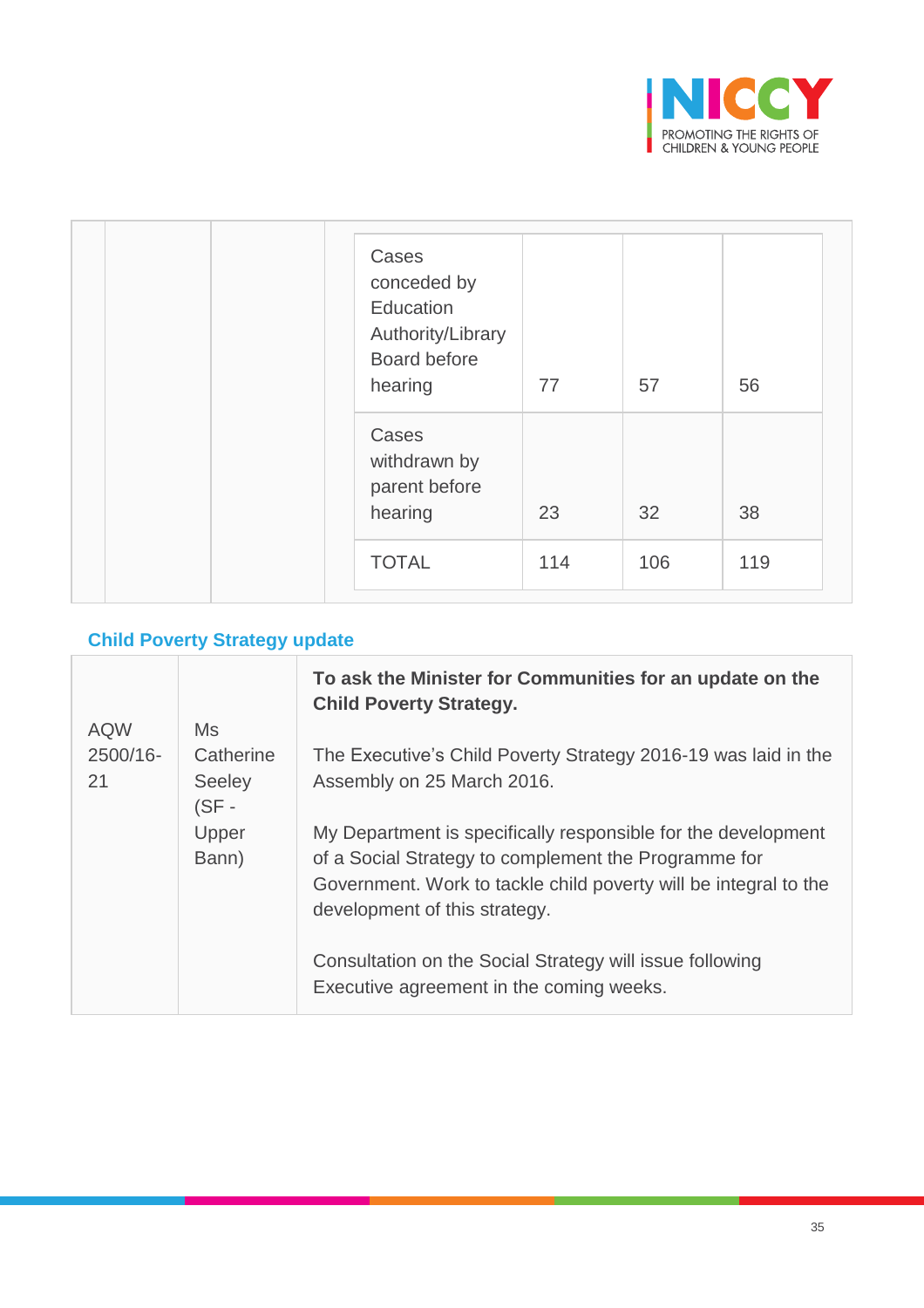

# **Social Housing Enterprise Awards**

| <b>AQW</b><br>$2455/16-$<br>21 | Mr Jim<br>Allister<br>$(TUV -$<br><b>North</b> | To ask the Minister for Communities, pursuant to AQW<br>1510/16-21, to outline the rationale, in relation to value for<br>money, in providing Social Housing Enterprise Awards to<br>extend an organisation's childcare service, when the<br>organisation is already in receipt of funding from the Bright<br>Start scheme to extend its childcare provision. |
|--------------------------------|------------------------------------------------|---------------------------------------------------------------------------------------------------------------------------------------------------------------------------------------------------------------------------------------------------------------------------------------------------------------------------------------------------------------|
|                                | Antrim)                                        | The Housing Executive has advised that when they consider<br>awarding funding through the Social Housing Enterprise scheme<br>various checks are conducted:                                                                                                                                                                                                   |
|                                |                                                | On the application form, the organisations applying are asked<br>"Have you received or applied for any other funding or other<br>resources including in-kind support for your initiative? If so please<br>provide details".                                                                                                                                   |
|                                |                                                | A further search is also made on the Government database for<br>other sources of funding and for large awards, as well as<br>requesting business plans including the assessment of full<br>financial details.                                                                                                                                                 |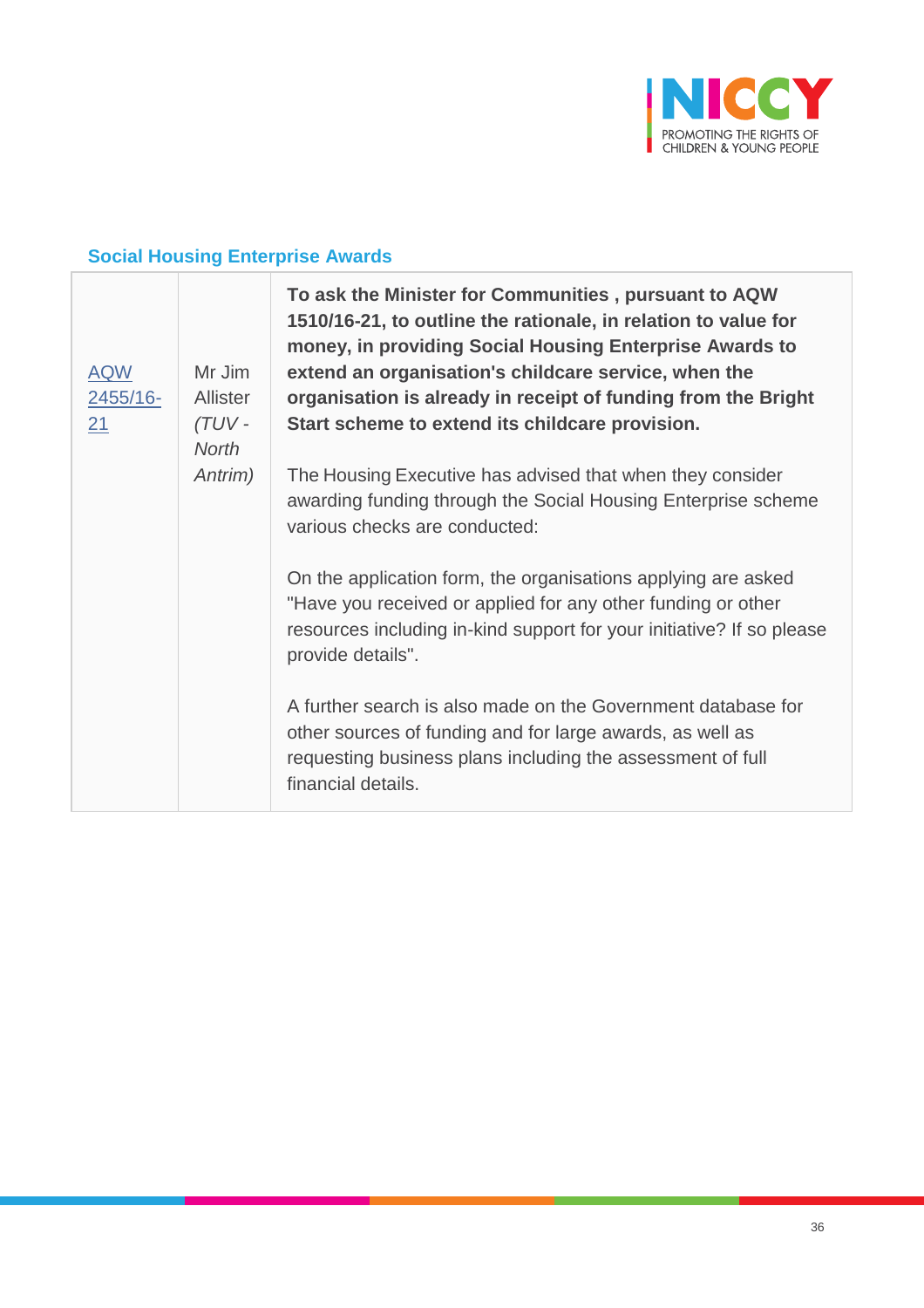

#### **Children's mental health consultants in each Health Trust**

| <b>AQW</b><br>2426/16-<br>21 | Mr Alex<br>Easton<br>$(DUP -$<br><b>North</b><br>Down) | To ask the Minister of Health how many children's<br>mental health consultants are employed in each Health<br>and Social Care Trust. |                                                                                                                                                                                                              |           |                                    |  |  |
|------------------------------|--------------------------------------------------------|--------------------------------------------------------------------------------------------------------------------------------------|--------------------------------------------------------------------------------------------------------------------------------------------------------------------------------------------------------------|-----------|------------------------------------|--|--|
|                              |                                                        |                                                                                                                                      | Information on the number of children's mental health<br>consultants employed in each Health and Social Care (HSC)<br>Trust is detailed in the table below.<br>Children's Mental Health Consultants Employed |           |                                    |  |  |
|                              |                                                        |                                                                                                                                      | <b>HSC</b><br><b>Trust</b>                                                                                                                                                                                   | Headcount | Whole<br><b>Time</b><br>Equivalent |  |  |
|                              |                                                        |                                                                                                                                      | Belfast &<br>South<br>Eastern                                                                                                                                                                                | 13        | 12.5                               |  |  |
|                              |                                                        |                                                                                                                                      | Northern                                                                                                                                                                                                     | 6         | 5.4                                |  |  |
|                              |                                                        |                                                                                                                                      | Southern                                                                                                                                                                                                     | 6         | 4.7                                |  |  |
|                              |                                                        |                                                                                                                                      | Western                                                                                                                                                                                                      | 6         | 3.7                                |  |  |
|                              |                                                        |                                                                                                                                      | Total                                                                                                                                                                                                        | 31        | 26.3                               |  |  |
|                              |                                                        |                                                                                                                                      | <b>Source: HSC Trusts</b>                                                                                                                                                                                    |           |                                    |  |  |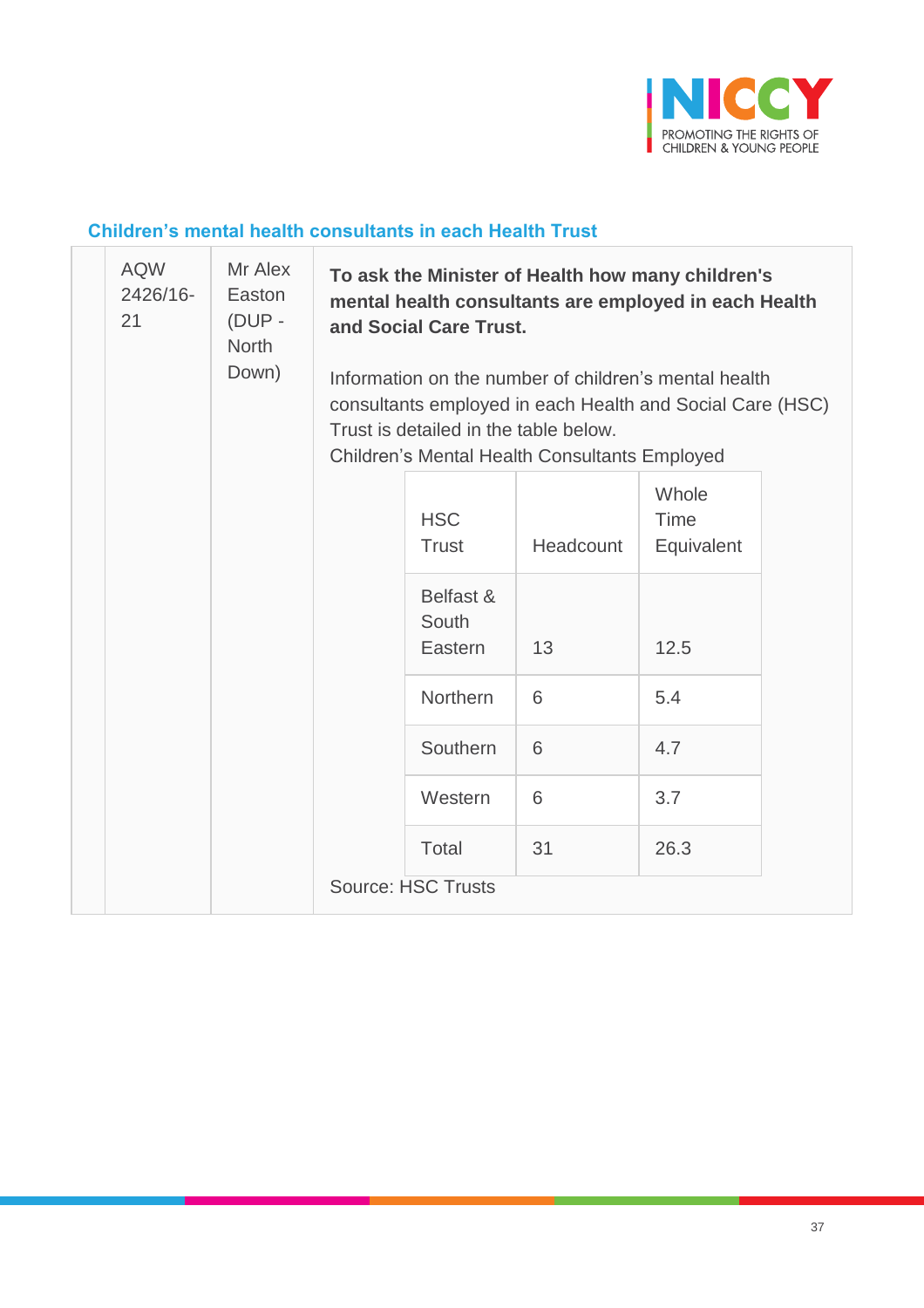

### **Children's mental health outpatient appointments in last 2 years**

| <b>AQW</b><br>2425/16-<br>21 | Mr Alex<br>Easton<br>$(DUP -$<br><b>North</b> | To ask the Minister of Health to detail the number of<br>children's mental health outpatient appointments in the last<br>two years.                                                                        |
|------------------------------|-----------------------------------------------|------------------------------------------------------------------------------------------------------------------------------------------------------------------------------------------------------------|
|                              | Down)                                         | During 2014/15 there were 77,291 child and adolescent mental<br>health outpatient appointments scheduled<br>withinthe North of Ireland. In 2015/16, there were<br>79,542outpatient appointments scheduled. |

# **Funding for children's mental health services**

| <b>AQW</b><br>2424/16-<br>21 | Mr<br>Alex<br>Easton            | To ask the Minister of Health how much funding is available<br>annually for children's mental health services.                                                                                                                                                                                               |
|------------------------------|---------------------------------|--------------------------------------------------------------------------------------------------------------------------------------------------------------------------------------------------------------------------------------------------------------------------------------------------------------|
|                              | (DUP -<br><b>North</b><br>Down) | The investment for 2015/16 in CAMHS totalled £19,574,861. This<br>investment covered all CAMHScommunity-based provision, the<br>regional in-patient unit atBeechcroft and regional specialist<br>services including the Gender Identity service, the Forensic<br>CAMHS service and the Family Trauma Centre. |
|                              |                                 | There was a further £50k investment for CAMHS training in<br>psychological therapies.                                                                                                                                                                                                                        |
|                              |                                 | In addition to these investments, it should be noted that the Public<br>Health Agency also invests in drug and alcohol service provision<br>and suicide prevention services for children and young people.                                                                                                   |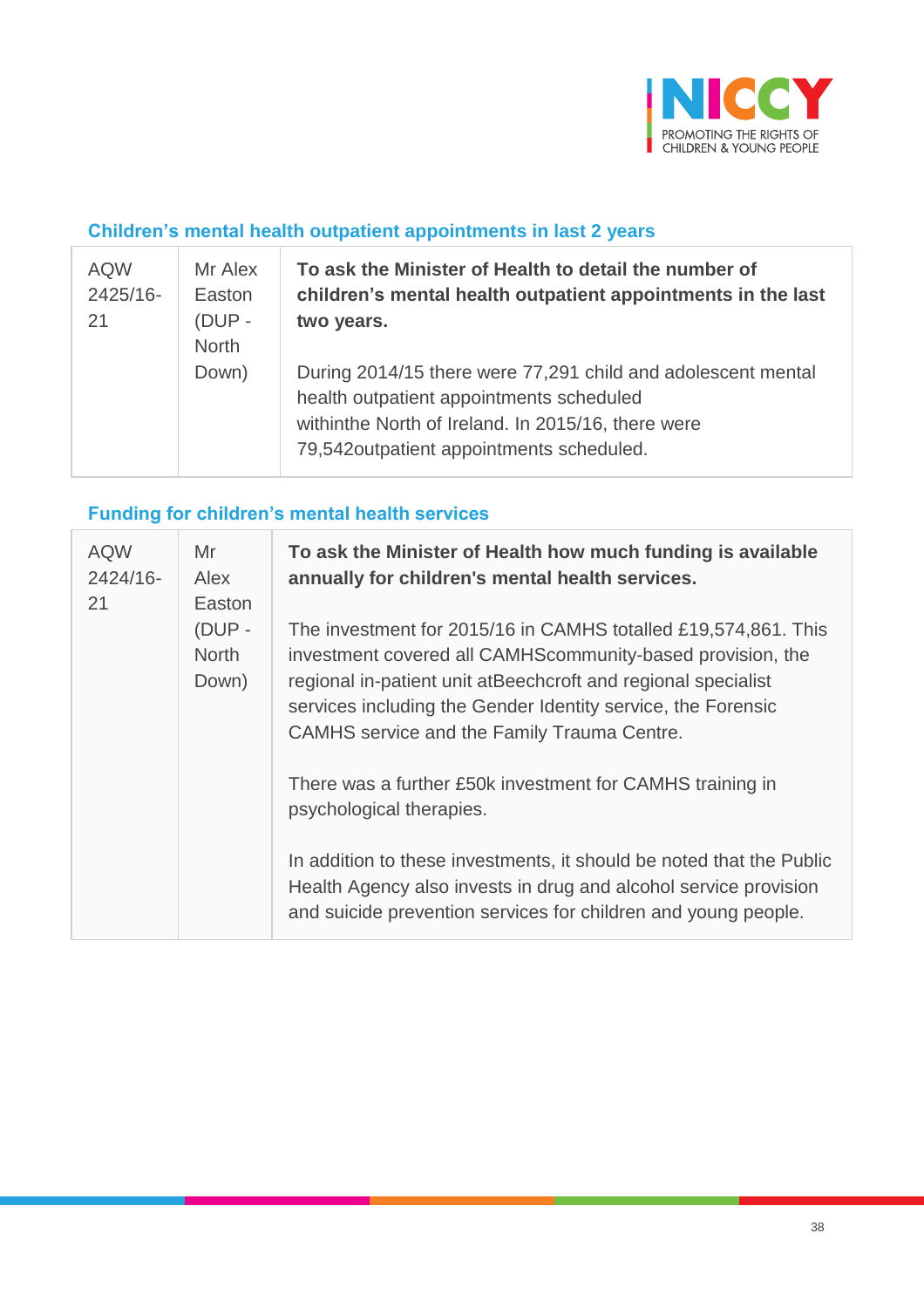

#### **Number of child mental health beds**

| <b>AQW</b><br>2423/16-<br>21 | Mr Alex<br>Easton<br>$(DUP -$ | To ask the Minister of Health to detail the number of<br>child mental health beds.                                       |
|------------------------------|-------------------------------|--------------------------------------------------------------------------------------------------------------------------|
|                              | <b>North</b><br>Down)         | At 31st July 2016, there were 33 mental health beds<br>available regionally for young people aged 18 years and<br>under. |

# **Children sent to England for treatment for mental health issues**

| <b>AQW</b><br>2422/16-<br>21 | Mr Alex<br>Easton<br>(DUP -<br><b>North</b><br>Down) | To ask the Minister of Health how many children have been<br>sent to England for treatment for mental health issues over<br>the last two years; and at what cost.<br>Information on the number of children aged under18that<br>have been sent to England for treatment for mental health issues,<br>and the costs over the last two years is detailed in the table<br>below: |         |         |        |  |
|------------------------------|------------------------------------------------------|------------------------------------------------------------------------------------------------------------------------------------------------------------------------------------------------------------------------------------------------------------------------------------------------------------------------------------------------------------------------------|---------|---------|--------|--|
|                              |                                                      |                                                                                                                                                                                                                                                                                                                                                                              | Year    | Number* | Cost   |  |
|                              |                                                      |                                                                                                                                                                                                                                                                                                                                                                              | 2014/15 | 10      | £1.78m |  |
|                              |                                                      |                                                                                                                                                                                                                                                                                                                                                                              | 2015/16 | 6       | £1.60m |  |
|                              |                                                      | <b>Source: HSCB</b><br>*It is not possible to add figures for both years together, as a<br>number of children received treatment in both 2014/15 and<br>2015/16.                                                                                                                                                                                                             |         |         |        |  |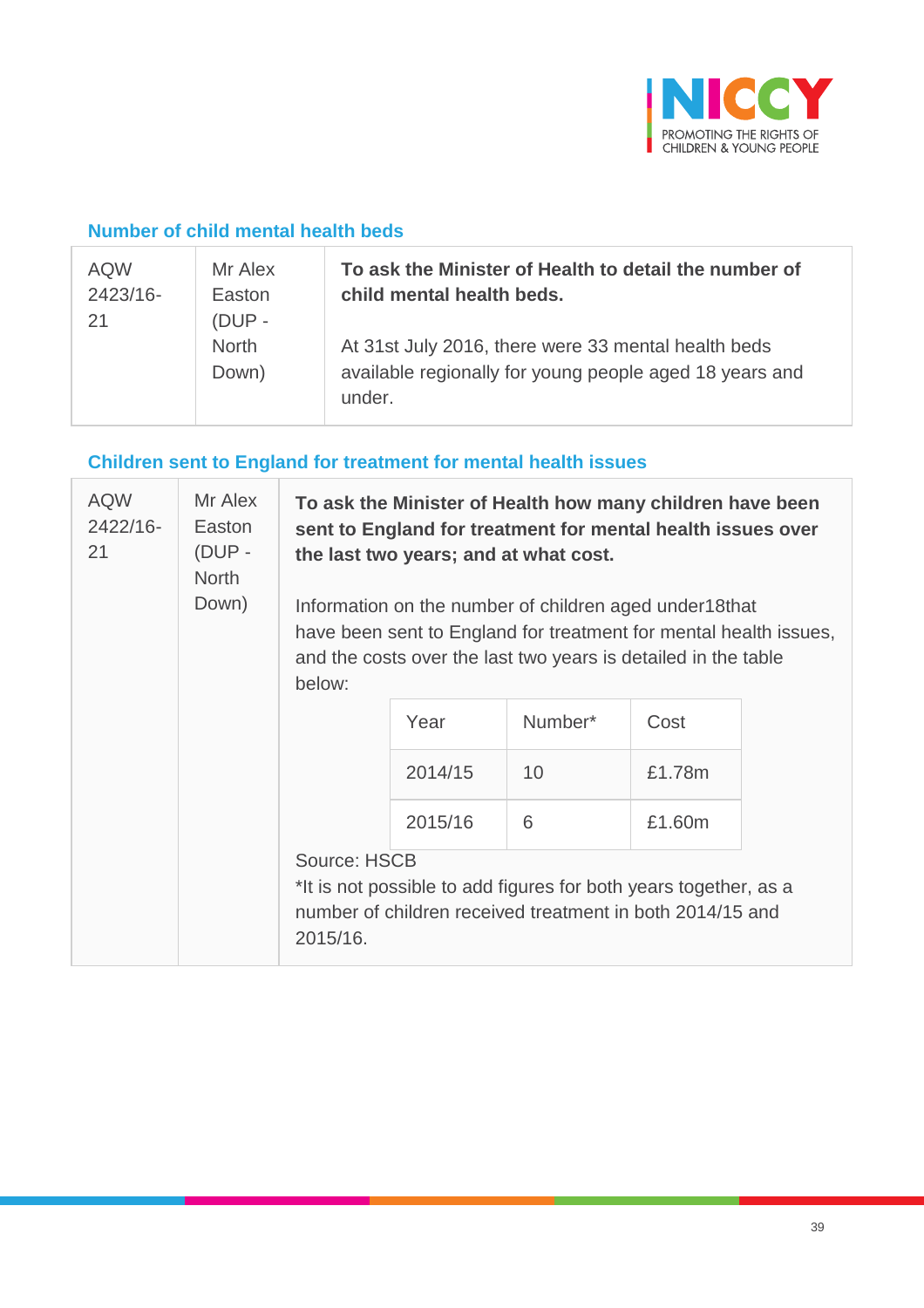

### **Plans to establish a single post primary transfer test**

| <b>AQW</b><br>2400/16-<br>21 | <b>Mrs</b><br>Sandra<br>Overend | To ask the Minister of Education to outline his plans to<br>establish a single post primary transfer test.                                                                                                                                                                          |
|------------------------------|---------------------------------|-------------------------------------------------------------------------------------------------------------------------------------------------------------------------------------------------------------------------------------------------------------------------------------|
|                              | (UUP -<br>Mid<br>Ulster)        | I have tasked my officials to engage with relevant stakeholders<br>to make swift progress to improve the current arrangements. I<br>do not wish to pre-empt the conclusion of that engagement but<br>it is in the best interests of children to find a way forward in<br>good time. |

### **Children's mental health admissions at Beechcroft**

| <b>AQW</b><br>2335/16-<br>21 | Mr<br>Alex<br>Easton<br>(DUP - | To ask the Minister of Health what plans she has to increase<br>the number of beds for children's mental health admissions at<br><b>Beechcroft, Belfast.</b>                                                                                                                                                                                                                                                                                                                                                                         |
|------------------------------|--------------------------------|--------------------------------------------------------------------------------------------------------------------------------------------------------------------------------------------------------------------------------------------------------------------------------------------------------------------------------------------------------------------------------------------------------------------------------------------------------------------------------------------------------------------------------------|
| <b>North</b>                 | Down)                          | There are no plans at present. Of the total number of young<br>people who are treated by CAMHS, approximately 3-<br>4% require an admission and Beechcroft has sufficient capacity to<br>meet this need.                                                                                                                                                                                                                                                                                                                             |
|                              |                                | The Health and Social Care Board (HSCB) commissioned an<br>independent review of Beechcroft and Acute Child and Adolescent<br>Mental Health Services (CAMHS) whichreported in 2014 and<br>which confirmed that no additional in-patient beds were required,<br>but that the current level should be sustained with the further<br>strengthening of Crisis Resolution and Home Treatment services.<br>The HSCB invests £2.5M recurrently to maintain fully<br>operational Crisis Resolution and Home Treatment teamsin all<br>Trusts. |